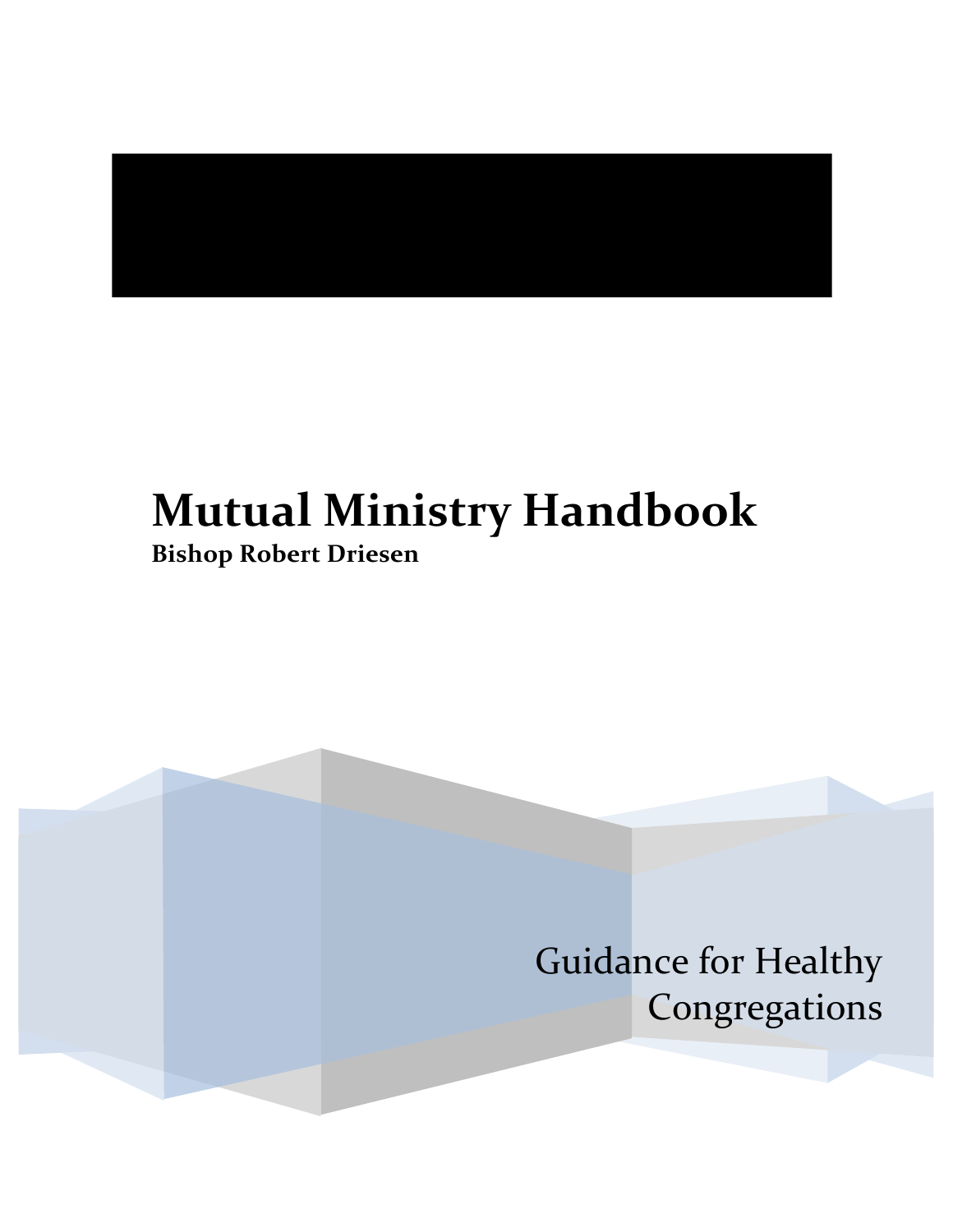

# **Mutual Ministry**

#### **A Theological Understanding of Ministry**

For the sake of the world that God loves, God has entrusted the Gospel to his Church and given the Church the task of proclaiming the Gospel to all. This "ministry"(*diakonia*) is, in itself, an act of God's ongoing activity to reconcile the world to himself through the saving work of his Son.

All the baptized have been entrusted with the Church's ministry—to proclaim the Gospel through word and deed—and are rightly called "ministers of the Gospel." Hence, the Church's ministry has a universal character. The Church's priesthood is of all believers.

Nonetheless, God calls some among the baptized to particular ministry within the Church, including the divinely instituted Office of Word and Sacrament, also for the sake of the Gospel. Those called to the Office of Word and Sacrament have the threefold task of proclaiming the Gospel to the world--evangelizing, witnessing, serving--and of building up in Christ those who already believe--teaching, exhorting, reproving, and sanctifying, by Word and Sacrament. While it can be said that all the baptized have been called to a ministry of the Gospel; the ordained also have been called to a ministry *to* the Gospel. *Pure* preaching and the *right* administration of the sacraments are examples of this third task of the ordained.

It is the whole people of God, however, who have been called to ministry, and, therefore, it is the whole people of God who are accountable for this ministry. At no time is it possible for Lutherans to suggest that it is the pastor or other rostered leaders of this church who are solely accountable for the ministry that occurs in a congregation or other setting. 

#### **What is Mutual Ministry?**

The term "mutual ministry" recognizes that the Church's ministry is the mutual concern of both the laity and the pastor. It encourages us to move away from a primary focus on the ministry of ordained clergy alone and includes all the people of God in the mutual work of ministry. There is one ministry in Christ and all baptized people participate in it according to the gifts given to them and the specific ministries entrusted to them.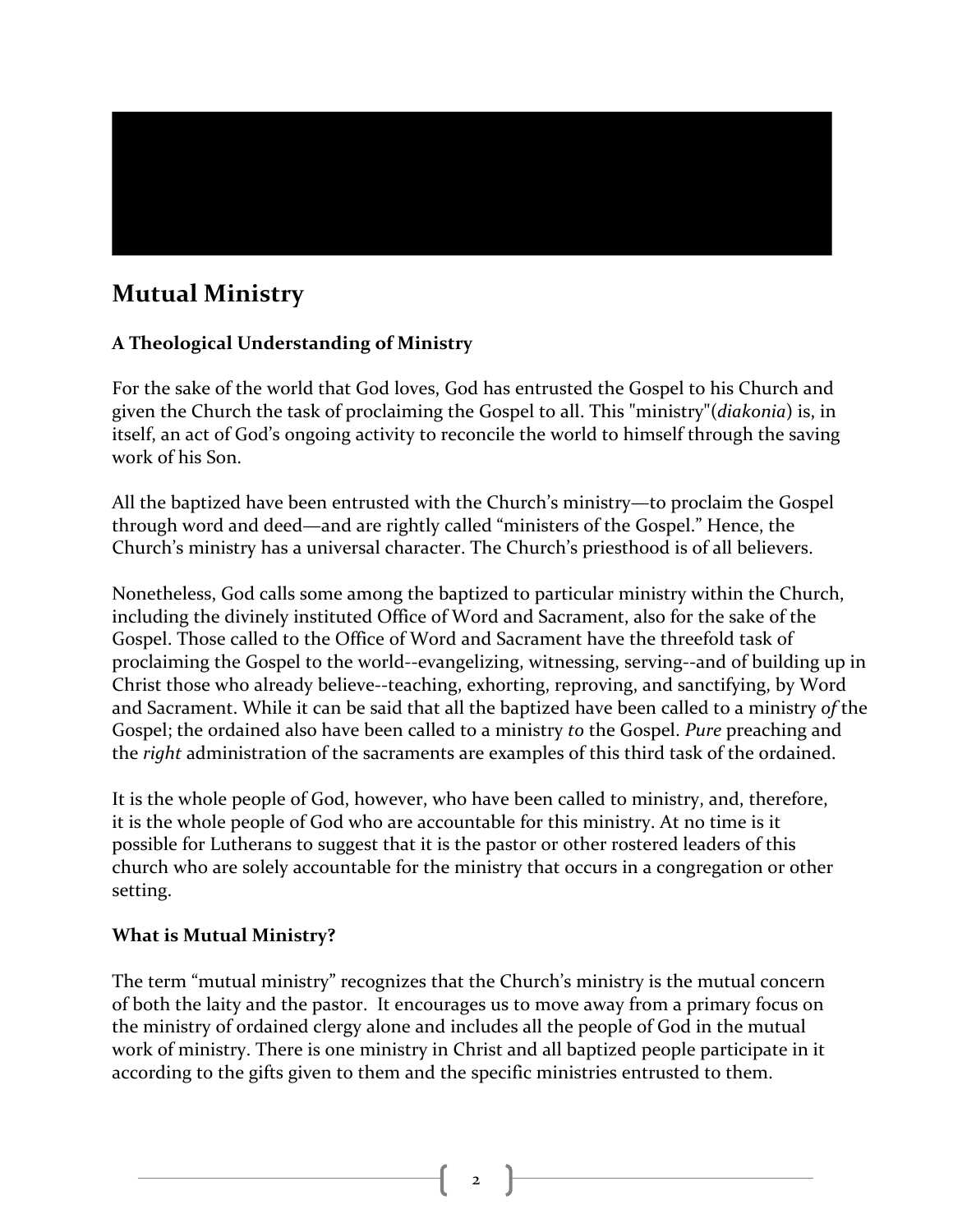In embracing mutual ministry, we understand that we are all God's beloved. Just as Jesus emerged from the waters of baptism to the announcement that "this is my son, my beloved; in him I am well pleased..." we too emerge from the waters of our baptisms as God's beloved, empowered to share in Christ's ministry, empowered to bring God's love and God's truth to a broken world.

We understand we are given to each other to look for and draw the Christ from each other. Together we help one another recognize that we are, indeed, God's beloved and that we are to respond to the One who loved us first by recognizing the God-given gifts each person has for ministry. As a community we affirm those gifts God calls us to offer within the community and in our daily lives, and we work together to match our gifts to the needs of the Church and the wider community.

Mutual ministry, therefore, on the one hand, is a commitment to recognize that we all share in Christ's ministry. It, on the other hand, is a process as we listen prayerfully together, as we discern various gifts, and as we become more and more in touch with ministry as a way of life, living out our ministries in the church and daily life.

### **A Congregational Mutual Ministry Committee**

The model constitution for congregations of the Evangelical Lutheran Church in America urges the establishment of a Mutual Ministry Committee (Model Constitution, Chapter 13) that is appointed jointly by the pastor and congregational lay president. No specific definition of mutual ministry is given, however, nor is a job description provided for those who might serve on such a committee. This handbook provides suggestions about how a mutual ministry committee might function in a congregation. It is offered as a model that may be adjusted to meet the specific needs of particular congregations. In no way is it intended to be proscriptive. Assistance and/or training for mutual ministry committees is available through the synod office.

#### **Pit-falls to Avoid**

Many congregations have thought of mutual ministry committees as personnel committees. Such committees define the job descriptions of the congregation's staff, evaluate staff performance, make recommendations to finance committees and/or the congregation council about staff salaries, and serve as the place where complaints from the congregation are discussed. Such a model reinforces the notion that ministry is about the pastor and other paid leaders in the church. This is not "mutual" ministry.

While all of the above tasks must be performed by someone (e.g. a personnel committee, the congregation council), experience suggests that these tasks should not be the responsibility of the mutual ministry committee.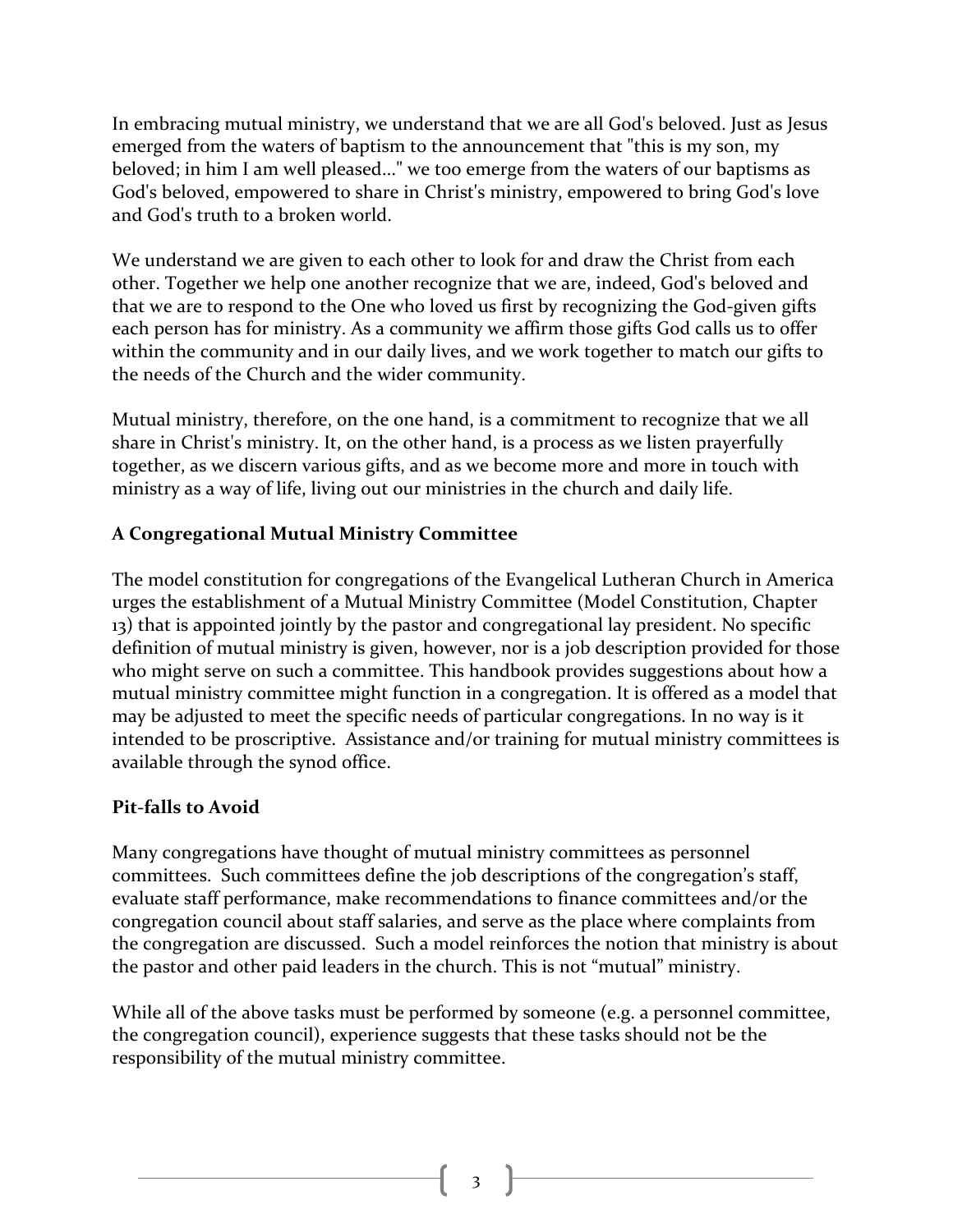#### **What a Mutual Ministry Committee Could Do:**

1. Evaluate how effectively the goals of the congregation are being met for both ministry within the congregation and to the world (including its immediate community.)

The assumption is that the goals have been set by others, perhaps by the pastor(s) and congregation council or by means of a congregational meeting or informal gathering. These goals, of course, always should be a reflection of the Christ and his mission in and to the world through the Church.

An evaluation of these goals considers not only the role of professional leaders in meeting these goals, but also the council, other lay leaders, and the congregation as a whole.

2. Make recommendations to the council, other committees, and/or the congregation regarding how congregational goals may be more effectively met and by whom.

The assumption is that the mutual ministry committee is not directly responsible for the fulfillment of the congregation's goals, but rather routinely monitors the effectiveness of the congregation's ministry.

3. Dialogue about perceptions and concerns within the congregation.

Not every perception or concern is a legitimate one. The mutual ministry committee is not a complaint committee, but it seeks to find ways for pastor(s), other leaders, and congregation to work together for the sake of the Gospel. When a perception or concern is considered illegitimate, the mutual ministry committee seeks ways to be thoughtfully corrective. While complaints and concerns must be addressed, the mutual ministry committee is not the congregation's advocate for or against the pastor (or *vice versa*). The mutual ministry committee's focus is always on the congregation's ministry, and how it may be carried out effectively for *the sake of the Gospel* and *not* for the sake of any individual, pastor or lay person.

4. Address conflicts among members that may affect the congregation's ministry, as well as between members of the congregation and the pastor or other rostered leaders. 

Conflicts should be addressed, not from the assumption that one party is right and the other wrong, but from the perspective that conflicts, regardless of who is right or wrong, may interfere with the congregation's true purpose—the mission of our Lord Jesus. Viewed from such a perspective, conflicts can become useful in that they drive the congregation to reconsider what it means for everyone in the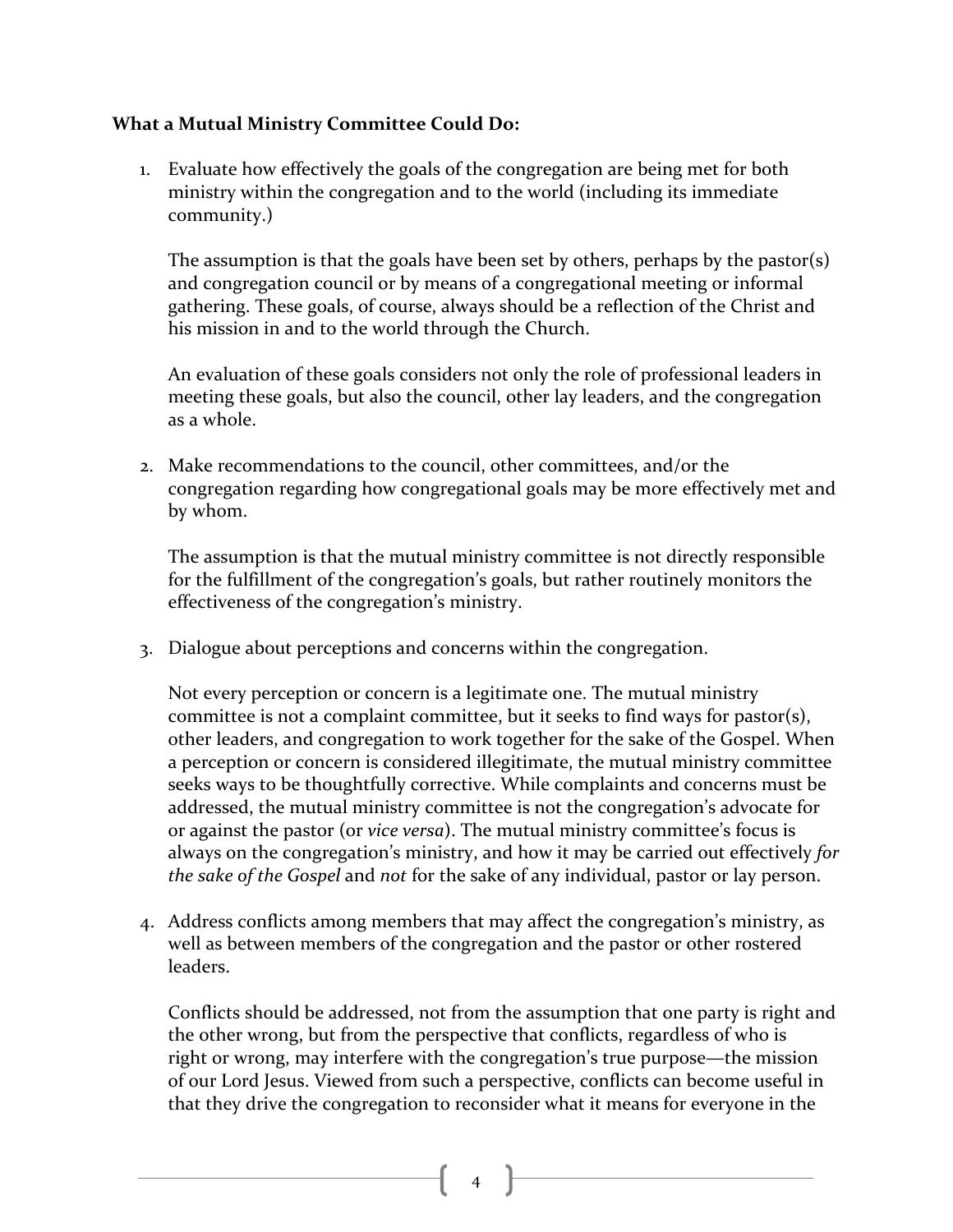congregation—including the pastor and other rostered leaders—to be the servants of the Gospel.

The advice of our Lord to the Church in St. Matthew's Gospel may be a helpful starting point in addressing conflicts that require an intervention. Clearly, parking lot meetings, gossip, complaining to other members, personal attacks, and quiet withdrawal are *ineffective and inappropriate* methods for dealing with grievances. Instead, all Christians should prayerfully consider this reconciliation procedure:

#### **Matthew 18:15-20**

"If another member of the church sins against you, go and point out the fault when the two of you are alone. If the member listens to you, you have regained that one.<sup>16</sup> But if you are not listened to, take one or two others along with you, so that every word may be confirmed by the evidence of two or three witnesses. <sup>17</sup> If the member refuses to listen to them, tell it to the church; and if the offender refuses to listen even to the church, let such a one be to you as a Gentile and a tax collector.  $18$  Truly I tell you, whatever you bind on earth will be bound in heaven, and whatever you loose on earth will be loosed in heaven.<sup>19</sup> Again, truly I tell you, if two of you agree on earth about anything you ask, it will be done for you by my Father in heaven.<sup>20</sup> For where two or three are gathered in my name, I am there among them." New Revised Standard Version

Following our Lord's counsel, persons with disagreements first take them directly to the person with whom they are having a difficulty. They complain not to others but rather go directly to the other congregation member, the pastor, or the member of the congregation's staff with whom they are having a difficulty. Their goal is reconciliation, the restoration of the relationship between two or more parties. If reconciliation cannot be achieved, the person takes one or two other persons with them—e.g., a wise, dispassionate, unbiased person—again for the sake of reconciliation. If this, too, fails, then the aggrieved person follows the procedures established by the congregation to resolve conflicts.

All of us fail, at times, to seek reconciliation. We build walls to protect ourselves from the other, assign blame, and seek to demonize. A mutual ministry committee can become a dispassionate, unbiased body that empowers others to seek a resolution to the conflict—even if that resolution should be "to agree to disagree." It is never helpful to suggest that since a particular  $person(s)$  did not follow St. Mathew's counsel, their issue will not be heard. Unresolved conflicts rarely go away and often intensify when avoided or suppressed. The mutual ministry committee can assist these persons to find better ways to deal with disagreements. In effect, it can become a "congregational coach" for the sake of the Gospel.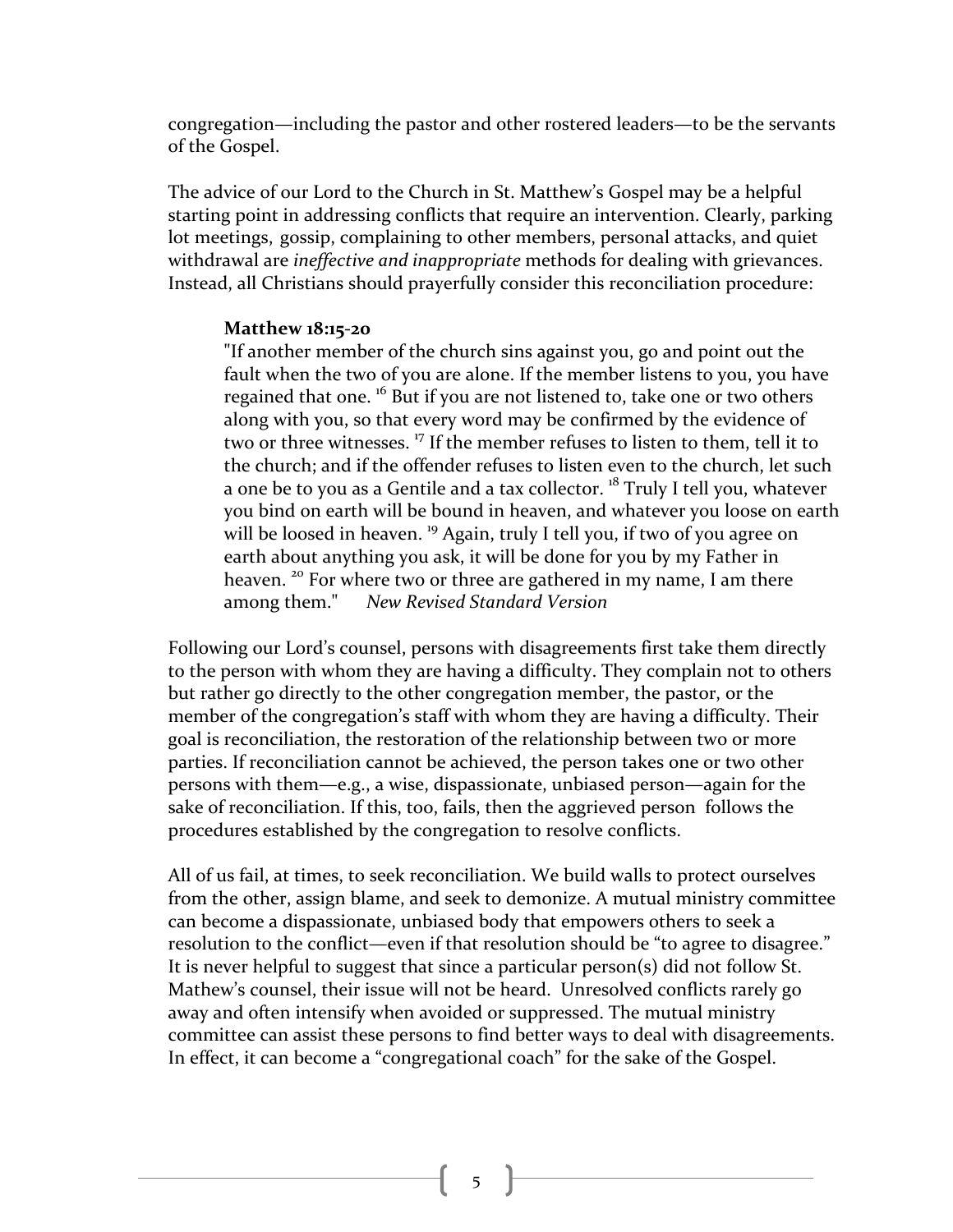When members of a mutual ministry committee find themselves as active participants in a disagreement, or find it impossible to be "dispassionate and unbiased," they should recuse themselves. If the entire committee is involved in the disagreement, others should be asked to assume the leadership. The absence of "dispassionate and unbiased" persons will exacerbate the disagreement rather than result in reconciliation.

Resources regarding conflict resolution are available on the synod's website (http://www.uss-elca.org/wp-

content/uploads/2009/03/the\_reconciliation\_of\_conflicts\_within\_a\_congregation. pdf.) The Synod's Reconciliation Team can also be a useful resource in dealing with a disagreement that cannot be resolved locally or when a "third party" is needed to serve as the dispassionate, unbiased listener.

Because disagreements almost always elicit deeply-felt emotions that can easily "infect" those who are not directly involved, thus making it a challenge to remain "dispassionate and unbiased," it is advisable for a mutual ministry committee to regularly review what its role is in dealing with disagreements whenever they arise.

The complaints of others never are transferred to the mutual ministry committee so that it becomes the advocate for one party or another. The committee always functions for the sake of the congregation's mutual ministry.

5. Serve as a source of support for the pastor and other leaders in times of personal or professional stress.

The mutual ministry committee cares for all the baptized, including those called to other rostered leadership within this church, as they seek to serve our Lord and his mission. Ministry can be lonely, and leaders easily become the targets of the frustrations of others. The mutual ministry committee can be the source of support and care.

6. Serve as a "focus group," representative of the congregation, as leaders share ideas for ministry and seek to assess how best to accomplish what is being proposed.

The mutual ministry committee can help leaders avoid unhealthy conflict by assessing proposals and helping to seek the appropriate ways of introducing change or new ministries. This does not mean that the mutual ministry committee becomes the "gate keeper" regarding change or the congregation's ministry. Instead, the committee serves as a "sounding board" and offers suggestions. 

7. Support the pastor's and other rostered leaders' need for spiritual self-care, compensation, maternity-paternity leave, sabbaticals, and continuing education.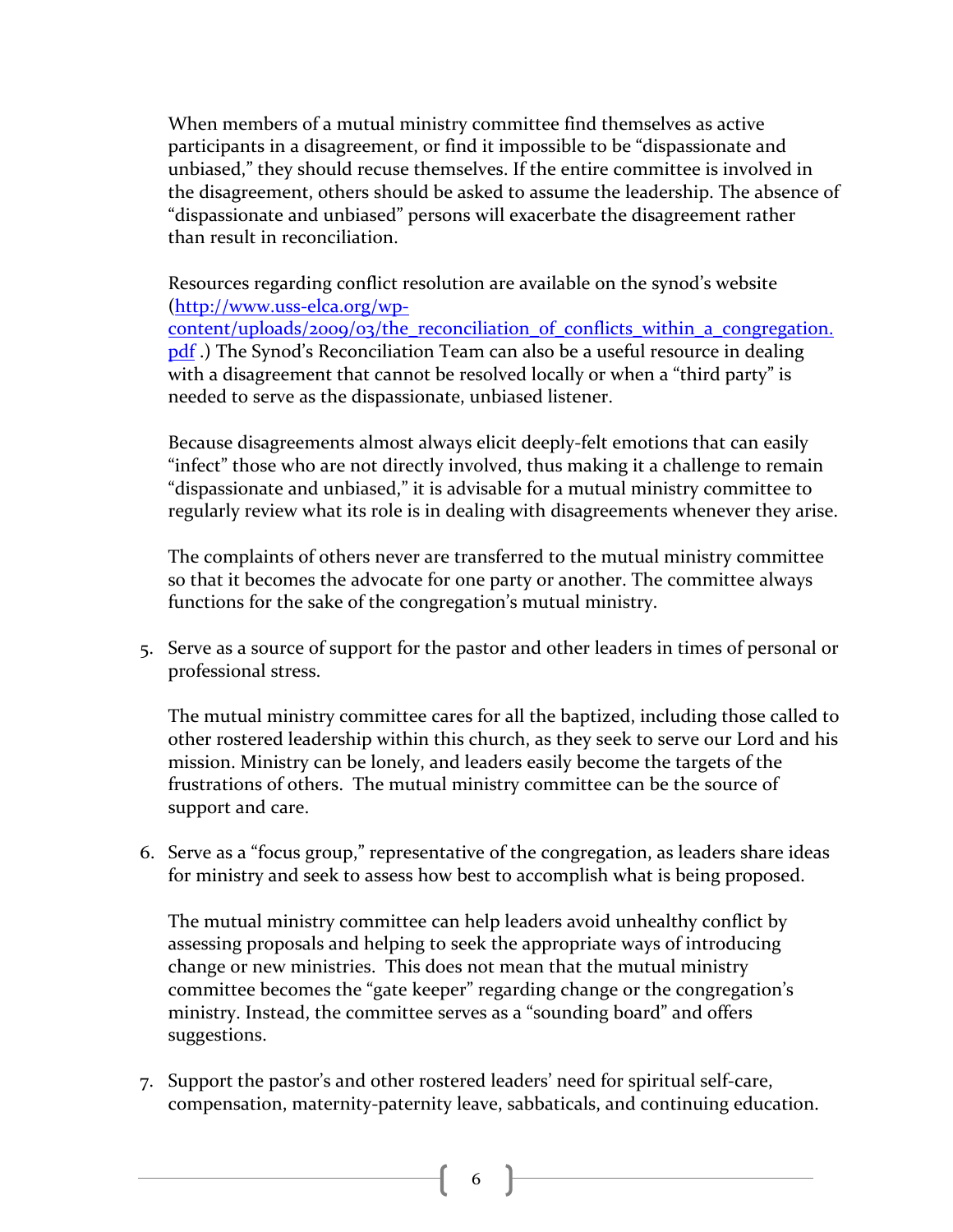The mutual ministry committee seeks ways to further the congregation's mission. Therefore, it seeks to be supportive of those who have been entrusted with leadership. While others have different responsibilities, including the finance committee and the council, the mutual ministry committee, when it deems that it is appropriate, serves as an advocate for the legitimate needs of those within the congregation who minister.

- 8. Is alert to the early warning signs within a congregation of misunderstanding that may eventually lead to difficulty.
- 9. Serve as the exit interviewer when a pastor or other rostered leader announces his/or her departure from the congregation. Suggestions for exit interviews of both the departing leader and a focus group of congregational members can be found in the Call Manual for Congregational Councils (http://www.uss-elca.org/wpcontent/uploads/2009/03/call-manual-for-councils.pdf)

#### **When should a Mutual Ministry Committee be formed?**

Since the mutual ministry committee is jointly appointed by the pastor and lay council president, it may be advisable to utilize a call committee as a transitional mutual ministry committee for the first six to twelve months of a newly called pastor's ministry. In the initial stage of a pastor's new call, he/she will not yet know the people he/she believes has the necessary gifts to be appointed to the mutual ministry committee. A mutual ministry committee should be appointed, at the latest, by the first anniversary of a pastor's call to the congregation.

It is unwise to appoint a mutual ministry committee in the midst of an ongoing conflict or upheaval within the congregation. Such timing would lead to a misunderstanding about the mutual ministry committee's primary responsibilities.

#### **A New Committee or the Old Committee?**

If your congregation already has a mutual ministry committee that has been functioning with very different assumptions about its role, it may be best to create a new committee and either disband the old committee or redefine what it truly is (e.g. a personnel committee). 

#### **When is a Mutual Ministry Committee Disbanded?**

Since a mutual ministry committee is appointed jointly by both the pastor and council president, a mutual ministry committee should be disbanded whenever a pastor leaves a congregation. If multiple staff are being served by the mutual ministry committee, the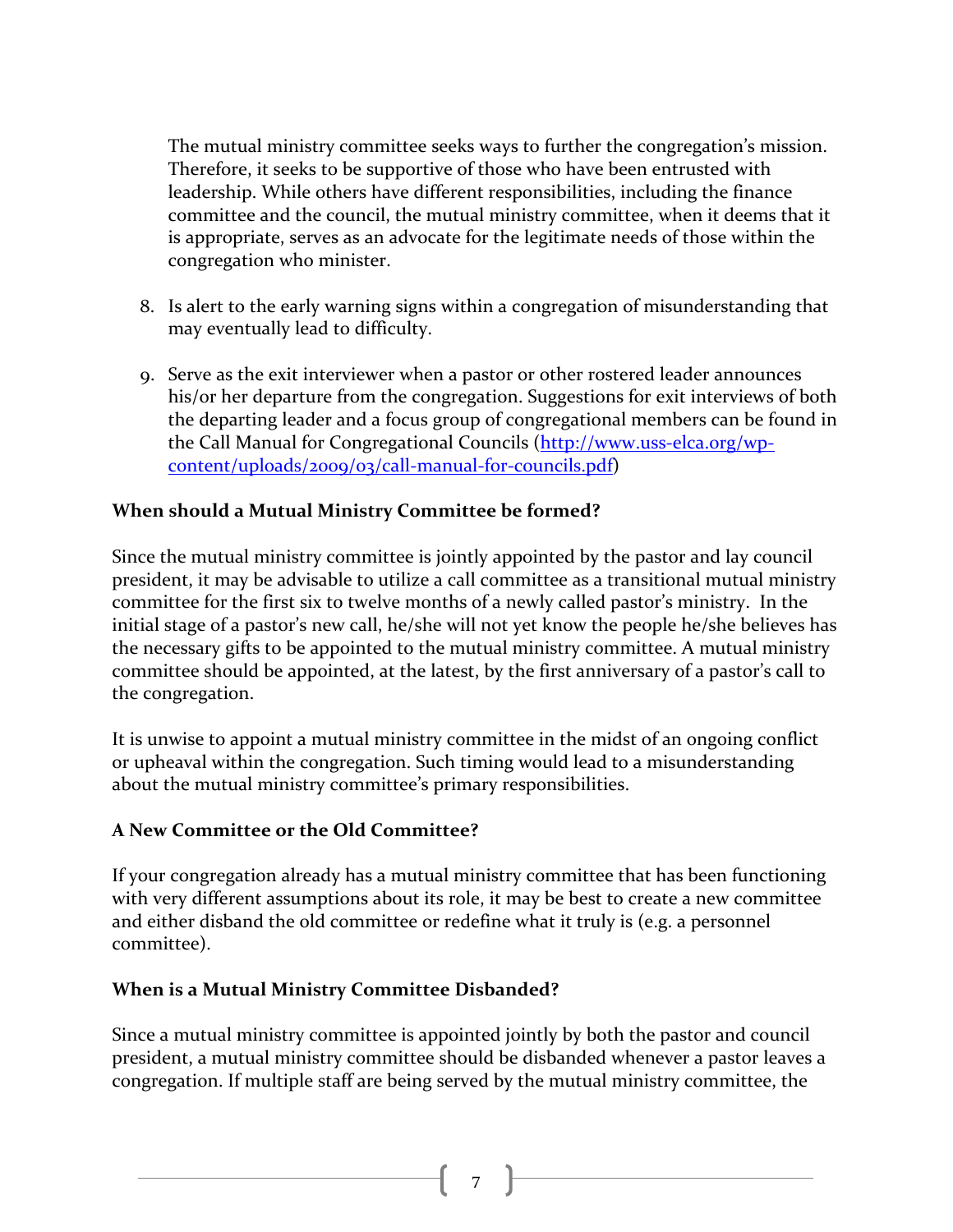committee could continue to meet with remaining staff members until a new committee is formed.

### **What about Multiple Church Parishes or Partners?**

Depending upon the closeness of the relationship among partners, a single mutual ministry committee may be able to serve all the partners. Each partner, however, should have an equitable representation on the committee. A major responsibility of a single mutual ministry committee among multiple partners would be to focus upon the ways the separate partners share in the joint ministry of the parish or partnership. While joint councils focus upon financial, property and other matters, the mutual ministry committee focuses upon the partners' *mutual ministry*.

#### **What about Congregations with Multiple Staff Members?**

A mutual ministry committee in a multiple staff congregation also considers the responsibilities and relationships among the various staff members for the sake of the congregation's ministry. When disagreements arise among staff members, the mutual ministry committee is not an advocate for one staff member over against another, but rather is an advocate for the congregation's mutual ministry and how it can be best served. The suggestions above regarding the resolution of conflicts within a congregation would be applicable also in a conflict among the congregation's staff. A personnel committee and/or congregation council—not the mutual ministry committee—has the responsibility for administering personnel policies, and the hiring or firing of nonrostered staff members.

### To whom is the Mutual Ministry Committee Accountable?

The mutual ministry committee is defined in the model constitution for congregations as a congregational committee rather than a congregation council committee, primarily because this committee is appointed jointly by the pastor and lay council president and because the members of the committee may or may not be members of the council. Indeed, there is no constitutional requirement that any of the members of the committee be members of the council. This committee, like all committees, reports to the council and makes its recommendations to the council.

Committee members also are accountable to each other for maintaining strict confidentiality of all personal information shared during their work together. Failure to maintain confidentiality will undermine the committee's responsibility. Provisions should be made for the removal of committee members who breach trust. One suggestion is that since the committee is appointed jointly by the pastor and council president, a member may be similarly discharged if they do not choose to remove themselves from the committee.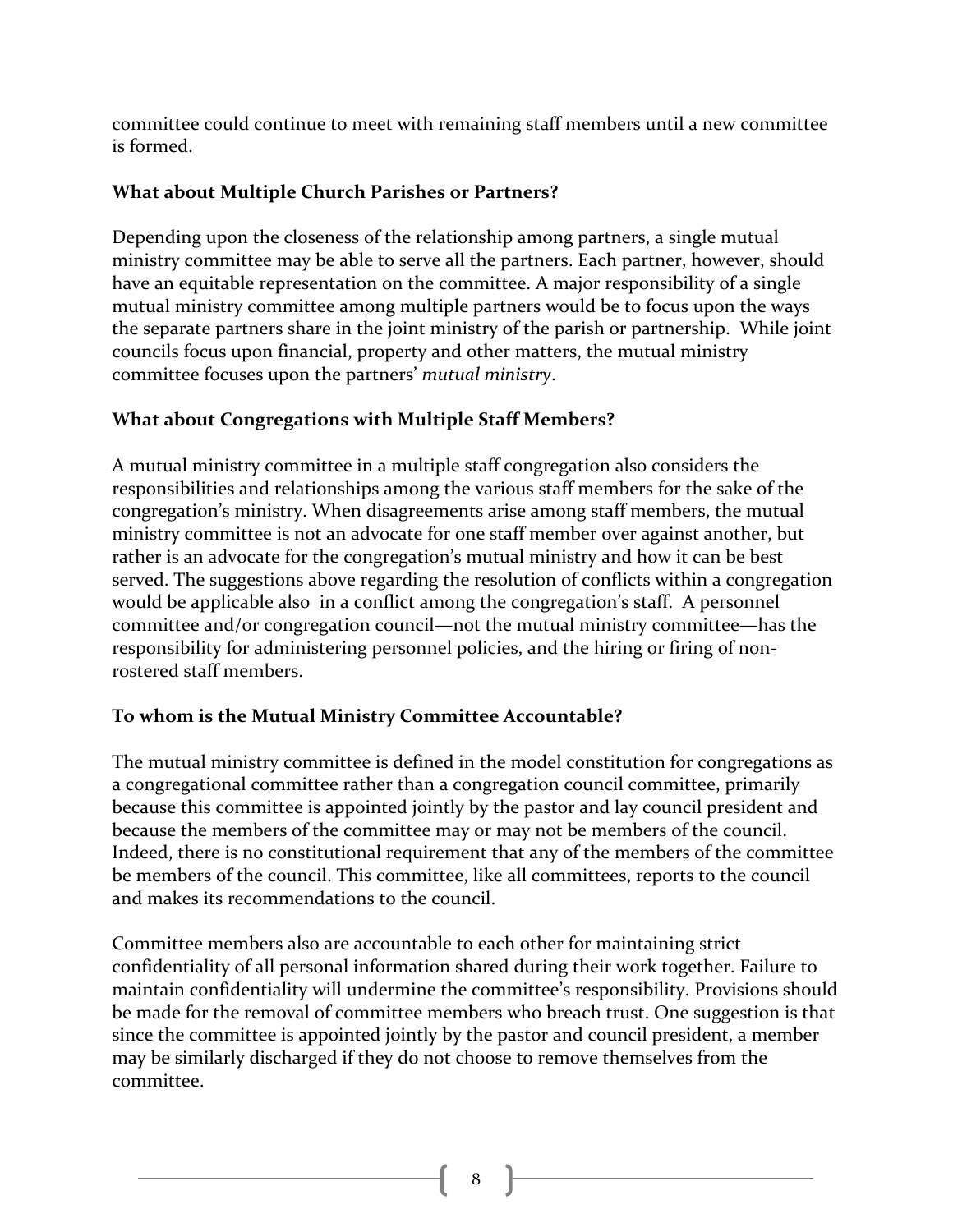#### **How Can We Get Started?**

Check the provisions in your congregation's constitution related to a mutual ministry committee, the number of members to be appointed, and how they are selected. [Model constitution: C13.04. "A *Mutual Ministry Committee"* (in the absence of a mutual ministry committee, the duties shall be fulfilled by the executive committee) shall be appointed jointly by the president [vice president] and the pastor. Term of office shall be two years, with three members to be appointed each successive year."

In the absence of constitutional provisions or for further reflection regarding current provisions, the following considerations may be helpful:

- 1. Because of the relational nature of this committee's work, continuity on this committee is helpful, with some changeover each year.
- 2. Establishing "term limits" in advance might help with recruiting membership (especially with those who don't want to commit indefinitely), and avoids having to retain someone who proves to be unhelpful to the committee's work.
- 3. How many members? As few as three members, but probably not more than six, is suggested.
- 4. A cross-section of congregation is helpful in terms of gender, age, length of membership, marital status, retired/working/students
- 5. Desired skills/traits of members : open-minded, willing to listen, able to keep confidentiality, willing to engage in group dynamics, capable of vision, sensitivity to group dynamics, actively engaged in congregation (but not necessary leader), welldifferentiated, healthy, knowledge of and appreciation for larger church
- 6. Beware of the person who is TOO eager to serve on this committee. They may have a hidden agenda that will become all too clear with time. Opening membership to volunteers does not necessarily lead to the formation of a good team.
- 8. Neither the pastor nor council president should be chair, rather the chair, ideally, should be selected among members of committee.
- 9. The pastor and council president should approach appointments to this committee in the context of prayer, asking God's Holy Spirit to lift up those needed for this ministry.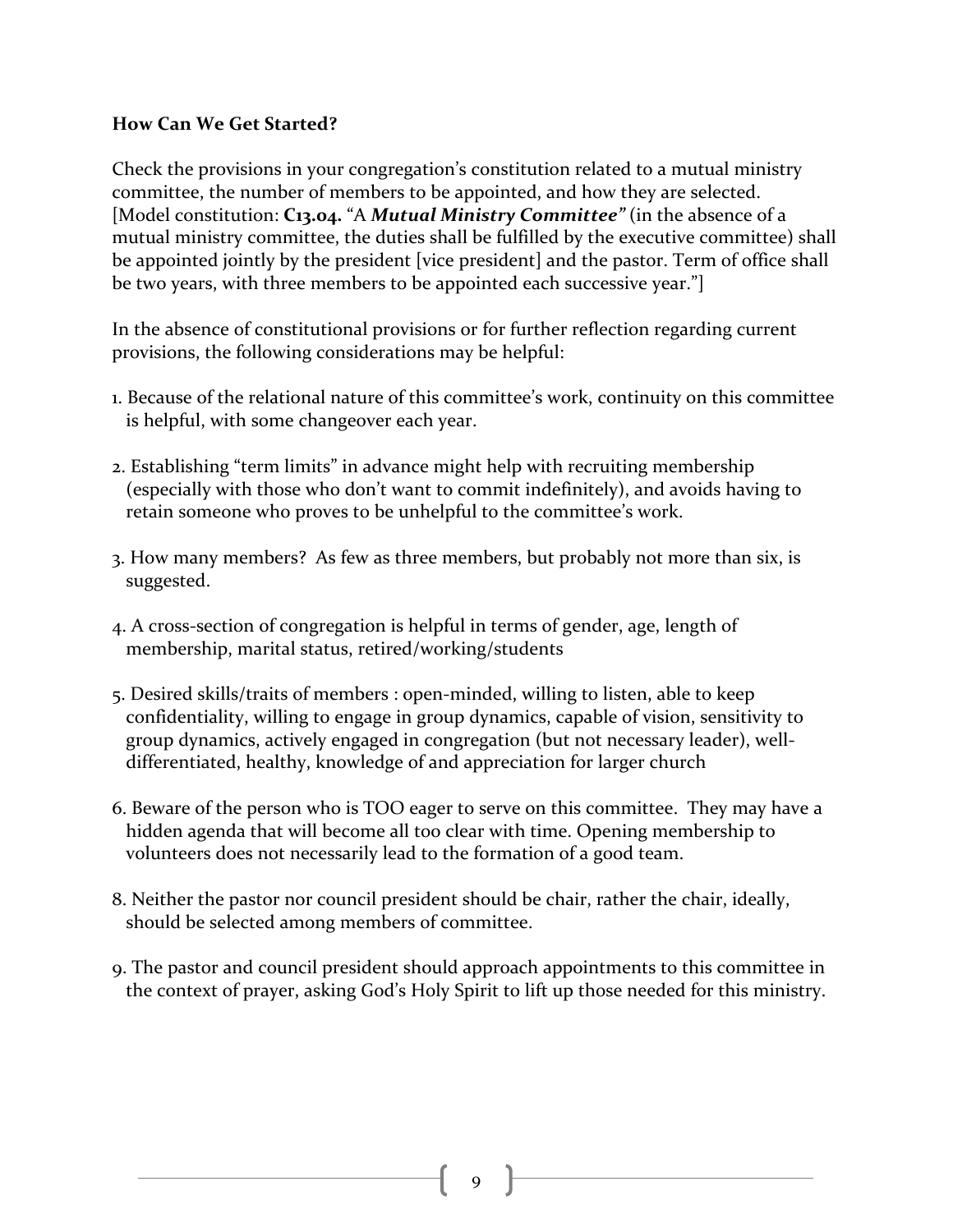#### Possible Agenda Items for the Mutual Ministry Committee

- 1. Spend some time getting to know each other. Listen to one another's life/faith stories, including the history of each person's involvement in the Church and this congregation. Build a relationship of trust over a period of time before tackling more sensitive issues.
- 2. Review the congregational meeting and its goals, emphases and priorities for the coming year.
- 3. Review the pastor's or other rostered leader's job description (and/or their use of time) for the past year, and together decide what programs, tasks, etc. need to be added or dropped according to the congregation's priorities.
- 4. Encourage the pastor or other rostered leader to engage in continuing education and help in its planning.
- 5. Encourage adequate time off and vacation and make the plans to obtain necessary coverage on behalf of the congregation council.
- 6. Discuss how well the congregation is sharing leadership and tasks by using appropriate resources.
- 7. Discuss joys, issues, and stresses of the pastor or other rostered leader and the congregation.
- 8. Review parsonage/housing arrangements, office space, and attendance at committees and organizations, both inside and outside the congregation. (e.g. Is attendance expected at the meetings of all parish committees and/or auxiliaries?)
- 9. Discuss and encourage the pastor's or other rostered leader's participation in community organizations and the work of both the synod and churchwide in light of schedule demands and the pastor's or other rostered leader's need for self-care.
- 10. Review the congregation's goals, the pastor/professional leader's goals, and the work of the committee during the past year.
- 11. Prepare a report for the annual congregational meeting.
- 12. Consider appropriate recognition for the past year's work of the congregation's staff, including the pastor and other rostered leaders.
- 13. Focus attention upon the pastor's or other rostered leader's spouse and children. Have they adjusted to the congregation and community? How are they coping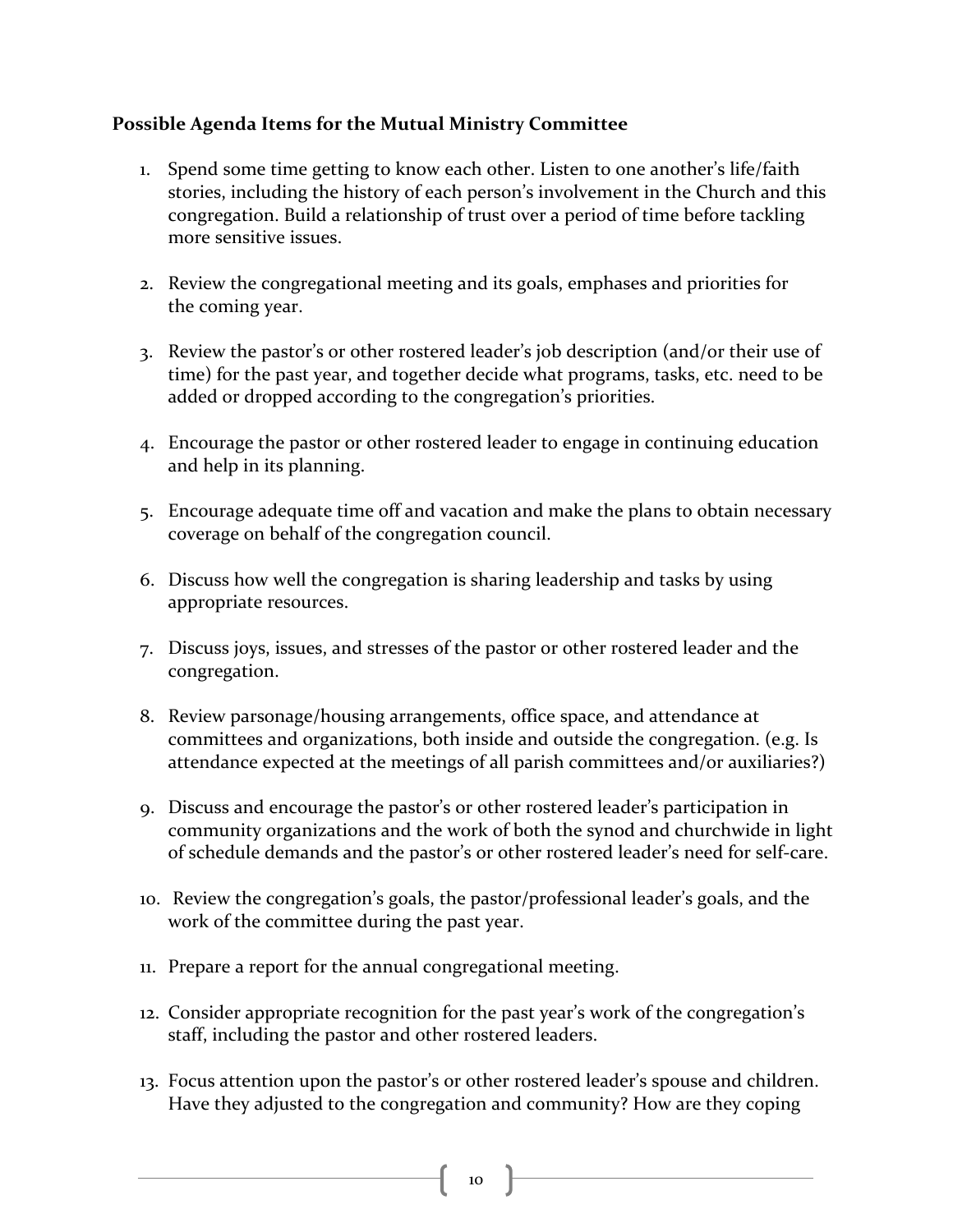with the unique stresses of being a member of the pastor's or other rostered leader's family? Does the committee need to provide them with support, encouragement or assistance? Should they be *invited* to a particular meeting of the mutual ministry committee? (Be prepared to gracefully accept a rejection of the invitation). Invite the pastor or other rostered leader to respond to statements such as: "I believe my spouse's life/ my children's lives in this congregation would be greatly enhanced if....."

- 14. Discuss the pastor's or other rostered leader's frustrations in serving the congregation. Case studies might be useful in order to provide concrete examples. Prepare the case studies in advance and distribute them to the committee. Consider the possibility of avoiding the use of names, although in small congregations it may be impossible to mask identities. Do not stop with the negative. Discuss how the situation(s) can be handled. Remember the committee's need to maintain confidentially.
- 15. Invite the pastor's or other rostered leader's assessment of the ministry of the congregation, Make positive suggestions for improvement, including recommendations to the council and/or its committees.
- 16. Listen for the human tendencies to exaggerate faults and to minimize strengths. Be an advocate for all those engaged in the congregation's ministry, and assist in turning negatives into positives.
- 17. Review with the pastor his or her official Letter of Call, which describes the broad duties of pastoral ministry, as well as specific items that may have been added during the call process. Have conversation about how these ministries are happening, and how they might be made more effective.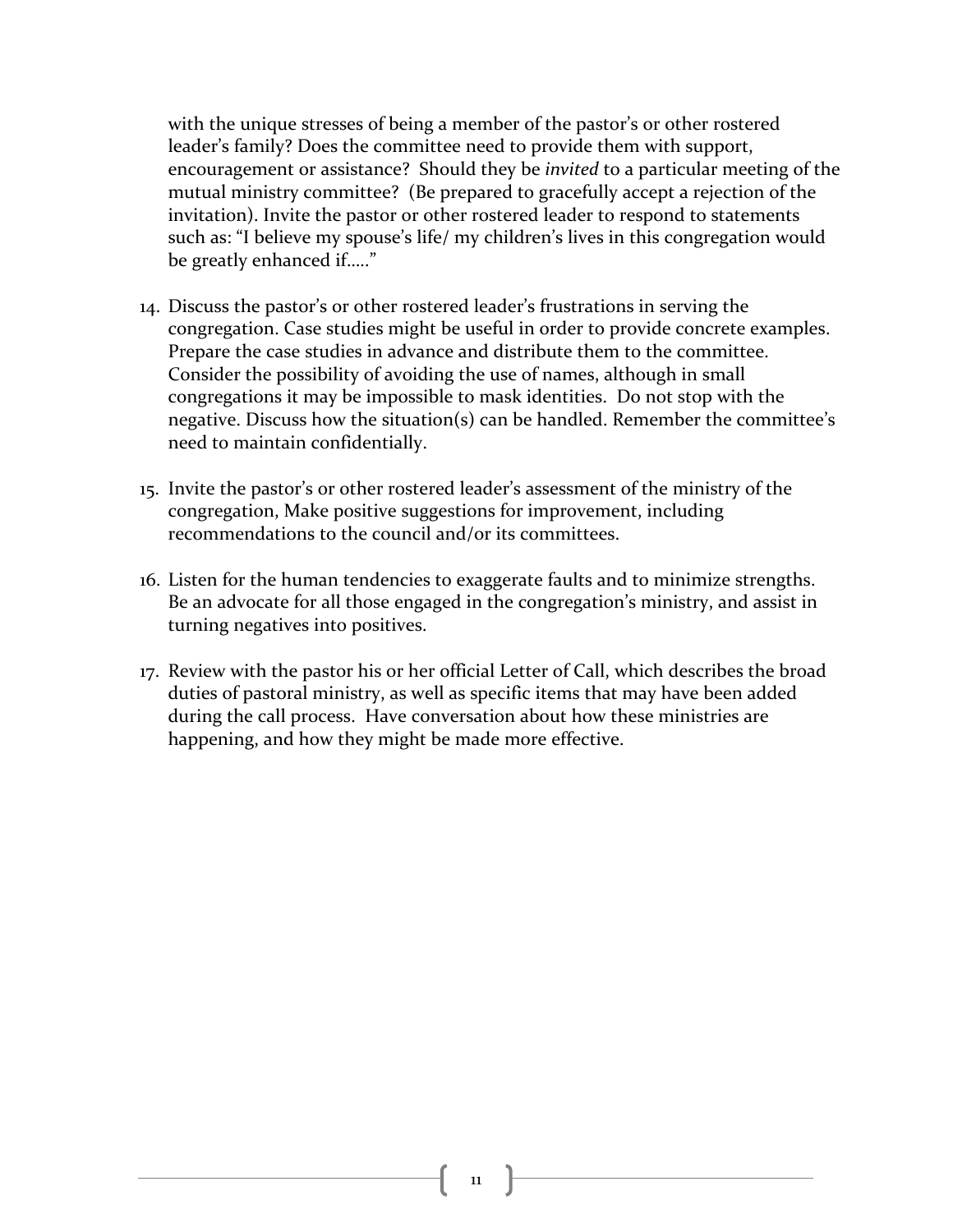# EVALUATING OUR MUTUAL MINISTRY: **AN OVERVIEW**

Mutual ministry necessitates evaluation. The focus of the committee's evaluation is always of the whole Church's ministry (not merely the congregation's ministry) and the mutual involvement of the congregation and its lay leaders. A review of expectations is always helpful, since some may have unspoken expectations by which the other(s) is being evaluated that are not shared by all.

#### **INTRODUCTION**

The evaluation of ministry is a sensitive subject. It can only be well-received when all parties trust one another. It is important to realize, however, that the issue is never evaluation versus no evaluation. Evaluation of ministry always occurs in one form or another. The congregation is always evaluating the pastor and other rostered leaders and vice versa, even if it is just at an informal gathering of persons over a cup of coffee. The setting for evaluating ministry, however, can be more orderly and guided. The important issue is: should evaluation be regularized and given some structure? If yes, then the next question that must be addressed is the extent to which evaluation can be creatively channeled and utilized. Answers to this question concern why and what we are evaluating.

First, why we evaluate. The purpose of evaluating ministry is to strengthen the Church. While evaluation always occurs, some evaluation is constructive and some not. Some aid in "building up the body of Christ' (Ephesians  $4:12$ ), and some serve only to diminish it. Lutheran theology affirms that ministry belongs to the whole people of God. All baptized people have gifts that can be used in service to both the Church and the world. St. Paul makes this challenge regarding gifts: "Having gifts that differ  $\dots$  let us use them  $\dots$ ." (Romans 12:6). Carefully designed processes of the mutual evaluation of ministry are vital in order to identify these gifts constructively, and then use them creatively.

Second, what do we evaluate. Businesses and industries tend to evaluate performance. Unfortunately, many within the church also think of evaluation in terms of leader performance. Materials frequently imply this in titles such as "Pastor Rating Chart," "Performance Evaluation System," or" Peer Leadership Evaluation." "Clergy evaluation" is sometimes a broad term that really stands for performance appraisal. This is the wrong "*what*." 

Some problems regarding evaluation are the result of the Church simply borrowing instruments and procedures from business and industry. These problems arise because the theological "*why*" is missing, as is an understanding of the nature of ministry, both ordained and lay. In addition, borrowed instruments are frequently too mechanical, and do not lend themselves well to the new situation.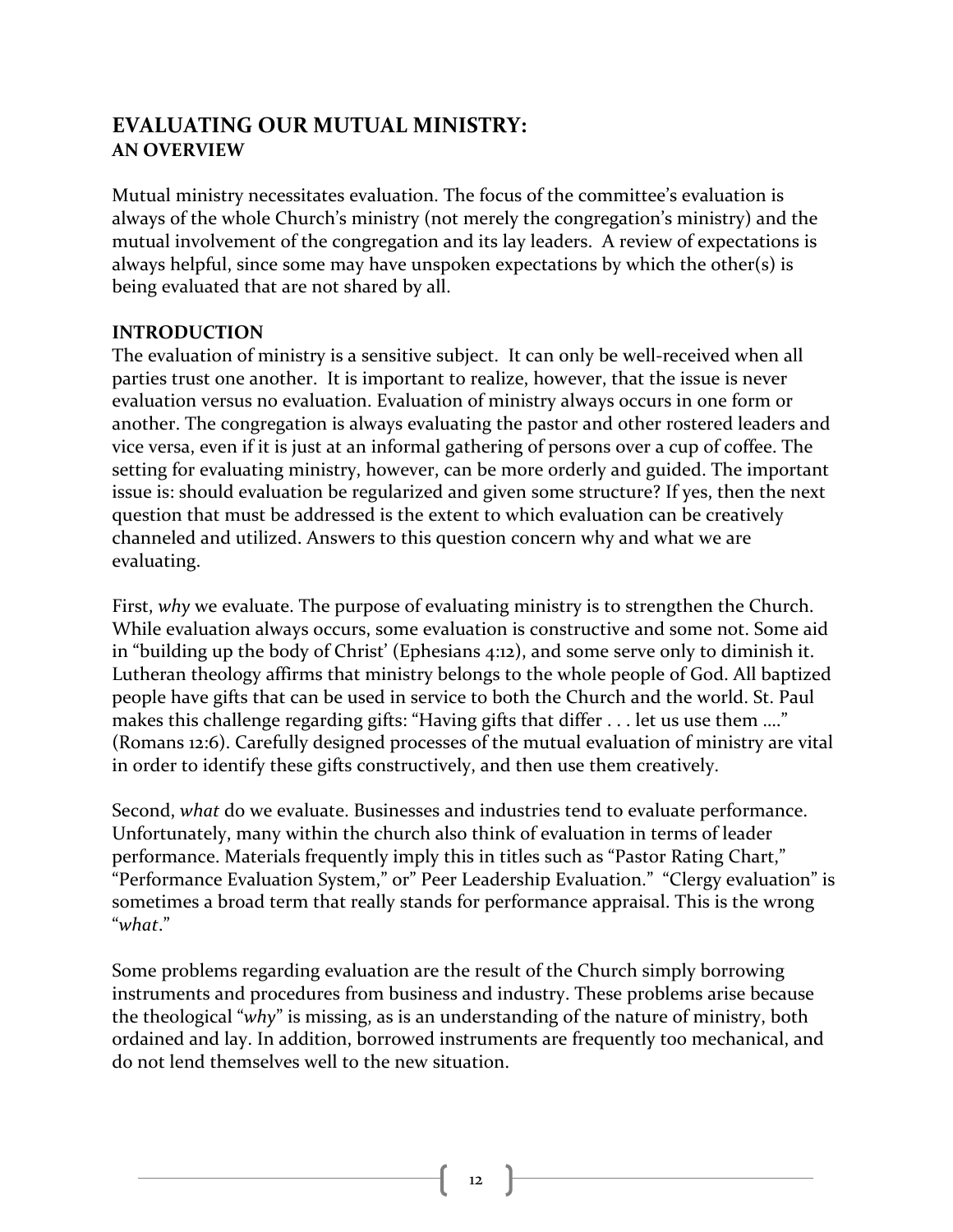The "what" in our Lutheran tradition is the evaluation of *mutual* ministry, the ministries shared among the pastor, other rostered leaders and the entire congregation, including its lay leadership. Furthermore, such ministries are not limited to those carried out in the institutional settings of the church, but are inclusive of ministry in all aspects of daily life and work. Therefore, **the purpose of evaluation is to improve our mutual** understanding of God's mission, and to strengthen our ministries together and **individually**. The key ingredient in this approach to evaluation is people engaged in ongoing dialogue. Questionnaires and forms are secondary.

#### **SOME CLARIFICATIONS BEFORE A MUTUAL MINISTRY COMMITTEE BEGINS AN EVALUATION**

The following six points need to be clarified before looking at the benefits and models involved in evaluating ministry:

- 1. Evaluation is not a pass/fail test which focuses only on the ministry of the pastor or other rostered leaders. The purpose of evaluation is to strengthen the ministry of the pastor, other rostered leaders, and the congregation.
- 2. Evaluation usually cannot take place when there is widespread discontent with the pastor or other rostered leaders. Discontent should be dealt with directly and openly, not as part of evaluating ministry. While ongoing evaluation can prevent such crises from occurring, evaluation should never be used as a punitive measure or as a veiled threat in the presence of conflict.
- 3. Evaluation is not a thirty minute item on a committee's agenda, nor is it simply passing out a questionnaire to the congregation. Honest evaluation takes time. It involves people. It is a conversation among pastor, other rostered leaders, the mutual ministry committee, and perhaps others who are engaged in particular congregational ministries.
- 4. Evaluation must have a baseline from which to measure. Articulated and mutually agreed upon criteria are needed in light of which the course of ministry can be evaluated. Evaluating ministry is not a matter of subjective likes and dislikes. The underlying question always is: what is Christ—not specific persons, or families-calling us to be and do in this place?
- 5. Evaluation of mutual ministry takes into consideration a broad range of concerns including the work of the whole Church and the service of God's people in the world. It is not limited simply to the immediate and local goals of the congregation alone.
- 6. Evaluation is not directly linked to the compensation of pastors or other rostered leaders. It is important that compensation be the responsibility of others and not the mutual ministry committee. Clearly, others may consider the mutual ministry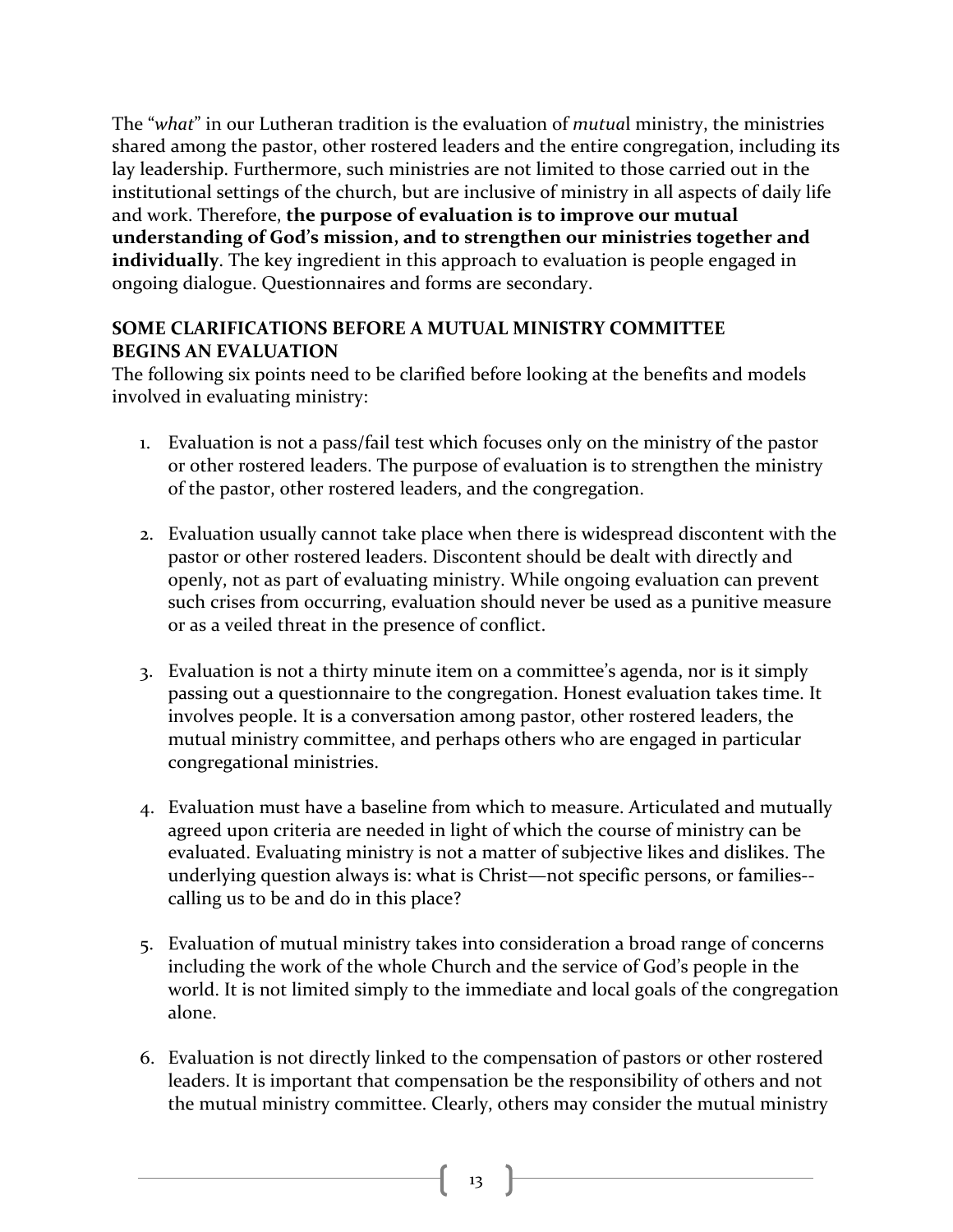committee's evaluation, but remember that this evaluation is not about the performance of leaders but rather the effectiveness of the congregation's ministry—its *mutual* ministry.

#### **BENEFITS OF EVALUATING MUTUAL MINISTRY**

A variety of benefits emerge when a specific group carries out an ongoing plan for evaluating the mutual ministry of the congregation and its leaders.

- 1. Evaluation can assist the congregation in identifying and affirming the special gifts, talents, and skills of a pastor, other rostered leader, and of lay members.
- 1. It provides a forum for reviewing the changing needs of the congregation and updating its mission goals.
- 2. The results of evaluation can be used as an informal basis for planning.
- 3. Evaluating encourages those involved to deal with realities and set priorities. Time, finances and people resources are limited.
- 4. The procedure encourages a shared approach to ministry. No one pastor, lay leader, or other rostered leader can or should be expected to do everything that needs to be done in a congregation.
- 1. If evaluation is an ongoing process shared by an ongoing committee, it eliminates the pass/fail attitude and the fear that so often is associated with evaluation.
- 2. It encourages those who share ministry to be excited and forward-looking.
- 3. Finally, evaluating mutual ministry makes ministry together more satisfying and effective.

# **MODELS FOR EVALUATING MINISTRY**

The following models are offered as possibilities. Not all models are appropriate in every situation. Mutual ministry committees need to be selective in choosing models, adapt them, or use them as spring boards to create other models.

# **RESOURCES**

The Episcopal Church USA provides a wonderful resource for mutual ministry. It can be obtained online at:

http://images.acswebnetworks.com/1/62/Living\_into\_our\_Ministries.pdf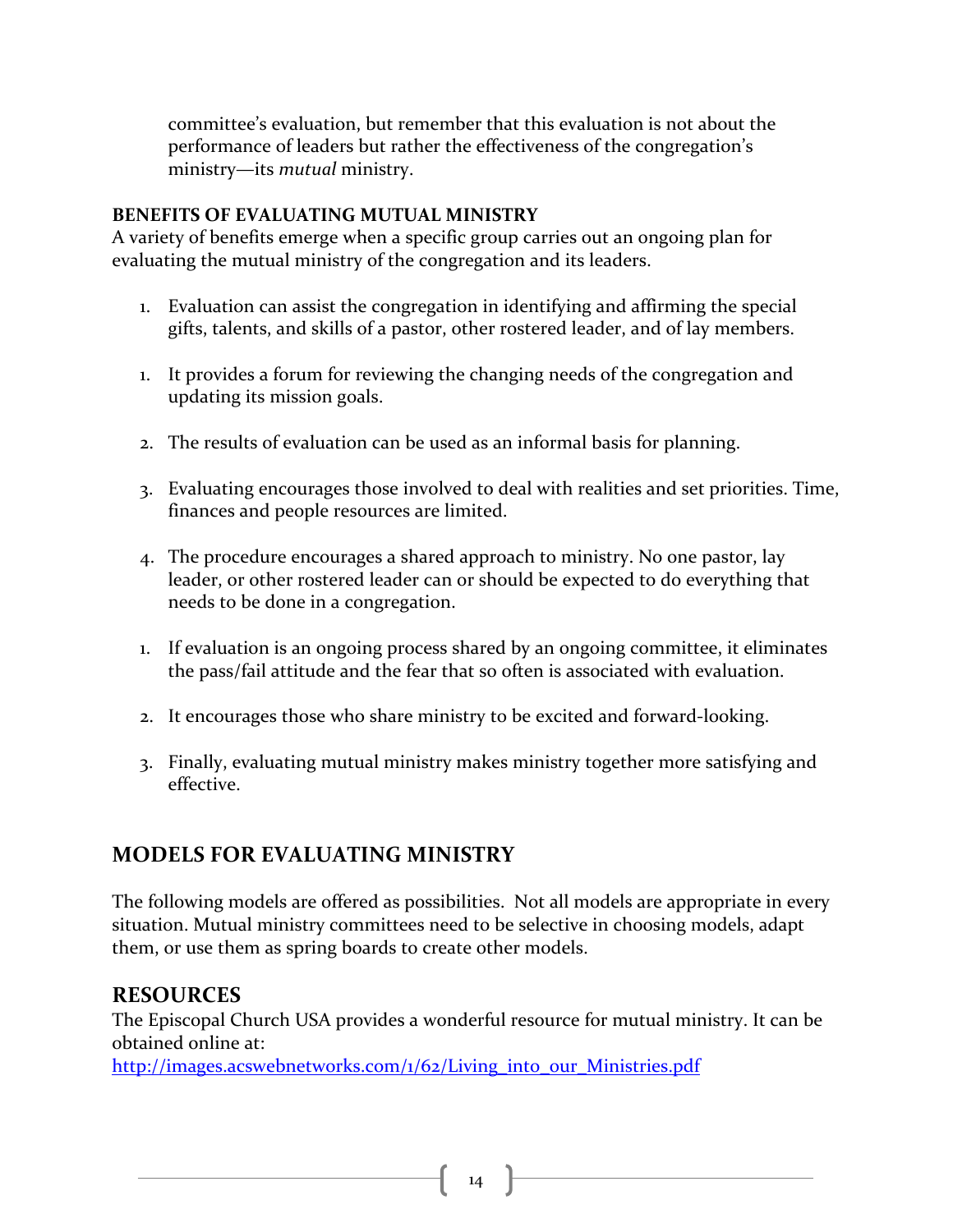# **MODEL A EVALUATING MINISTRY UTILIZING AN ANNIVERSARY**

An anniversary can be a time for celebration and reflection, whether that anniversary be of the founding of the congregation or the call of the pastor or other rostered leader to the congregation, both of which occur annually. It is an appropriate time for the pastor, other staff members, and the congregation to review together the past, acknowledge good and bad times together, and make fresh commitments. Therefore, an anniversary is an appropriate time to consider an evaluation of the congregation's mutual ministry.

#### **Participants**

Those who will participate in this evaluation process are pastor, other rostered leaders, staff members, the mutual ministry committee, and perhaps others directly responsible for specific aspects of the congregation's ministry.

#### **Materials**

Every participant involved in this evaluating process should have a copy of this guide re: evaluating mutual ministry. Also copies of the official call of a pastor or other rostered leader, the contract for non-rostered staff members, and other appropriate background materials listed in Step 1 below should be available to participants.

You will also need sheets of newsprint and felt-tip markers, a chalkboard and chalk, or an electronic means for projecting responses.

#### **Steps in Evaluating Mutual Ministry Using This Model**

#### **Overview**

#### **Step 1.**

Review background materials relating to the call of the pastor or the materials relating to the contract of the other rostered leader, such as the congregation's "Ministry Site Profile," its mission statement, and any other statements of formalized goals.

#### **Step 2.**

Answer the question, "Where is the congregation/ its leaders now - 12 months,  $24$ months, 36 months after calling our pastor or other rostered leader, or hiring nonrostered staff? Where is it 20 years/ 100 years after the congregation's founding?"

#### **Step 3.**

Identify ways to strengthen your ministry together.

#### **Step 4.**

Develop three specific strategies which will strengthen your ministry.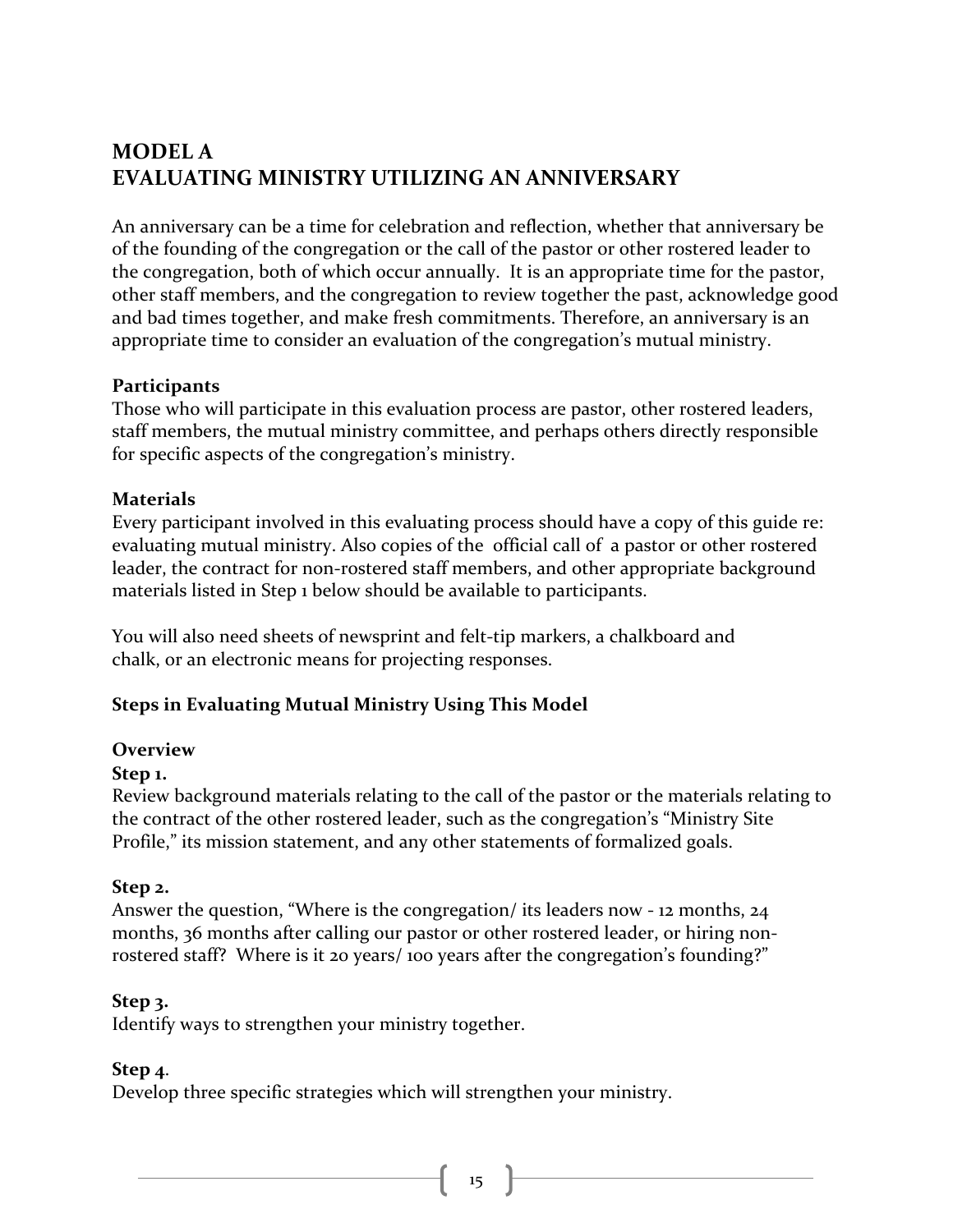#### **Leadership**

Participants can determine who will serve as leader or facilitator. One person can serve as leader for the entire process, or a different person can be responsible for each step.

#### **Time and Timing**

This evaluating process will take three to five hours. Depending on the amount of background material you will review and the amount of preparation time participants are given, you may need only one hour to accomplish Step 1, or you may need several hours. Allow one to two hours, for Step 2. Steps  $\overline{3}$  and  $\overline{4}$  can be accomplished in one to two hours. 

#### **Detailed Procedure**

#### **Step 1** Review Appropriate Background Materials

A baseline is necessary for effective evaluation. Begin by looking at whatever background materials you deem appropriate. You can establish your baseline by doing the following:

Prepare copies of all appropriate background materials such as:

- a. Material used in the vacancy study (Ministry Site Profile),
- b. Official call of a pastor or other rostered leader, or a contract for nonrostered staff,
- c. Job description and any written expectations,
- d. Congregation's constitution,
- e. Mission statement or long-range goals for the congregation,
- f. Annual congregational reports,
- g. Material from any previous evaluation.

Prior to any discussion, provide all participants with copies of the appropriate background materials so they can review all materials thoroughly. Set aside adequate time for dialogue, clarification, and identification of common themes. Remember, this was what was said then. Perceptions may have been incorrect. Expectations may have been unclear. The situation may have changed. Nevertheless, review the materials and identify what were the stated expectations at that time. This review may take a brief time or it may take several hours.

Avoid discussion of what is the present situation. That will come in Step 2.

Once your group has a common understanding of what was said in the past (you may not have a common agreement on what was said), then you are ready to analyze "where we are now."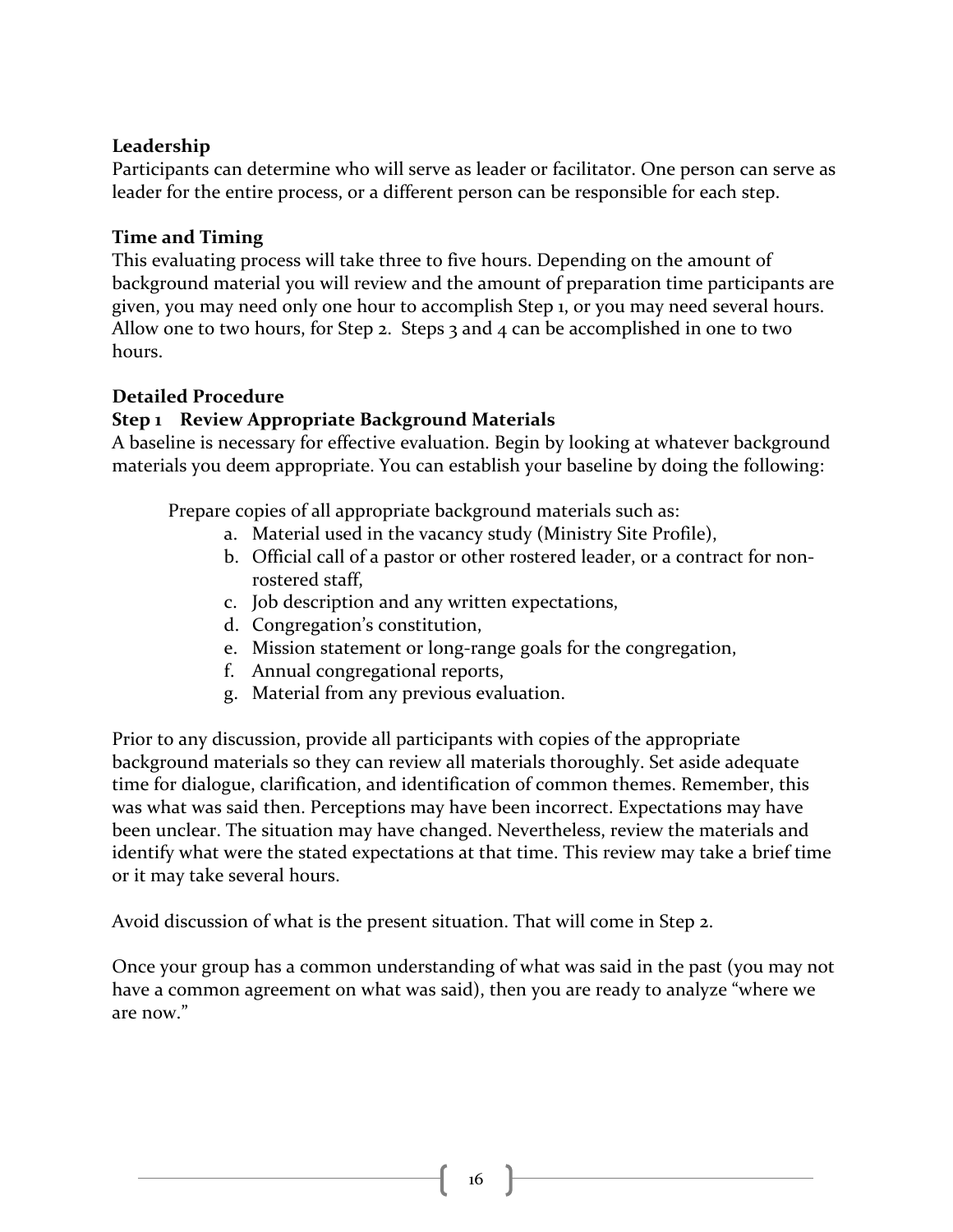#### **Step 2 Where Are We Now?**

Write your responses to the following six items:

- a. List the three most exciting or significant things that occurred in your congregation during the past 12 months (or  $24$  months or  $36$  months).
- b. List the three most disappointing or frustrating things that occurred in your congregation during the past 12 months (or  $24$  months or  $36$  months).
- c. What are the three most productive, meaningful, or appreciated aspects of your pastor's or your other rostered leader's ministry?
- d. What are the three most misunderstood, least appreciated, or least helpful aspects of your pastor's or your lay staff's ministry?
- e. What are the three most productive examples of the congregation's and its council's role in its ministry?
- f. What are three frustrating examples of the congregation's and its council's role (or lack thereof) in its ministry?

After everyone has finished writing, share your responses with other members of your group. Choose a recorder to list everyone's responses on newsprint, on a chalkboard, or by means of an electronic projector. Share and record all responses to item(a) before proceeding to item  $(b)$  and so forth through item  $(f)$ .

After all comments have been shared and recorded, begin general discussion. Ask for clarification; look for common themes; analyze your current situation. Summarize by answering the question, "Where are we now as pastor, other leaders, and congregation?"

#### **Step** 3 and **Step** 4 fit together. (1 to 2 hours each)

You can work on both at the same meeting; however, keep the steps separated. In Step 3 you identify all the possible options and opportunities. In Step 4 you develop specific strategies for the three most likely ways in which you will renew your ministry together.

#### **Step 3 Ways to Renew Our Ministry Together**

1. Write down three different endings to the following sentence:

In light of our review of the background materials and our analysis of where we are now, I think that we could renew our ministry together by:

NOTE: These suggestions should not be criticisms, but areas for renewing effective ministry for the future.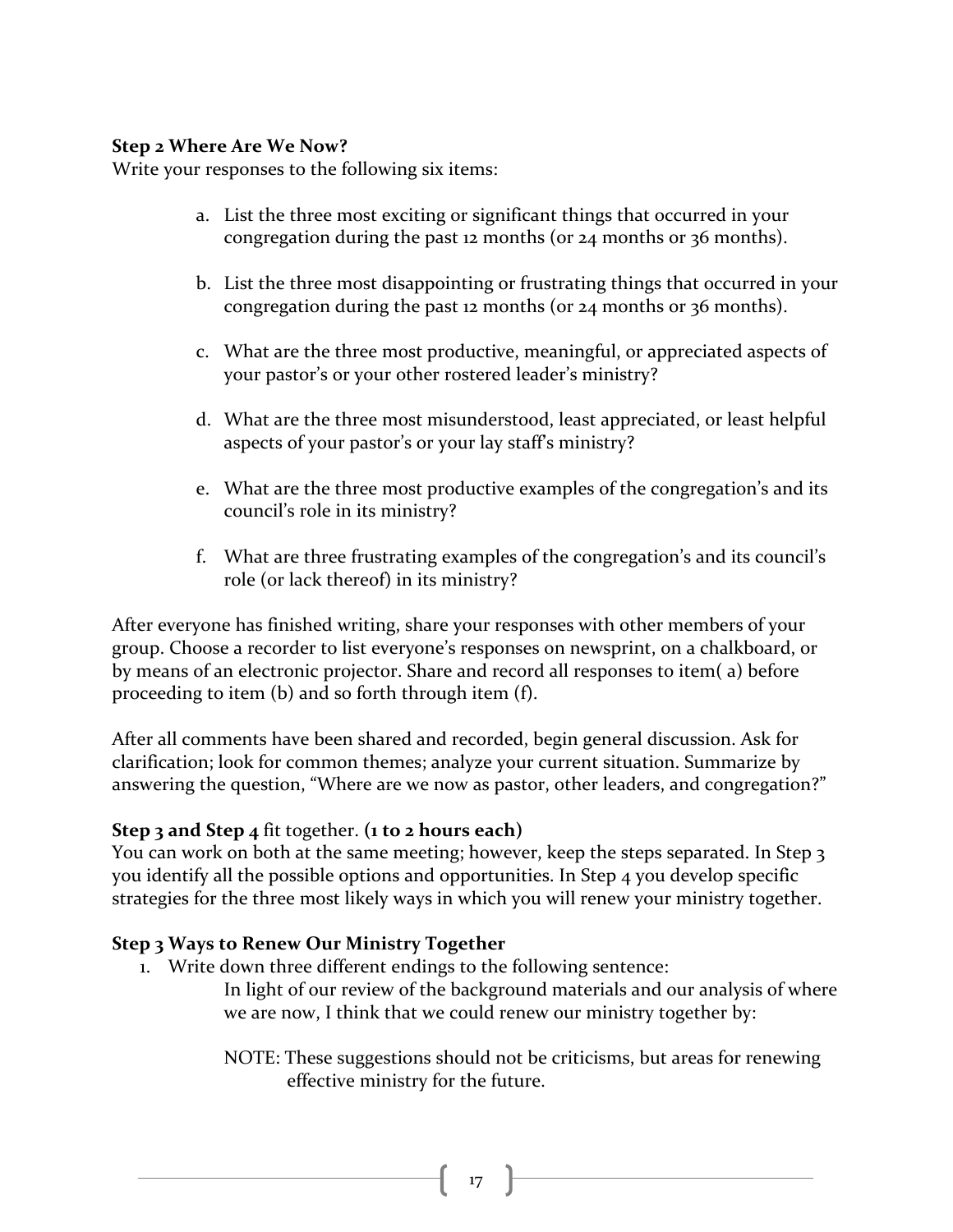- 2. On newsprint, chalkboard, or by electronic means, list everyone's suggestions.
- 3. After all suggestions have been shared and recorded, identify the suggestions which are similar or closely related.
- 4. On newsprint or chalkboard write five or six suggestions which summarize the thinking of your group.
- 5. From this list of five or six suggestions, identify the three suggestions that will most likely renew your ministry together. At this point in evaluating, both understanding and consensus would be helpful.

You can't do everything at once. Therefore, start by identifying those three items which are most needed and most likely to bring renewed effectiveness and commitment to the congregation's mutual ministry. God provides many opportunities for ministry. You have selected three areas with which to begin. Others may be developed later.

#### **Step 4 Specific Strategies for Renewing Our Ministry**

Develop specific strategies for renewing your ministry by doing the following:

- 1. Complete the worksheet that accompanies this model (See appendix 1). It is important to be specific about the what, why, who, and when of your strategies.
- 2. Working with other participants, develop three specific strategies that will renew your ministry together.
- 3. Make sure every member of the mutual ministry committee has a copy of the final strategies.
- 4 Share your strategies with your Congregation Council.
- 5 Implement the strategies that you have outlined.

Anniversaries can be celebration times. Hopefully, you have used this "anniversary review" to celebrate the gifts that God has given your pastor or other rostered leader and the gifts God has given you and other members of your congregation.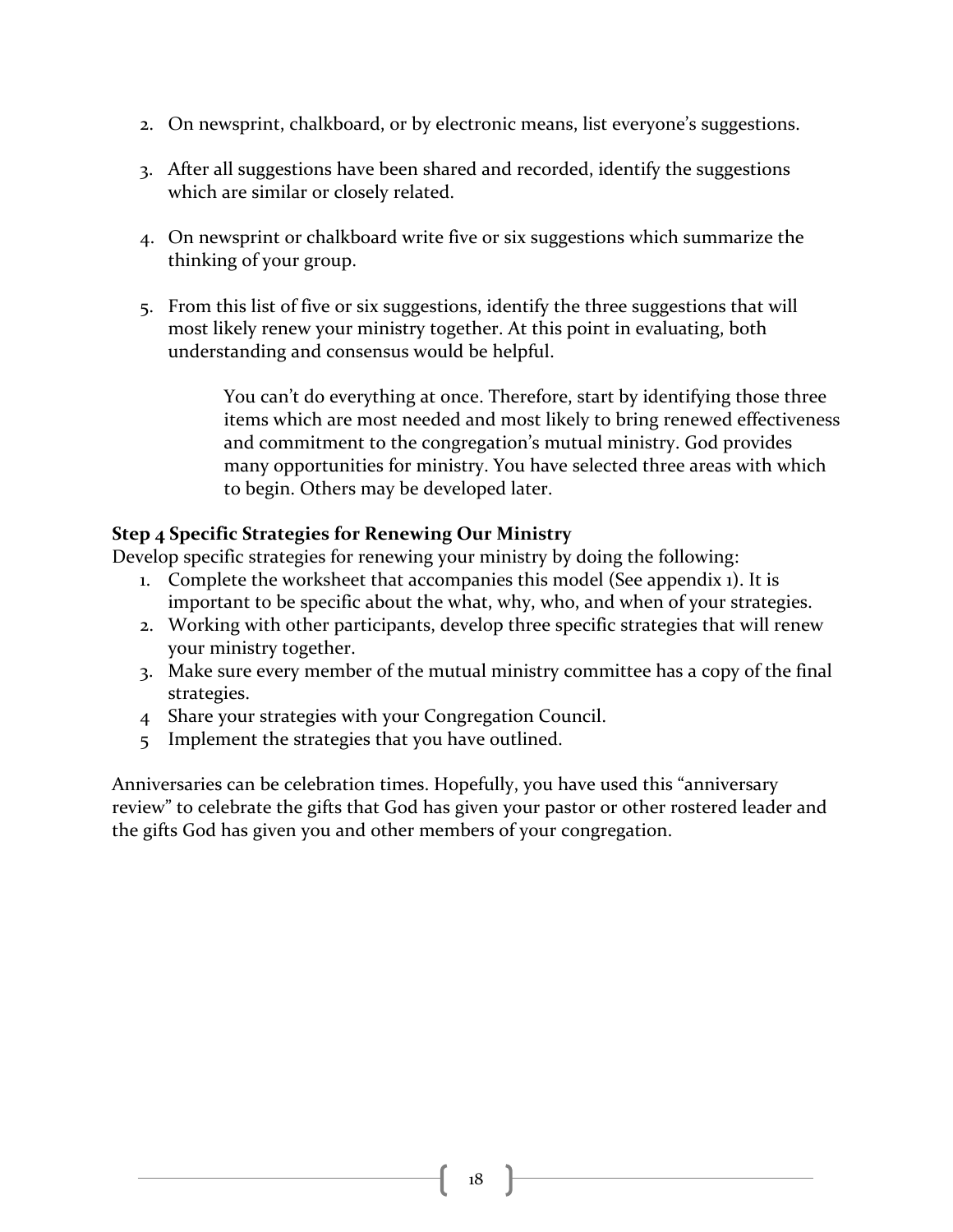# **MODEL B: REFLECTIONS ON THE EXPECTATIONS FOR A PASTOR AND CONGREGATION COUNCIL**

This model for evaluating mutual ministry will help you reflect upon the expectations of this church for its leaders. It will help you take time to affirm and acknowledge where there is agreement on common expectations. Where there are differences in interpretation and expectations seek to identify what might be done by the pastor and by the congregation to reach a more common basis of understanding.

#### **Background**

Ordained ministry is set within the context of the ministry of the whole people of God. This worksheet, therefore, can be extremely helpful when used and discussed by the pastor and mutual ministry committee. It may also be used for individual reflection.

#### **Instructions**

Each person needs a copy of this model, the congregation's constitution, the "Model Constitution for ELCA Congregations regarding Ordained Ministers and Congregation Councils" (See Appendix 2), the official letter of call to the pastor, "Vision and Expectations: Ordained Ministers" (See Appendix 3), and any pertinent local documents or statements (e.g. job descriptions for the pastor, council members, committee chair persons and committee members).

Not every leader has the same God-given talents and skills. Congregational priorities are different and always should be adjusting to the local needs. The purpose of this model, therefore, is not to "grade the leader(s)" or to find criticism. The purpose is to clarify expectations, to promote dialogue, and to take steps to strengthen the ministry of both pastor and people.

The following four steps are suggested to facilitate reflections on the Constitution for Congregations, the ELCA's statement, "Visions and Expectations: Ordained Ministers," and any local documents related to the congregation's expectations of its pastor (e.g., the official call of the pastor, a job description.)

**Step I:** Read and study the statements regarding pastors and congregation councils in the ELCA (See Appendices  $2$  and  $3$ ) and any local documents or statements. When a congregation's constitution differs from the model constitution, discuss the reasons why. [Note: If the model constitution's provisions are prefaced by an asterisk  $(*)$ , it is a required provision for all ELCA congregations. Variations related to asterisked items should result in a revision of the local congregation's constitution following the constitutionally mandated process. Refer this task to the appropriate leaders.]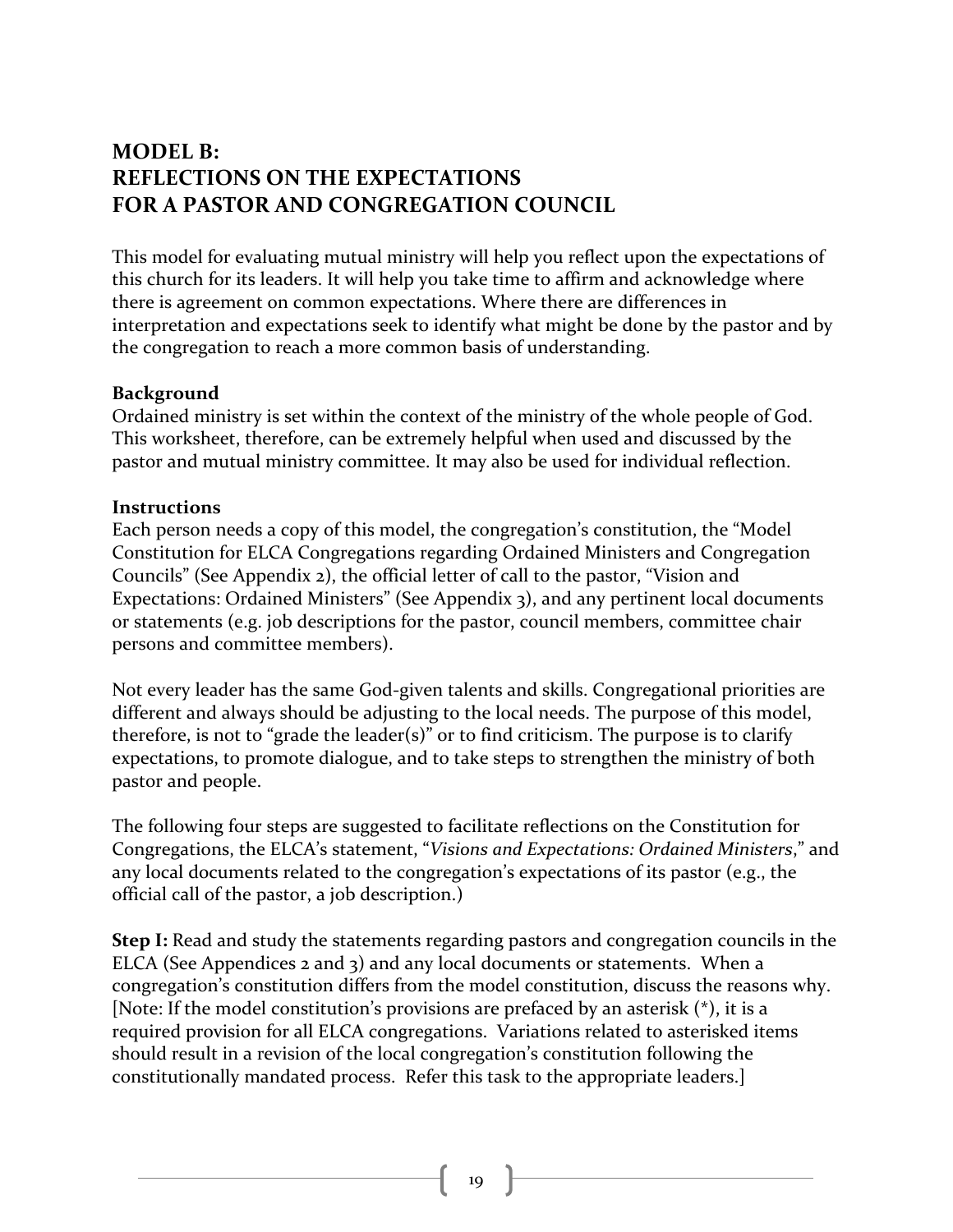**Step II:** Each individual completes a reflection worksheet (see Appendix 4).

**Step III:** Discuss the reflections in this order:

- (a) Where are there common expectations regarding important categories?
- (b) Where are there common expectations regarding effective categories?
- (c) Where are there major differences in expectations?

**Step IV:** Decide what can be done to strengthen our ministry together. Some examples are:

- (a) Develop or revise position descriptions for the pastor, council and committees,
- (b) Create new congregational programs/activities,
- (c) Make recommendations for Congregation Council and/or specific committees' consideration,
- (d) Identify areas or topics for continuing education for the pastor,
- (e) Identify educational needs of the congregation, the council, and/or committees.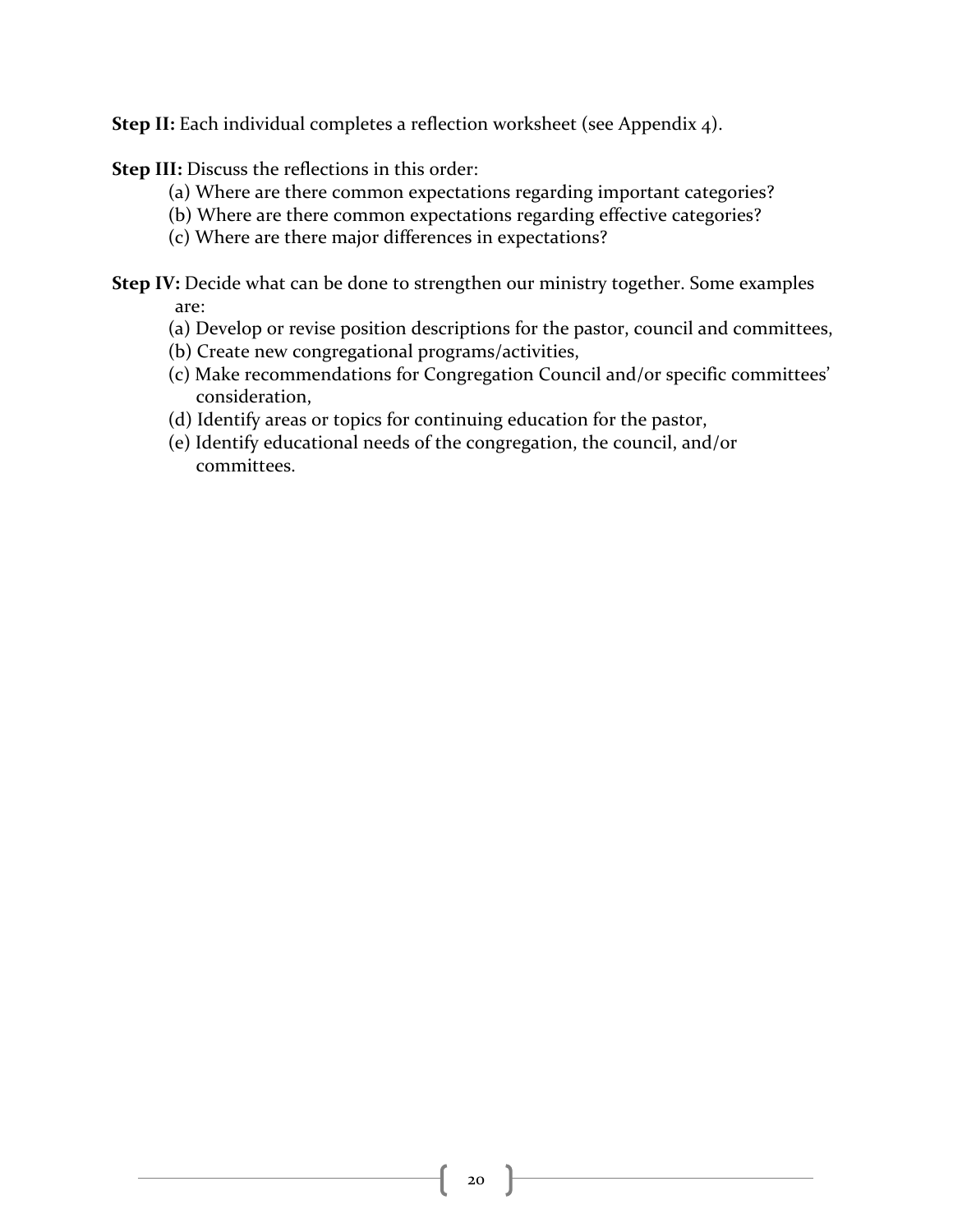# **MODEL C: REFLECTIONS AND DIRECTIONS FOR CONTINUING EDUCATION** OF PASTORS AND OTHER ROSTERED LEADERS WITHIN THE ELCA

#### **OVERVIEW**

#### **Participants**

Those who will participate in this evaluation process are pastor or other rostered leader and the mutual ministry committee. Other congregation members may be invited to participate in Step 1.

#### **Materials**

Every participant involved in this evaluation process should have a copy of this guide and a pencil.

#### **Steps in Evaluating Mutual Ministry Using This Model**

Step 1. Reflect upon the responsibilities of ordained ministry

Step 2. Identify the strengths of the pastor or other rostered leader.

Step 3. Identify the goals of the congregation.

Step 4. Identify specific areas in which continuing education by the pastor or other rostered leader might strengthen mutual ministry.

#### **Leadership**

Participants can determine who will serve as leader or facilitator. One person can serve as leader for the entire process, or a different person can be responsible for each step.

#### **Time**

This evaluation process will take approximately two hours. The group can do Step 1 at one meeting and complete Steps  $2$  through  $4$  at the following meeting. Another option is to complete all four steps in one meeting.

#### Step<sub>1</sub>

#### **Reflect on the Ministry of Pastor or Other Rostered Leader**

Just as our ministry is shared, plans for continuing education for church leaders can be shared. Each year we can reflect on what we have been doing and give direction to what we want to do in the future.

1. Give copies of this model to the pastor or other rostered leader and the members of the mutual ministry committee. You might also invite other members of your congregation to complete the "Reflections and Directions Worksheet (See appendix  $5$ ).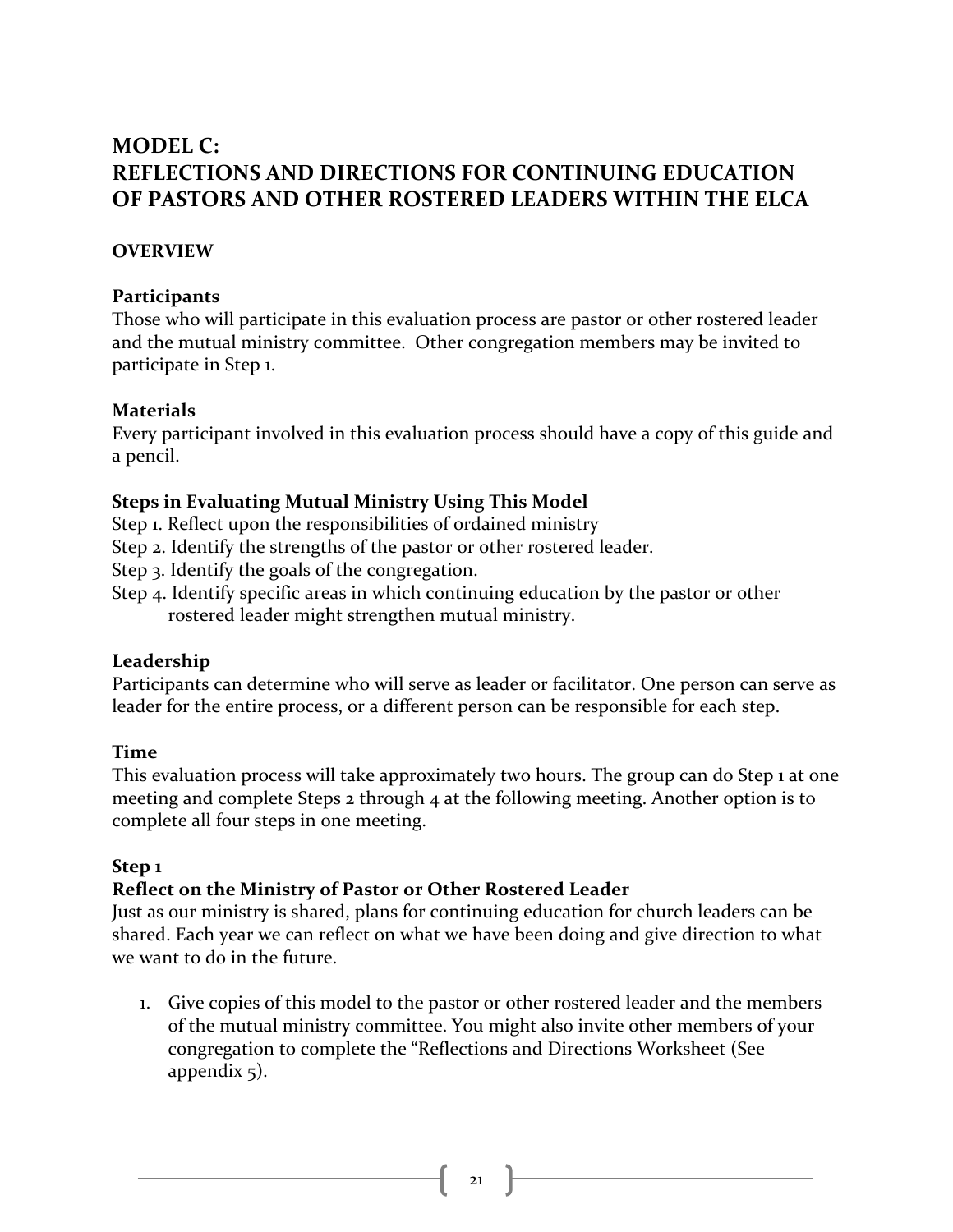- 2. Ask each person to complete the "Reflections and Directions Worksheet" (Appendix  $\overline{5}$ ) by reflecting on each of the responsibilities of ministry in which your pastor or other rostered leader may be involved. Rate his/her strength and competency.
- 3. A designated member of the mutual ministry committee or your group's facilitator should receive a completed worksheet from everyone who was asked to complete one.

### Step<sub>2</sub>

### **Identify the Pastor's or Other Rostered Leader's Strengths**

- 1. One or two members of the mutual ministry committee and the pastor or other rostered leader should review the ratings of all "Reflections and Directions Worksheets" and identify areas of greatest strength.
- 2. Return the worksheets to the persons who completed them.
- 3. List the five areas of greatest strength as summarized from all worksheets.

### **Step 3**

#### **Identify Congregational Goals**

- 1. Identify what you consider to be the five most important goals or needs of your congregation for the future.
- 2. Write the five goals or needs listing them in order of priority
- 3. Share the goals each person has listed and discuss all suggestions. Several goals may be related to the same concerns.
- 4. Identify three to four goals that have priority for the coming year. These goals can be shared with appropriate planning groups or your congregation council.

### Step<sub>4</sub>

#### **Strengthening the Ministry of the Pastor or Other Rostered Leader and the Mission of the Congregation**

- 1. In light of the summary of strengths and the priority goals, identify three specific directions or suggestions for continuing education for the pastor or other rostered leader during the next year which will enhance your ministry together. You might review "Components of a Continuing Education Curriculum" (Appendix 6) for possible ideas.
- 2. On the basis of insights derived from the "Reflections and Directions Worksheets" and in keeping with the goals of the congregation, the pastor or other rostered leader can make specific plans for continuing education.
- 3. These plans can be submitted to congregation council or to the mutual ministry committee (since only one or two members of the committee were in conversation with the pastor or other rostered leader). They can include descriptions of specific continuing education plans and programs; the relationship of plans to the ministry goals of pastor or other rostered leader and the mission goals of the congregation; and suggestions regarding funding, time, and follow-up evaluation.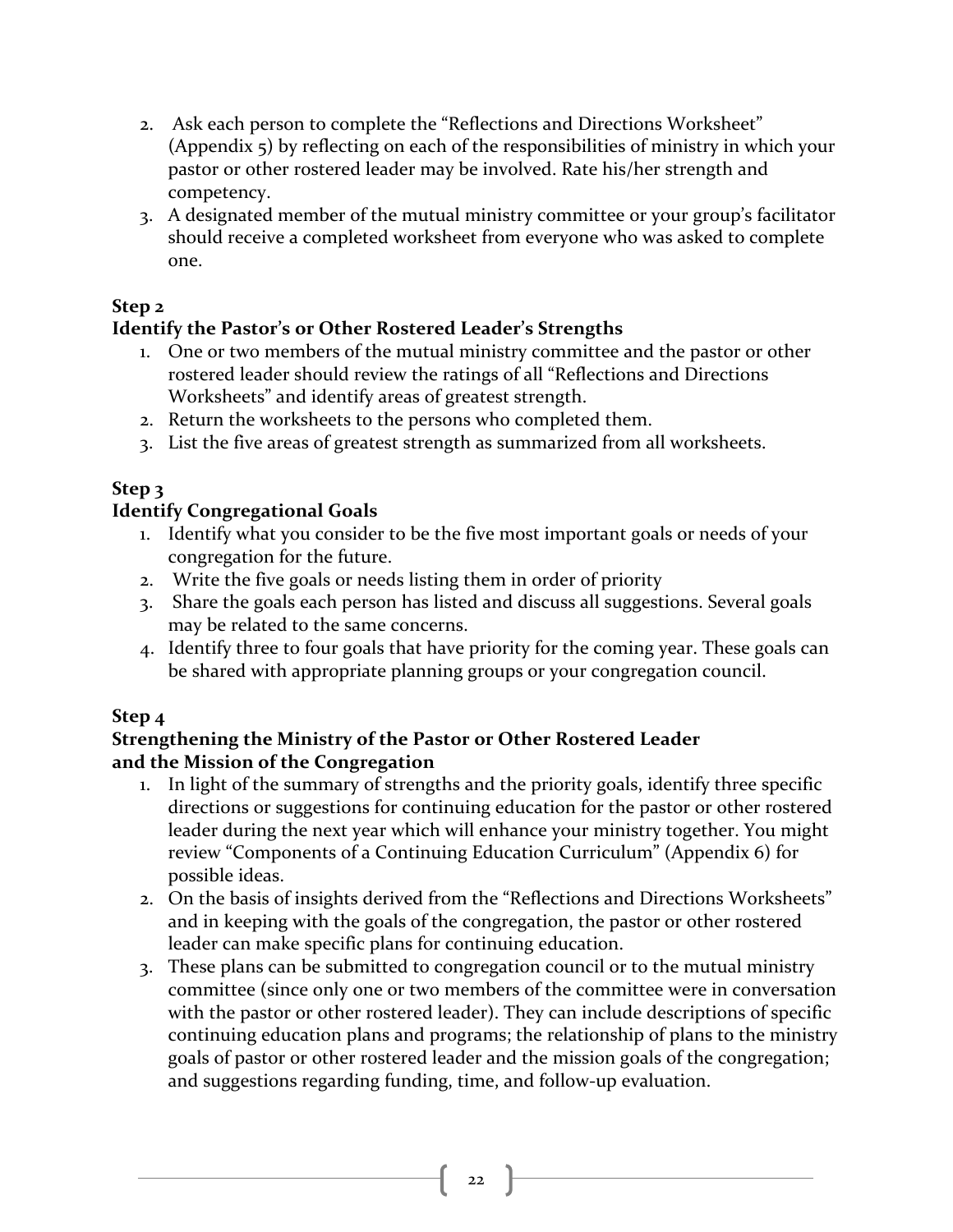4. A report and word of appreciation can be made to all those who participated in this model for evaluating ministry. It is through such sharing that we are able to strengthen our ministry together.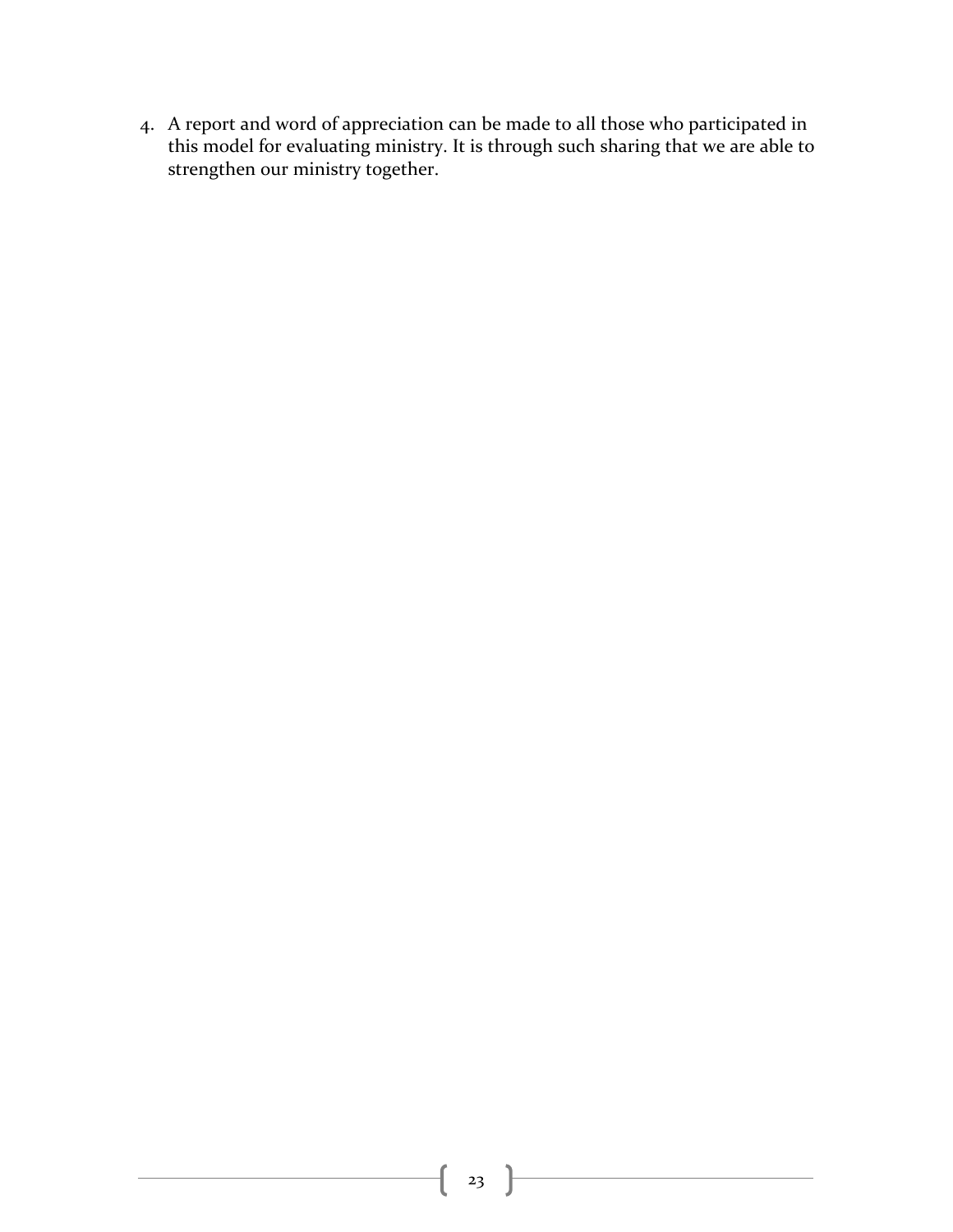# **MODEL D: APPRAISING LEADERSHIP**

Competent, effective, faithful, and stimulating leadership is essential in the life of every congregation. Such leadership is needed from both professional leaders and laity. But what is a leader? Leaders give direction, set the pace, take initiative, study the issues, promote creativity, and generate enthusiasm. In today's Church, leaders are also sensitive to people and have an ability to work with, involve, and bring out the best in them. Some refer to this as "servant leadership.'

One difficulty every congregation faces is evaluating the degree to which such leadership is available to both the congregation and the community. Appraising Leadership offers a way to identify key components of church leadership and to discuss how those elements can be strengthened where they are weak and affirmed where they are strong.

There are some assumptions behind this evaluation model:

First, it is assumed that the pastor, other rostered leader, or lay members of the mutual ministry committee have developed sufficient trust to explore openly together the dynamics of leadership.

Second, there are some situations in which leadership is to be shared and other situations in which it is appropriate that certain individuals, lay or clergy, or certain groups have the initiative. Some situations where the pastor or the council has the sole initiative, for example, are defined in the model constitution for congregations and perhaps other documents.

A third operative assumption is that leadership involves envisioning, goal setting, and communication processes and is, therefore, more than a matter of just implementing or managing programs developed by others.

#### **Objective and Participants**

This evaluation model will help professional leaders and congregations examine leadership together. The process is designed to answer questions such as:

Who makes the decisions? How are decisions made? Where is leadership needed?

The pastor, or other rostered leader, and the mutual ministry committee participate in this process.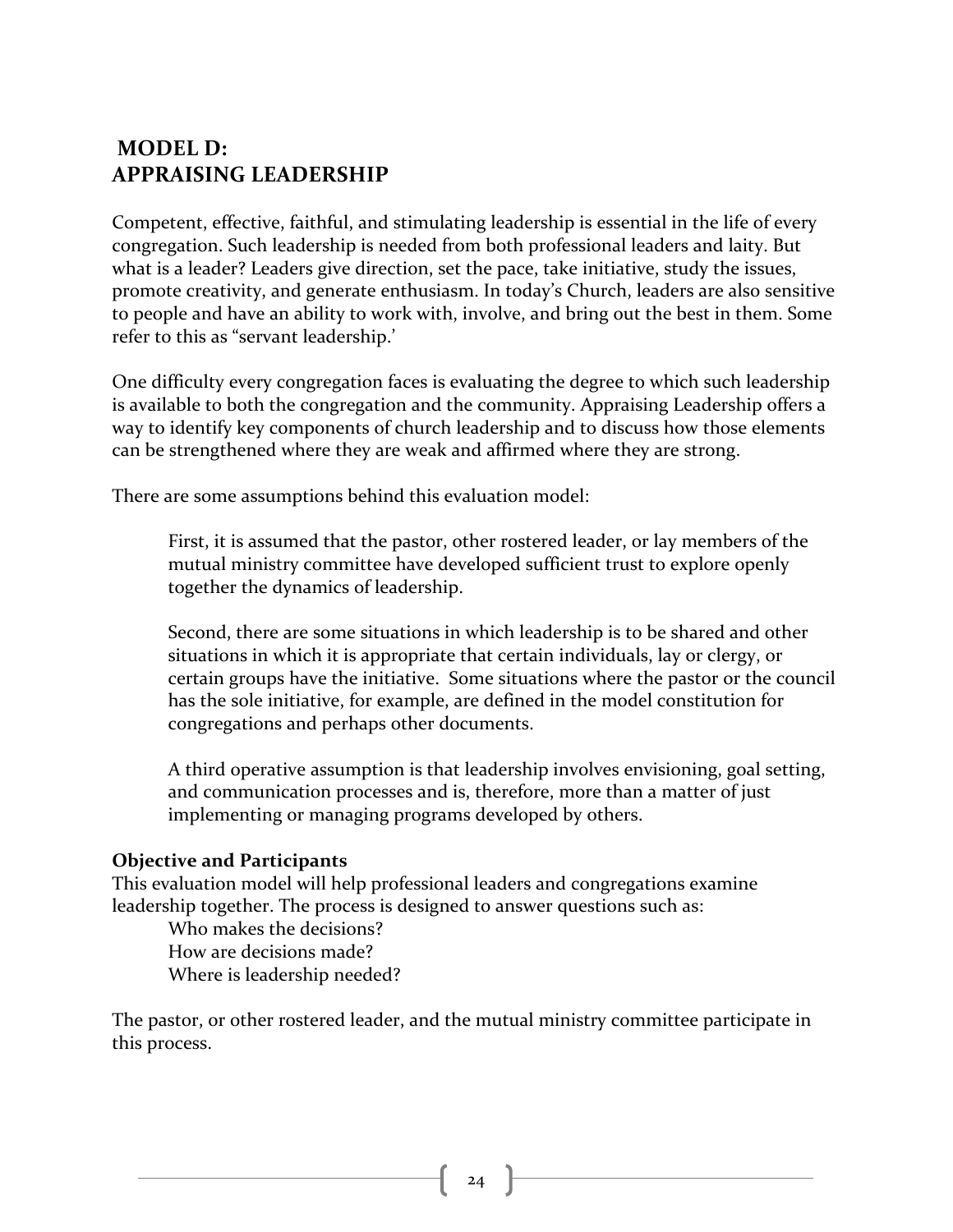Where there is a staff situation involving more than one pastor and other rostered leaders, it is recommended that separate evaluation forms be completed for each person.

# **Materials**

Every participant involved in appraising leadership will need a copy of this model. You will also need masking tape and a surface on which to post profile charts. Newsprint and felt-tip markers, chalkboard and chalk, or some electronic means should be available so that the group can identify and note conclusions that flow from the discussion.

# **Steps in Evaluating Mutual Ministry by Appraising Leadership:**

**Step 1.** Each participant completes the "Appraising Leadership Worksheet" (See Appendix 7) by circling the one descriptive term that in his or her personal opinion best answers each question (approximately 20 minutes).

**Step 2.** Each person then transfers his or her choices to the profile chart (appendix 8) by circling the numbers of the questions in the appropriate column. After 27 numbers have been circled, connect the circles with straight lines moving from number 1 to number 27. A master profile incorporating all individual responses can then be made on newsprint which has columns A, B, C, and D marked across the top and numbers  $\frac{1}{27}$ marked down the left side.

Each participant, using a different color marker, puts an X for each question in the column that contained the answer he/she selected.

**ALTERNATE METHOD:** An alternate way to combine responses is to use the numbers 1 through  $4$  noted in parentheses at the top of columns A through D on the profile chart as scores. Each response in column A is given a score of  $\iota$ ; in column B each is given a score of 2; and so forth.

After each participant has marked his/her individual chart, transfer the scores to a master newsprint sheet, total the numbers for each question, and calculate an average by dividing the total score by the number of participants. For example, question 1 might receive scores of  $2, 3, 4, 4, 4, 4$  and 1 from a group of seven persons giving a total score of 22 and an average of 3.1.

**Step 3.** Interpret the results of the evaluation. Xs in columns A and B indicate areas of leadership or some aspects of leadership style that need strengthening. If you used the alternate method of scoring and finding the average, then those items with low averages are areas of leadership that need strengthening.

**NOTE:** The group can save time if worksheets and profile charts are distributed in advance along with instructions to complete Steps 1 and 2.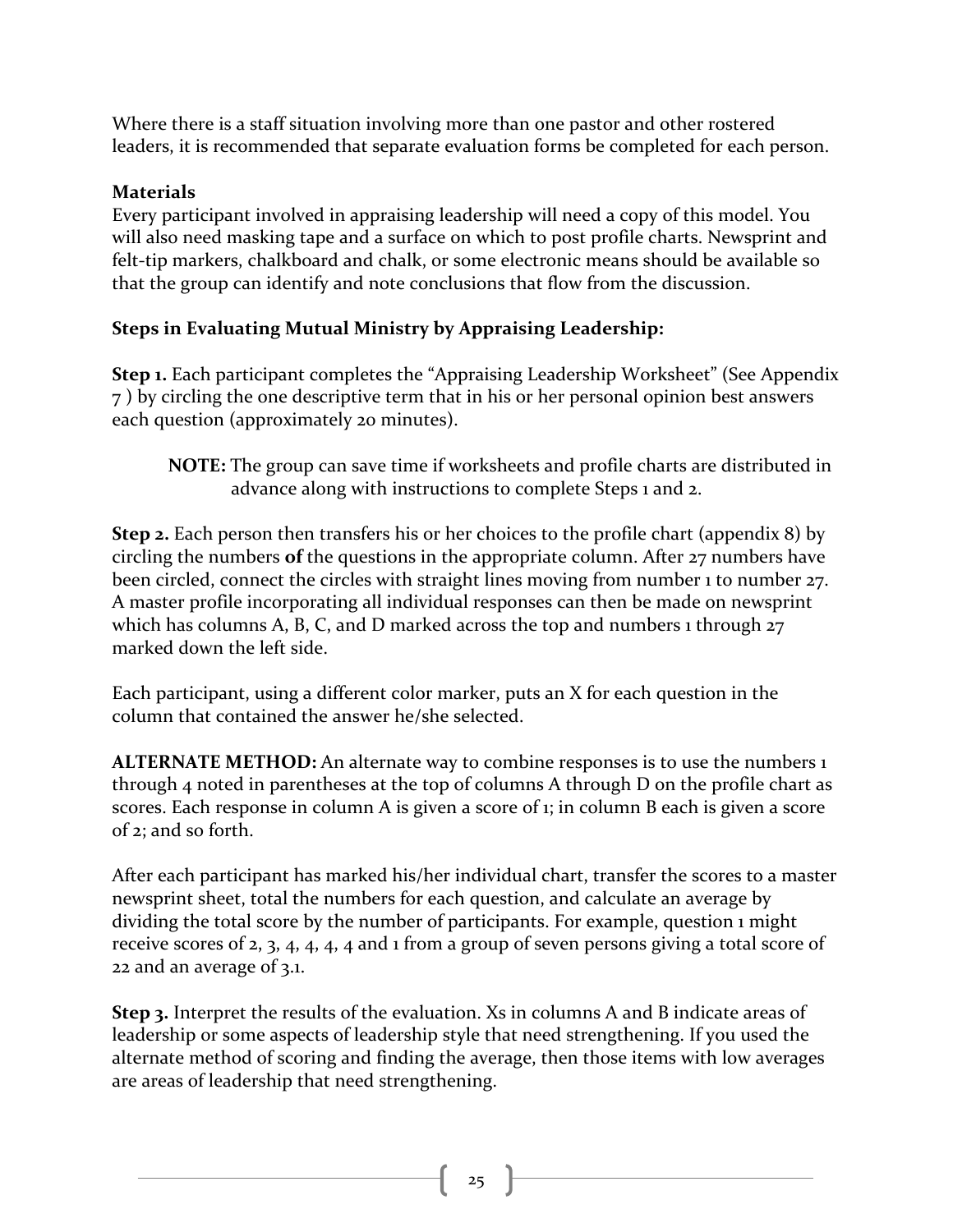**Step 4.** Plan ways to strengthen leadership. Through group discussion and consensus, decide on three areas of leadership that need strengthening. Discuss any wide variations in the responses of individuals in the group. Determine whether the variance is due to a certain behavior or activity or due to how different individuals perceived a particular leadership matter.

After you have decided on three areas of leadership that need strengthening, develop a strategy for each by filling out the Worksheet for Step  $4$  (See Appendix 1).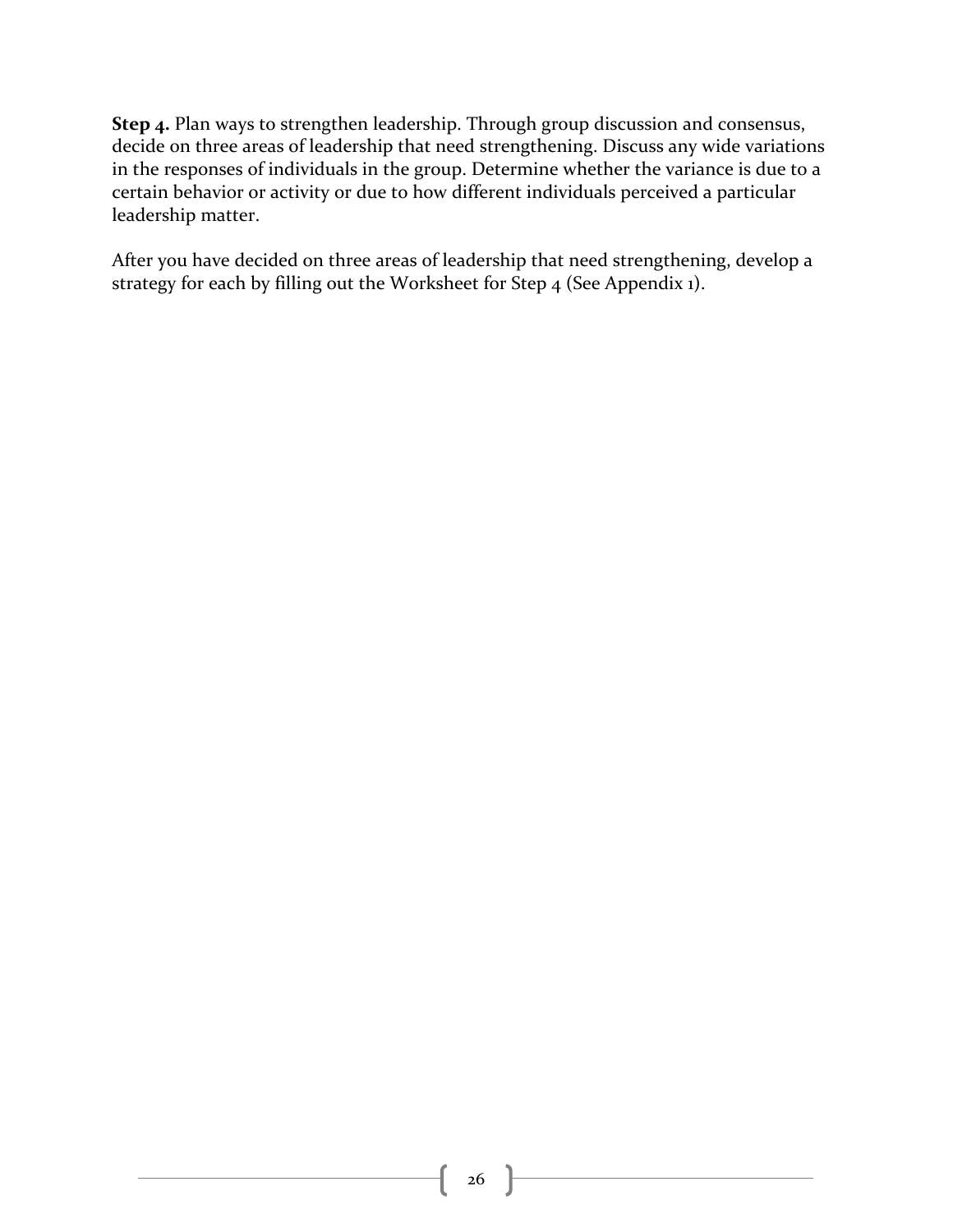# Summary of Evaluative Models A, B, C, & D

Model A: Evaluating Ministry Utilizing an Anniversary

- This presents a natural time for reflection.
- Participants include pastor, staff, mutual ministry committee, and others involved in specific congregational ministry.
- Find answers to: Where are we now? How can we renew our ministry? How can we develop specific strategies?
- Utilize Appendix 1.

Model B: Reflections on the Expectations for a Pastor and Congregational Council

- Participants include the pastor and the mutual ministry committee.
- Reflect on the *expectations* of the congregation for its leaders, both clergy and lay.
- Identify common expectations.
- Where there are differences of expectation, identify ways to reach a common understanding.
- Utilize Appendixes 2, 3, and 4.

Model C: Reflection and Directions for Continuing Education of Pastors and Other Rostered Leaders within the ELCA

- Participants include the pastor and mutual ministry committee.
- Reflect on the responsibilities of pastors, strengths of the pastor, goals of the congregation, and areas of continuing education that might strengthen the congregation's ministry.
- Useful for identifying areas of continuing education that a pastor may not have considered, but that may be beneficial to the congregation's ministry.
- Prioritize three ministry goals.
- Utilize Appendixes  $5 & 6$ .

Model D: Appraising Leadership

- Helps pastors and congregations examine leadership together.
- This model is a somewhat complex process, therefore, it is probably better for more experienced mutual ministry committees, and is not the best one to start with.
- Identify leadership components, strengthen weak areas, and affirm strong areas.
- Need a high level of trust among the pastor and committee members.
- Answers the questions: Who makes decisions? How are decisions made? Where is leadership needed?
- Utilize Appendixes  $7, 8, 8, 1$ .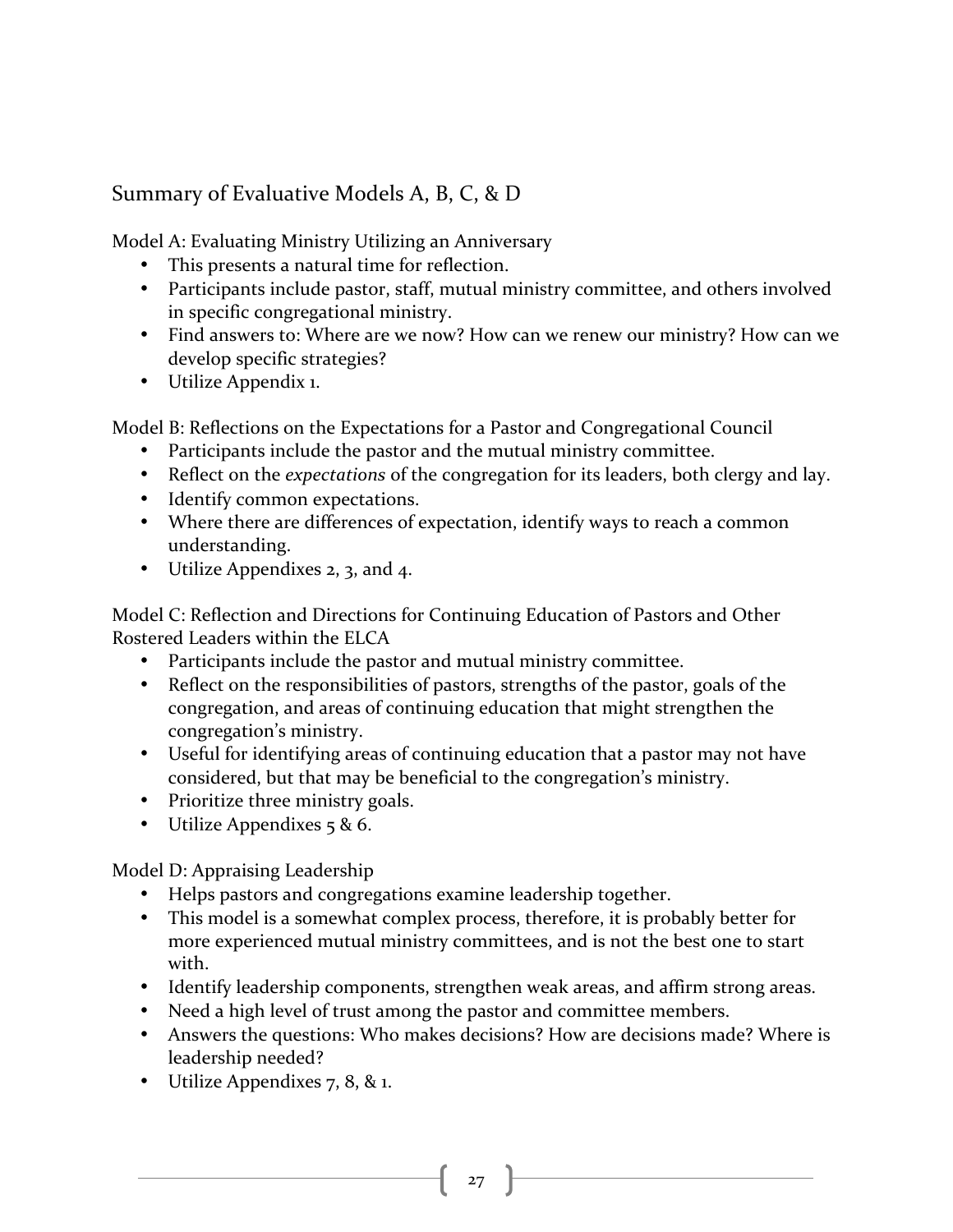# Appendix 1 **WORKSHEET FOR STEP 4 Our Strategies for Renewing Our Ministry**

# **WHAT?**

What is our strategy?

**WHY?** Why do we need this?

How will our ministry be renewed?

**WHO?** Who will be involved?

In what way?

**WHEN?** When do we start?

When do we evaluate our effectiveness?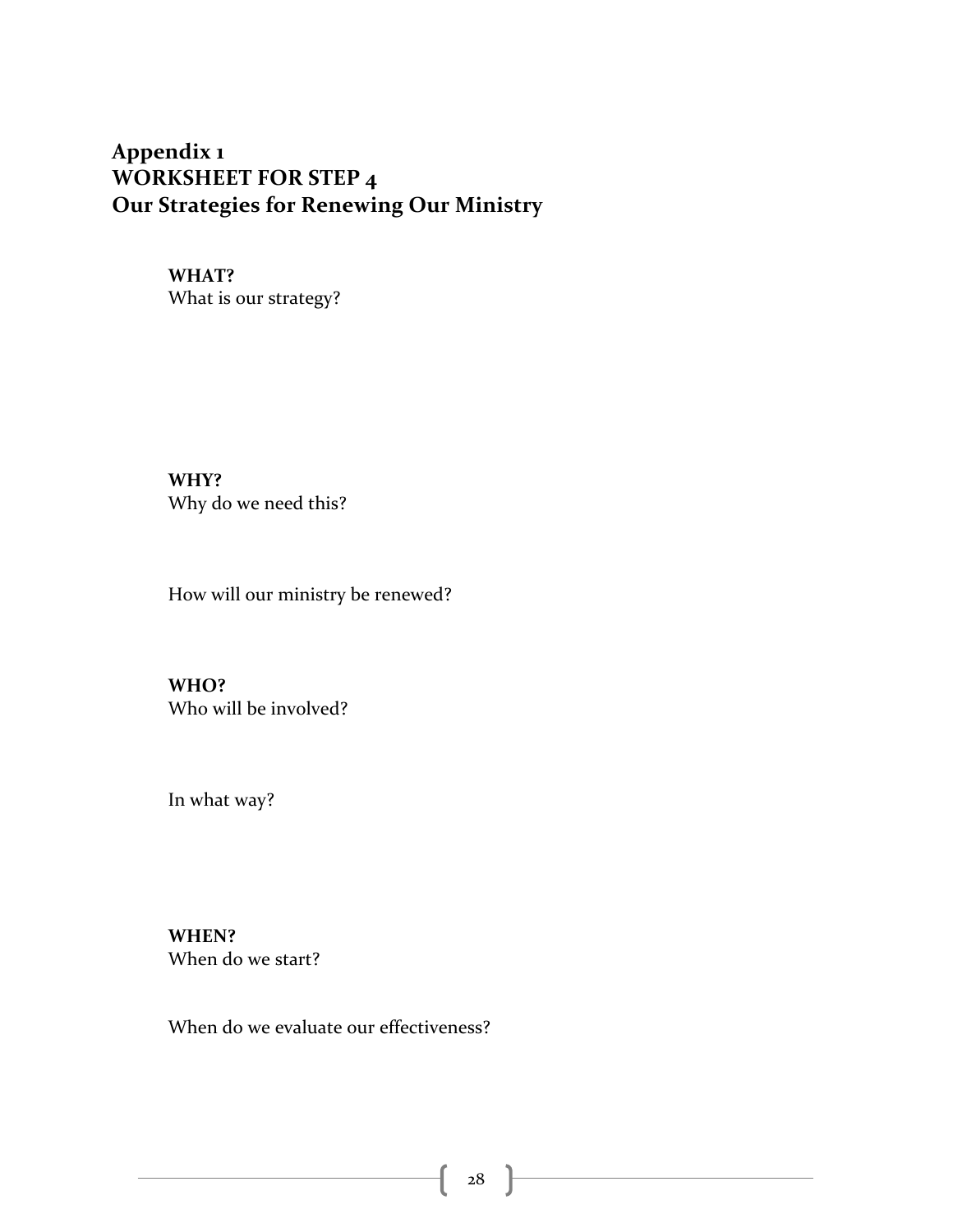#### **Appendix 2 MODEL CONSTITUTION FOR ELCA CONGREGATIONS REGARDING ORDAINED MINISTERS AND CONGREGATION COUNCILS**

#### **Ordained Ministers**

- \*C9.03. Consistent with the faith and practice of the Evangelical Lutheran Church in America,
	- a. Every ordained minister shall:
		- 1) preach the Word;
		- 2) administer the sacraments;
		- 3) conduct public worship;
		- 4) provide pastoral care; and
		- $5$ ) speak publicly to the world in solidarity with the poor and oppressed, calling for justice and proclaiming God's love for the world.
	- b. Each ordained minister with a congregational call shall, within the congregation:
		- 1) offer instruction, confirm, marry, visit the sick and distressed, and bury the dead;
		- 2) supervise all schools and organizations of this congregation;
		- 3) install regularly elected members of the Congregation Council; and
		- $\overline{4}$ ) with the council, administer discipline.
	- c. Every pastor shall:
		- 1) strive to extend the Kingdom of God in the community, in the nation, and abroad;
		- 2) seek out and encourage qualified persons to prepare for the ministry of the Gospel;
		- 3) impart knowledge of this church and its wider ministry through distribution of its periodicals and other publications; and
		- 4) endeavor to increase the support given by the congregation to the work of the churchwide organization of the Evangelical Lutheran Church in America (ELCA) and of the Upper Susquehanna Synod of the ELCA.
- \*C9.04. The specific duties of the pastor, compensation, and other matters pertaining to the service of the pastor shall be included in a letter of call, which shall be attested by the bishop of the synod.

#### **Congregation Council**

- C12.04. The Congregation Council shall have general oversight of the life and activities of this congregation, and in particular its worship life, to the end that everything be done in accordance with the Word of God and the faith and practice of the Evangelical Lutheran Church in America. The duties of the Congregation Council shall include the following:
	- a. To lead this congregation in stating its mission, to do long-range planning, to set goals and priorities, and to evaluate its activities in light of its mission and goals.
	- b. To seek to involve all members of this congregation in worship, learning, witness, service, and support.
	- c. To oversee and provide for the administration of this congregation to enable it to fulfill its functions and perform its mission.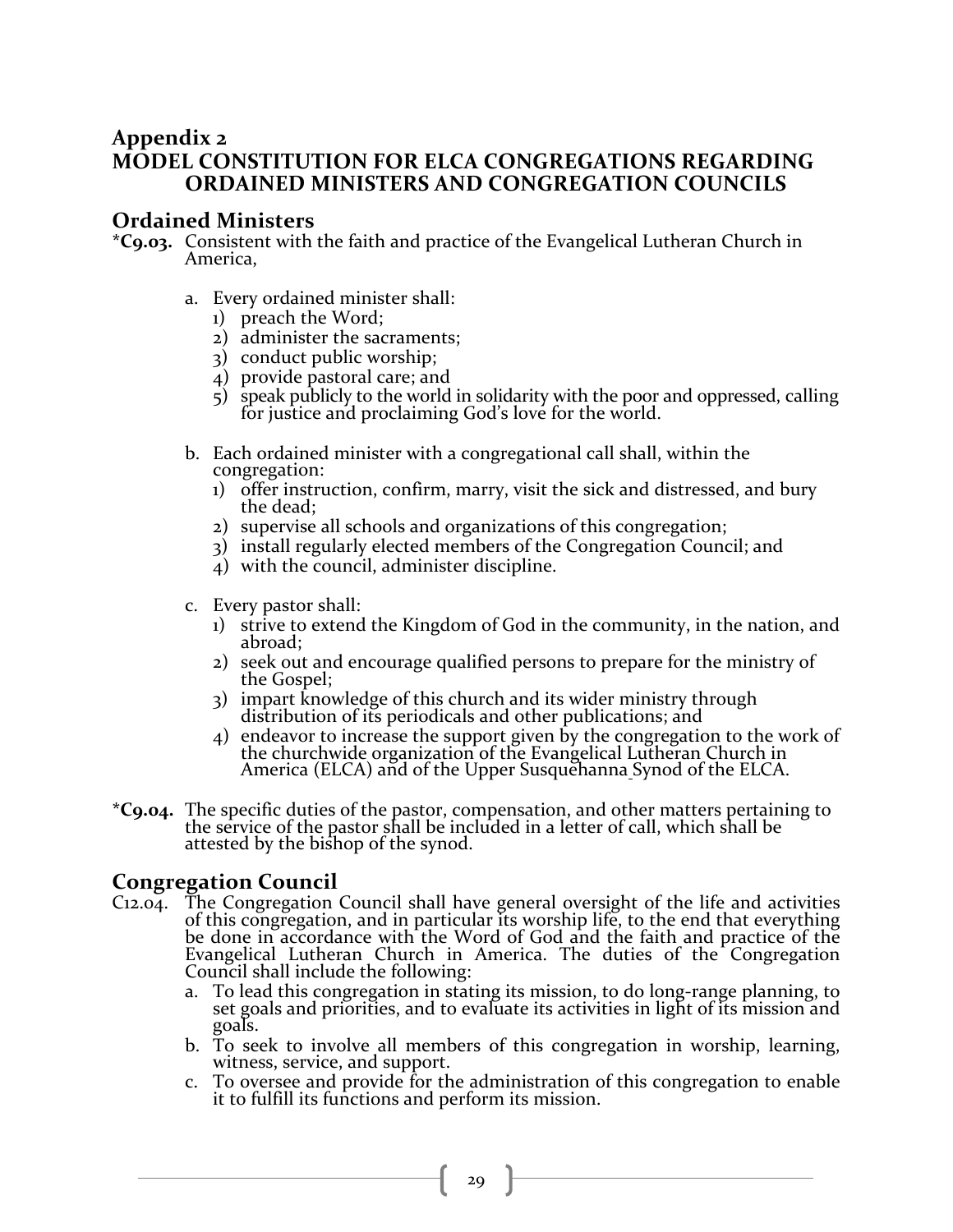- d. To maintain supportive relationships with the pastor(s) and staff and help them annually to evaluate the fulfillment of their calling or employment.
- e. To be examples individually and corporately of the style of life and ministry expected of all baptized persons.
- f. To promote a congregational climate of peace and goodwill, and, as differences and conflicts arise, to endeavor to foster mutual understanding.
- To arrange for pastoral service during the sickness or absence of the pastor.
- h. To emphasize partnership with the synod and churchwide organization of the Evangelical Lutheran Church in America as well as cooperation with other congregations, both Lutheran and non-Lutheran, subject to established policies of the synod and the Evangelical Lutheran Church in America.
- i. To recommend and encourage the use of program resources produced or approved by the Evangelical Lutheran Church in America.
- j. To seek out and encourage qualified persons to prepare for the ministry of the Gospel.
- **C12.05.** The Congregation Council shall be responsible for the financial and property matters of this congregation.
	- a. The Congregation Council shall be the board of [trustees] [directors] of this congregation, and as such shall be responsible for maintaining and protecting its property and the management of its business and fiscal affairs.<br>It shall have the powers and be subject to the obligations that pertain to such boards under the laws of the Commonwealth of Pennsylvania, except as otherwise provided herein.
	- b. The Congregation Council shall not have the authority to buy, sell, or encumber real property unless specifically authorized to do so by a meeting of the congregation.
	- c. The Congregation Council may enter into contracts of up to  $\boldsymbol{s}$  for items not included in the budget.
	- d. The Congregation Council shall prepare an annual budget for adoption by this congregation, shall supervise the expenditure of funds in accordance therewith following its adoption, and may incur obligations of more than \$ in excess of the anticipated receipts only after approval by a<br>Congregation Meeting. The budget shall include this congregation's full indicated share in support of the wider ministry being carried on in partnership with the synod and churchwide organization.
	- e. The Congregation Council shall ascertain that the financial affairs of this congregation are being conducted efficiently, giving particular attention to the prompt payment of all obligations and to the regular forwarding of benevolence monies to the synodical treasurer.
	- f. The Congregation Council shall be responsible for this congregation's investments and its total insurance program.
- **C12.06.** The Congregation Council shall see that the provisions of this constitution[,] [and] its bylaws[,][and the continuing resolutions] are carried out.
- **C12.07.** The Congregation Council shall provide for an annual review of the membership roster.
- **C12.08.** The Congregation Council shall be responsible for the employment and supervision of the salaried lay workers of this congregation.
- **C12.09.** The Congregation Council shall submit a comprehensive report to this congregation at the annual meeting.
- **C12.11.** The Congregation Council shall normally meet once a month. Special meetings may be called by the pastor or the president, and shall be called by the president<br>at the request of at least one-half of its members. Notice of each special meeting<br>shall be given to all who are entitled to be present.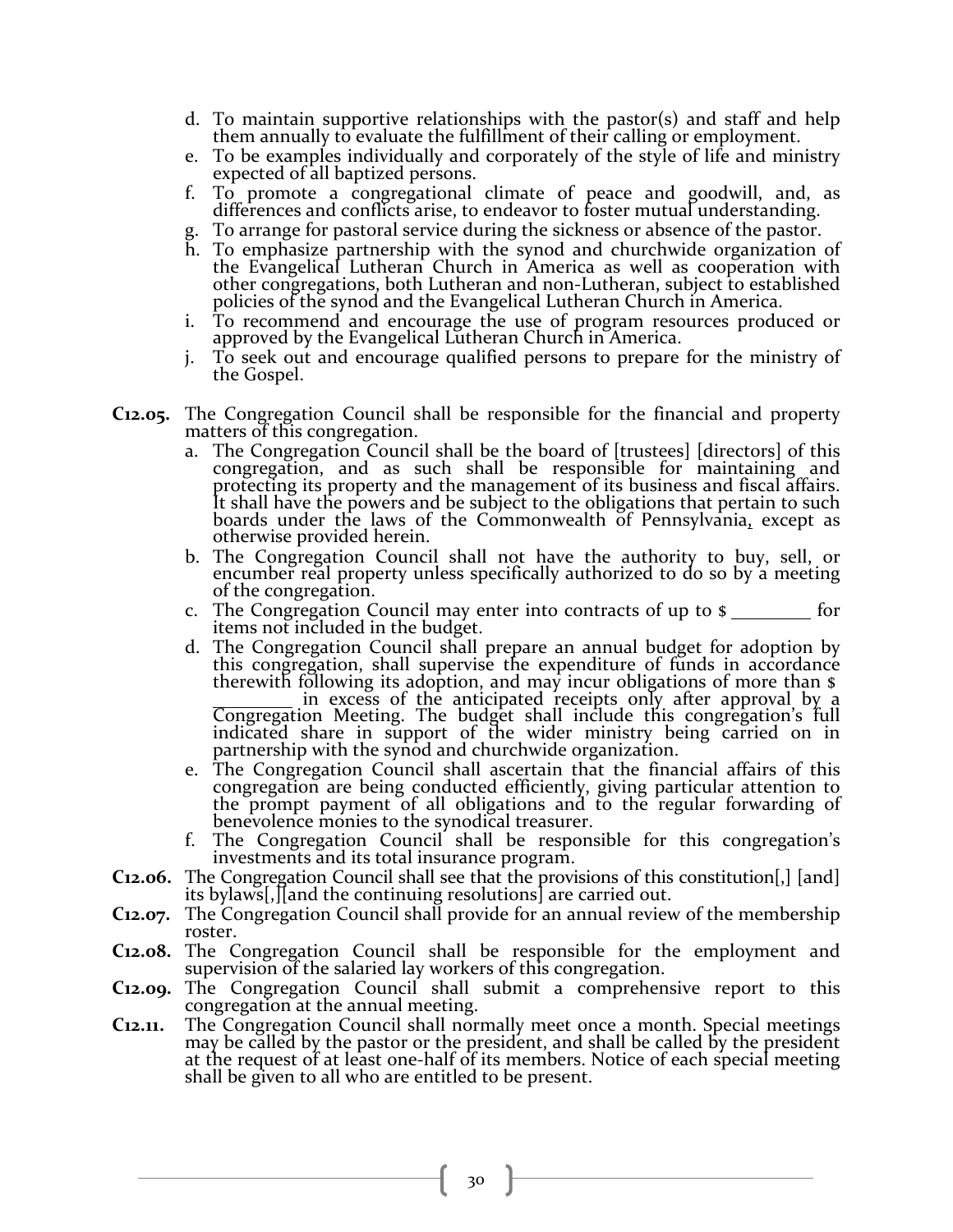# **Appendix 3 VISION AND EXPECTATIONS: ORDAINED MINISTERS (Other statements are available at the ELCA website for other rostered leaders.)**

*"Vision and Expectations* — *Ordained Ministers in the Evangelical Lutheran Church in* America" is a document which informs candidates for ordained ministry in this church, seminaries, congregations and candidacy committees regarding this church's vision for *ordained ministry and the high expectations it places on those who serve in this way.* It should not be confused with "Definitions and Guidelines for Discipline." The latter is a *juridical document that describes the grounds on which ordained ministers may be subject* to the disciplinary process of this church.

*This church has been called into mission in challenging times. It is important as we carry* out this mission, that we remain faithful to the one who calls us into this work. "Vision and *Expectations"* makes clear that ordained ministry is a privilege granted by God through the call of the church. It is not an individual right.

*If* this church is to reach out with the gospel to all people, leaders must have a passion for evangelism, pastoral skills that have been refined in seminary and contextual settings, and *personal character and integrity worthy of the office. This document outlines the importance of the ordained minister's faithfulness to this church's confession, leadership through faithful service and holy living, and faithful witness to the Gospel of Jesus Christ. It* sets forth the marks of healthy leadership which are essential to being a vital church in *mission in a pluralistic context.* 

#### Bishop Mark S. Hanson

"Within the people of God and for the sake of the Gospel ministry entrusted to all believers, God has instituted the office of the ministry of Word and Sacrament. To carry out this ministry, this church calls and ordains qualified persons.

"An ordained minister of this church shall be a person whose commitment to Christ, soundness of faith, aptness to preach, teach and witness, and whose educational qualifications have been examined and approved in the manner prescribed in the documents of this church; who has been properly called and ordained; who accepts and adheres to the *Confession of Faith of this church; who is diligent and faithful in the exercise of the ministry;* and whose life and conduct are above reproach. A minister shall comply with the *constitution of this church."* Constitution of the Evangelical Lutheran Church in America

Ordained ministers of the Evangelical Lutheran Church in America are called to the ministry of Word and Sacrament. Together with the whole people of God they are part of the ministry of the baptized. Ordained ministers are called to be faithful to Jesus Christ, knowledgeable of the Word of God and the Confessions of this church, respectful of the people of God, and responsive to the needs of a changing world. They are called to give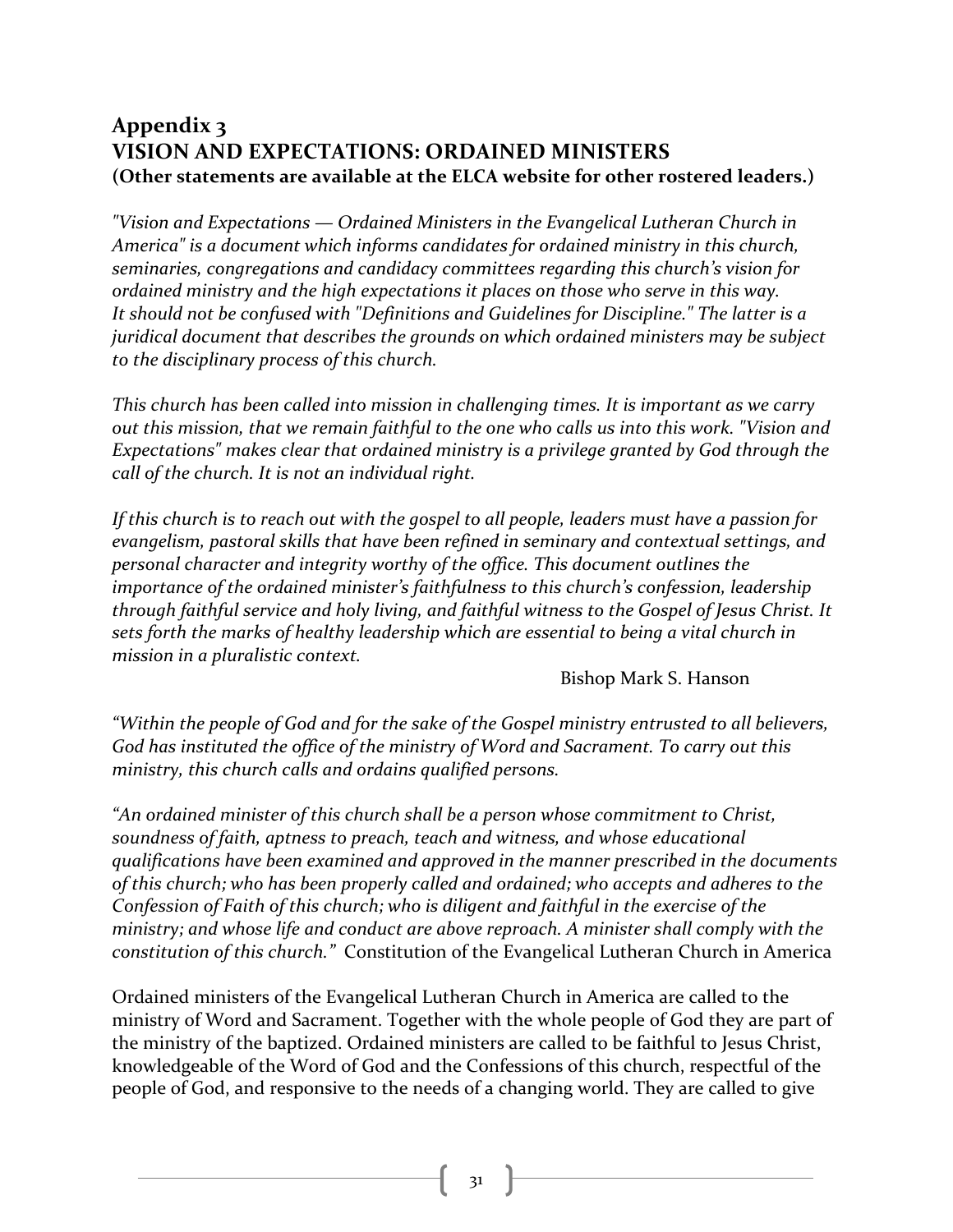leadership to the congregations and other ministries of the Evangelical Lutheran Church in America.

In this document the Evangelical Lutheran Church in America seeks to state its vision and expectations for ordained ministers of this church. This document should not be understood as a juridical standard. Neither is it intended to suggest unrealistic or impossible expectations for those who serve on the roster of ordained ministers. Instead, it seeks to express the high value and importance that the ordained ministry of Word and Sacrament has in the life of the Evangelical Lutheran Church in America. It is offered for those who are already on the roster of ordained ministers of this church as a statement of expectations and hopes for the shape of ordained ministry, as well as an invitation for reflection and consideration to those who seek to serve in the ordained ministry of Word and Sacrament in the Evangelical Lutheran Church in America.

The four questions that are addressed to candidates in the Rite of Ordination (LBW Occasional Services, pp. 193-194) serve as the framework for this document. The liturgical rite itself is not the basis for this document, but the setting in which this church's understanding of its expectations for ordained ministers is described.

# **I. THE CALL TO ORDAINED MINISTRY**

*Before almighty God, to whom you must give account, and in the presence of this congregation, I ask: Will you assume this office, believing that the Church's call is God's call* to the ministry of Word and Sacrament? *I* will, and *I* ask God to help me.

The Evangelical Lutheran Church in America believes that the Holy Spirit "calls, gathers, enlightens, and sanctifies the whole Christian church on earth and preserves it in union with Jesus Christ in the one true faith" (Small Catechism, Article III). It is the Spirit that provides the church with those persons who are enabled by God to lead the church in carrying out the ministry and mission of the gospel of Jesus Christ.

This church confesses that the office of ordained ministry, "the ministry of teaching the Gospel and administering the sacraments" (Augsburg Confession, Article V), has been instituted by God. Individuals are ordained to the ministry of Word and Sacrament because they have been called by God. This church believes that the call comes to individuals from God both personally and through the church.

Persons experience the call to ordained ministry through a variety of ways. Fundamental to each is the personal experience of God's justifying act in the death and resurrection of Jesus Christ. It is the awareness of the gospel in one's life, and the response to that gospel, that lead some to seek to serve in the public ministry of the church. This call may include the example and encouragement of others, the personal assessment of an individual's own interests and abilities, and response to the needs of the world. In whatever way the call to seek ordination may come to an individual, the Evangelical Lutheran Church in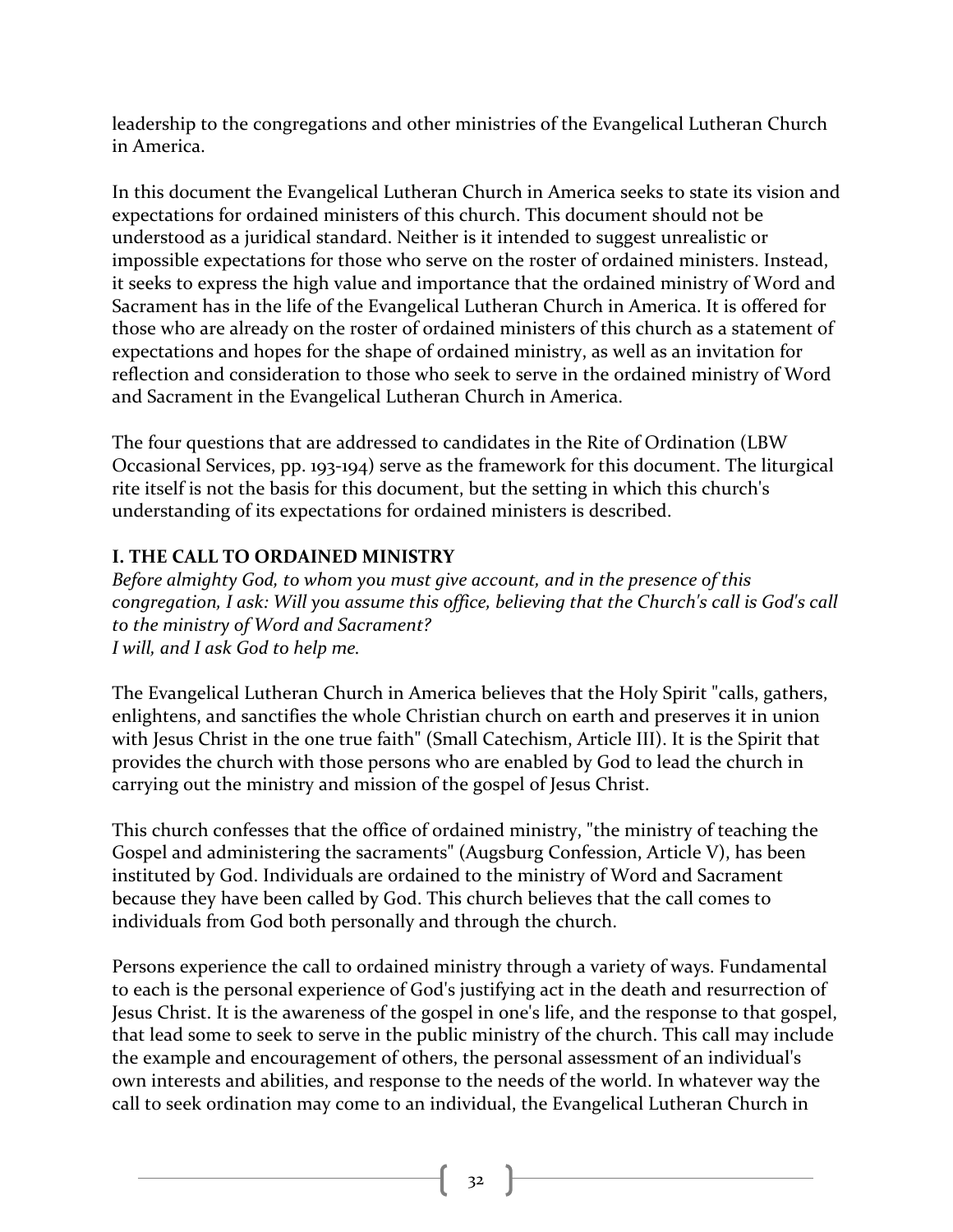America believes that such a sense of call must be tested over a period of time, shaped by theological study, and finally confirmed in the church's call to serve as a pastor. It is the Holy Spirit who enables the church to discern a person's gifts and abilities for ordained ministry.

The Evangelical Lutheran Church in America prepares and approves candidates for the ordained ministry by setting standards, by providing for theological education through the seminaries of this church, and by evaluating a person's qualifications for service by a Candidacy Committee. Upon approval for ordination, a person is eligible to receive a letter of call to serve in the ordained ministry of this church.

The Evangelical Lutheran Church in America therefore understands the call to the ordained ministry of Word and Sacrament to mean that:

- Ordained ministers, called by God through the church, are accountable to the Word of God for the sake of the gospel of Jesus Christ;
- Ordained ministers are called by God through the church and are not self-chosen or self-appointed;
- Ordained ministers are called by God through the church for a ministry of servanthood, and not for the exercise of domination or coercive power; and
- Ordained ministry is a privilege granted by God through the call of the church and is not a right of the individual.

•

The Evangelical Lutheran Church in America expects each of its ordained ministers to understand and accept the call to serve the church's ministry of Word and Sacrament as a call from God, and to believe that the Spirit sustains and upholds those who are ordained so they may fulfill their calling to the ordained ministry.

Almighty God, your Son Jesus Christ was lifted high upon the cross so that he might draw *the* whole world to himself: Grant that we who glory in his death for our salvation may also *glory* in his call to take up our cross and follow him; through your Son, Jesus Christ our Lord, who lives and reigns with you and the Holy Spirit, one God, now and forever. Prayer for Holy Cross Day, *Lutheran Book of Worship* 

# **II. FAITHFULNESS TO THE CHURCH'S CONFESSION**

The church in which you are to be ordained confesses that the Holy Scriptures are the Word of God and are the norm of its faith and life. We accept, teach, and confess the Apostles', the *Nicene, and the Athanasian Creeds. We also acknowledge that the Lutheran Confessions* are true witnesses and faithful expositions of the Holy Scriptures. Will you therefore preach and teach in accordance with the Holy Scriptures and these creeds and confessions? *I* will, and *I* ask God to help me.

It is essential for an ordained minister to be able to understand and faithfully interpret the Scriptures and the Christian tradition. In this question the Evangelical Lutheran Church in America asks that its ordained ministers assume responsibility for upholding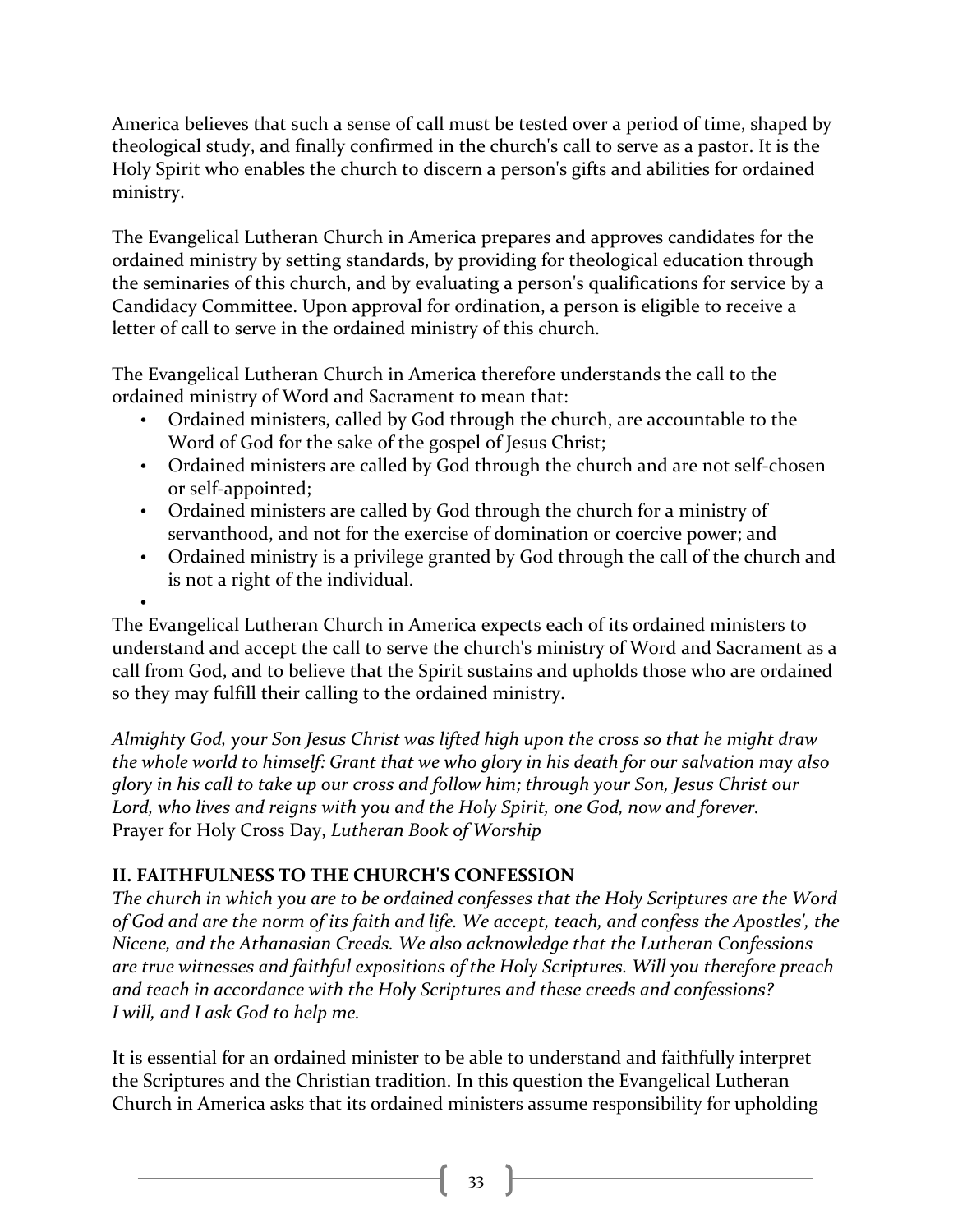this church's doctrinal tradition through faithful preaching and teaching. All who have been ordained and who serve as pastors in this church are expected to accept and adhere to the Confession of Faith of the Evangelical Lutheran Church in America.

#### **Scripture, Creed and Confessions**

The Scriptures reveal God's redemptive actions, including the message of law and gospel, judgment and mercy, "beginning with the Word in Creation, continuing in the history of Israel and centering in all its fullness in the person and work of Jesus Christ" (ELCA Constitution, 2.02). Ordained ministers of this church are to confess and teach the authoritative and normative character of the Scriptures "as the inspired Word of God and the authoritative source and norm of its proclamation, faith, and life" (ELCA Constitution, 2.03). The ecumenical creeds are to be taught as true declarations of the faith of this church. The Lutheran Confessions are to be acknowledged as true witnesses and faithful expositions of the Holy Scriptures.

In identifying specific documents as normative for preaching and teaching, this church expects its ordained ministers to understand that the faith of the church is corporate, not individualistic; catholic, not sectarian; orthodox, not heretical. The Evangelical Lutheran Church in America expects that its ordained ministers teach nothing "that departs from the Scriptures or the catholic church" (Conclusion to the Augsburg Confession).

#### **Doctrinal Tradition**

Christians enter into the catholic faith through baptism in the name of the Triune God, Father, Son, and Holy Spirit. Ordained ministers of this church are called to continue in this catholic faith, preaching and teaching it within the doctrinal tradition of the Evangelical Lutheran Church in America. Ordained ministers express this tradition when they are:

### *Evangelical*

The gospel is the good news that the decisive turning point in human history occurred in the life, death, and resurrection of Jesus Christ. The evangelical witness is that in Christ, God has acted to bring forgiveness to sinners, liberation for the oppressed, reconciliation for the estranged, and the promise of salvation. It is the gospel that is the power of God to create and sustain the church for God's mission in the world. Ordained ministers of this church are expected to proclaim in word and deed God's saving gospel of justification by grace through faith, and so equip the baptized for their ministry in daily life.

#### *Faithful*

The church's Scriptures, creeds, and confessions identify the grounding and goals of the church's hope: Jesus Christ. The church expects its ordained ministers to be committed to Jesus who is the Christ, the Savior of the world, the Lord of the Church.

### *Reforming*

The church's past is characterized not only by the faithful witness of the saints, but by sin,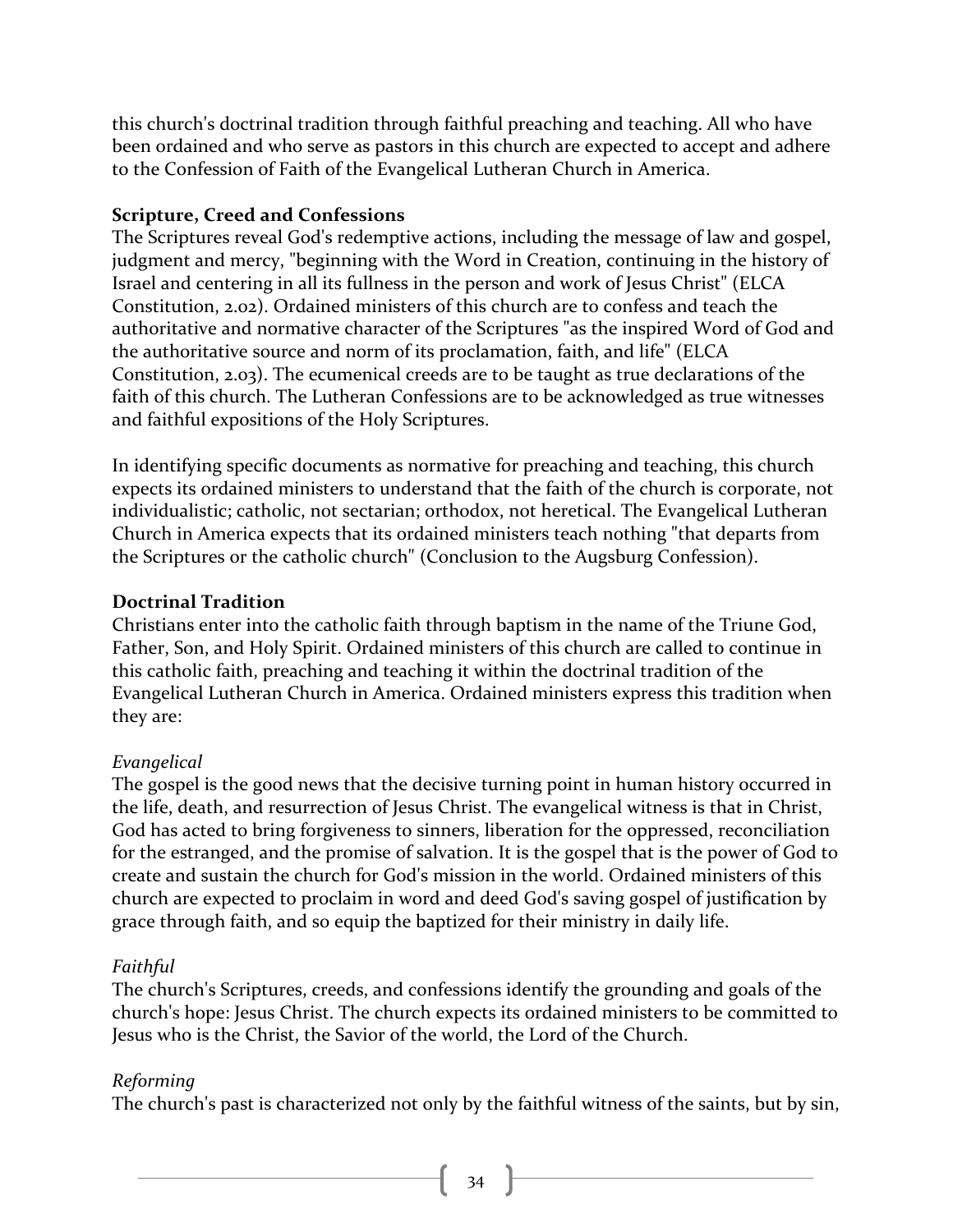error, and the betrayal of its mission. The gospel frees the church for genuine repentance and confession, for renewal and reform. Ordained ministers are expected to acknowledge the church's past and present failures and to lead the church in its repentance and renewal.

#### *Pastoral*

Leadership in the church is to be shaped by Jesus' own ministry of serving. This church, therefore, expects its ordained ministers to resist the temptation to seek power over people whether by force or manipulation and, instead, to lead God's people as servants. Such servant leadership is not one of weakness or timidity, but of strength and boldness.

#### *Ecumenical*

The church is called to "maintain the unity of the spirit in the bond of peace" (Ephesians 4:3). This church expects its ordained ministers to manifest the unity given to the people of God by leading the church in that common witness to the gospel that expresses the unity which the Spirit gives. Ordained ministers are encouraged to participate in ecumenical activities, including prayer and worship, and to witness to the "one Lord, one faith, one baptism, one God and Father of us all" (Ephesians  $4:5$  and 6).

#### *Ethical*

The church witnesses to the gospel not only in its proclamation but also by how it lives and acts. The church expects its ordained ministers to lead and teach the church through example by lives that give expression to the gospel. Ordained ministers are called to represent in their personal lives the new life that is given to all Christians in baptism, and to be examples of a life that is consistent with the gospel.

Almighty God, through your Son Jesus Christ you gave the holy apostles many gifts and *commanded them to feed your flock. Inspire all pastors to proclaim your Word diligently* and your people to receive it willingly, that finally we may receive the crown of eternal glory; *through Jesus Christ our Lord.* Installation of a Pastor, *Occasional Services*

#### **III. THE ORDAINED MINISTER AS PERSON AND EXAMPLE**

*Will* you be diligent in your study of the Holy Scriptures and in your use of the means of *grace?* Will you pray for God's people, nourish them with the Word and Holy Sacraments, and lead them by your own example in faithful service and holy living? *I* will, and *I* ask God to help me.

The ordained minister is called with all Christians to "lead a life worthy of the gospel of Christ" (Philippians  $1:27$ ). It is Christ's own self-giving on the cross that is the example for Christian life for all believers.

Because ordained ministers are also recipients of God's gracious gift in Christ Jesus, they are called to use their gifts and abilities to enable others to understand themselves as recipients of that same grace and to live as God's people in the world. In their life and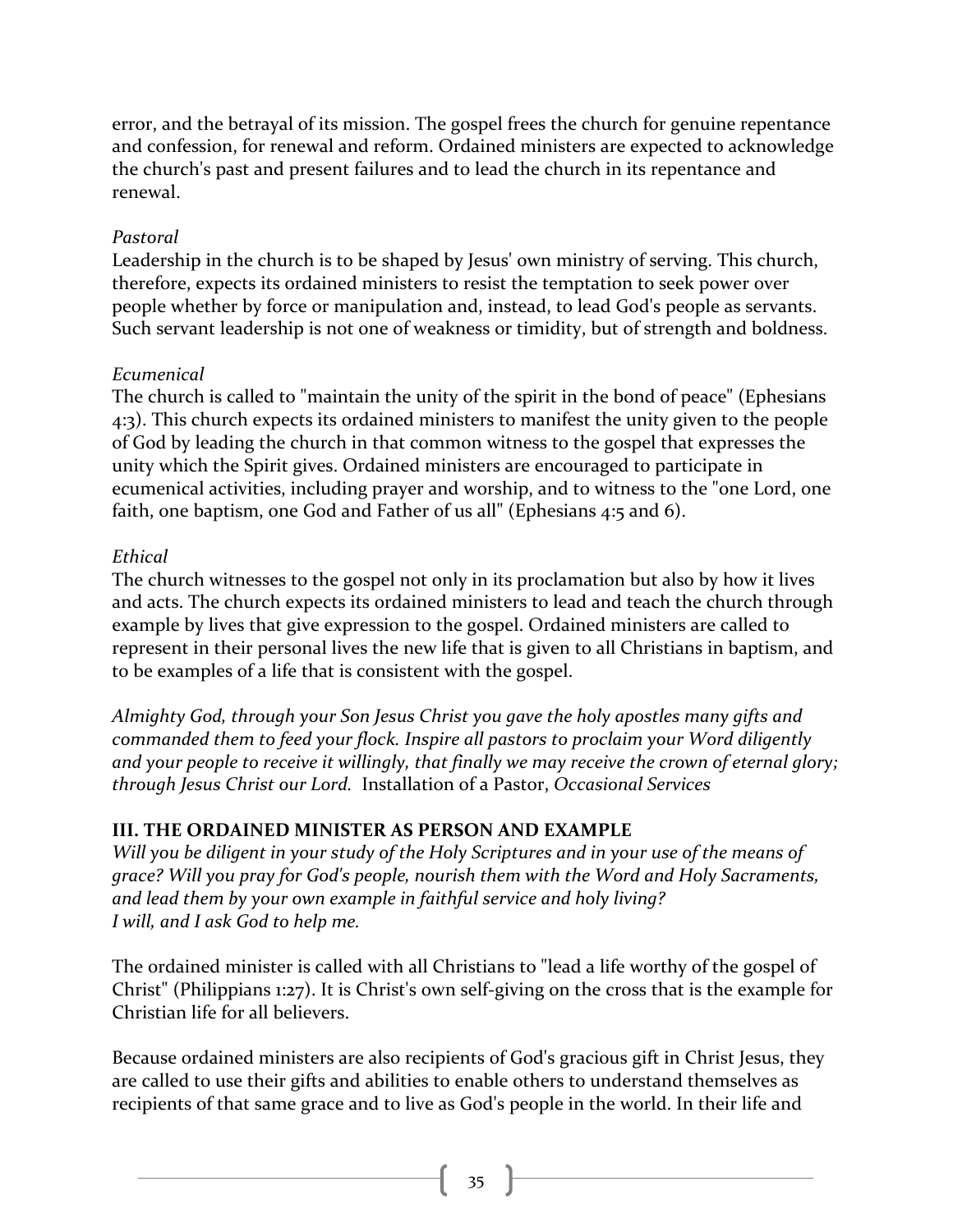conduct ordained ministers are to witness to the crucified and risen Jesus Christ. Therefore, ordained ministers will seek to use their gifts in lives worthy of the gospel of Christ.

Ordained ministers fulfill the calling of the pastoral office not only by what they do in carrying out certain tasks, but also in who they are. They both officially proclaim and in their person witness to the gospel of Christ. Pastoral identity is not one of moral or spiritual perfection. It is, instead, the living out of the good news that one is justified by God's grace and thus called to live out that grace in daily life. The ordained minister is not simply a professional trained in skills to perform a task, but is one sent by the church to lead the community of faith through the ministry of Word and Sacrament. The ordained minister enables and equips others in their lives as Christians and for their ministry in the world by faithful preaching of the Word of God, through the administration of the sacraments, and by example.

Pastoral identity carries with it expectations and accountabilities that are determined by the whole church and not simply by a given congregation, synod, institution, or agency served by the ordained minister.

The Evangelical Lutheran Church in America has high expectations for those who serve within the ordained ministry of this church. It does so because it recognizes that when offense is given by an ordained minister, the witness of the gospel may be impaired and the ability to carry out public ministry is threatened.

Yet sin and brokenness is a reality in the lives of all persons, including those who serve as ordained ministers. It is crucial for us all to remember that repentance and forgiveness are to be daily realities in the life of every baptized Christian. Neither perfection nor selfrighteousness is asked of the ordained ministers of this church. When there is failure in the lives of those who serve in this office, this church seeks to provide counsel and understanding. When there are repentance and forgiveness, this church rejoices. Indeed, the Evangelical Lutheran Church in America believes that God not only calls but sustains those who are set aside for the ordained ministry of Word and Sacrament. It is with this recognition that this church can affirm that those who are set apart to the office of Word and Sacrament are to seek to embody those characteristics which are consistent with the pastoral office.

The ordained minister is to nourish the people of God through the Word and sacraments. In order to do this, the ordained minister needs to develop and nurture a sound knowledge of the Scriptures, both intellectually and devotionally. The ordained minister will seek regular opportunities for personal participation in the means of grace, including the renewal of baptismal grace in individual confession and absolution, and to celebrate and receive the sacrament of Holy Communion, thus receiving God's renewing, sustaining, empowering Spirit both personally and in the practice of ministry.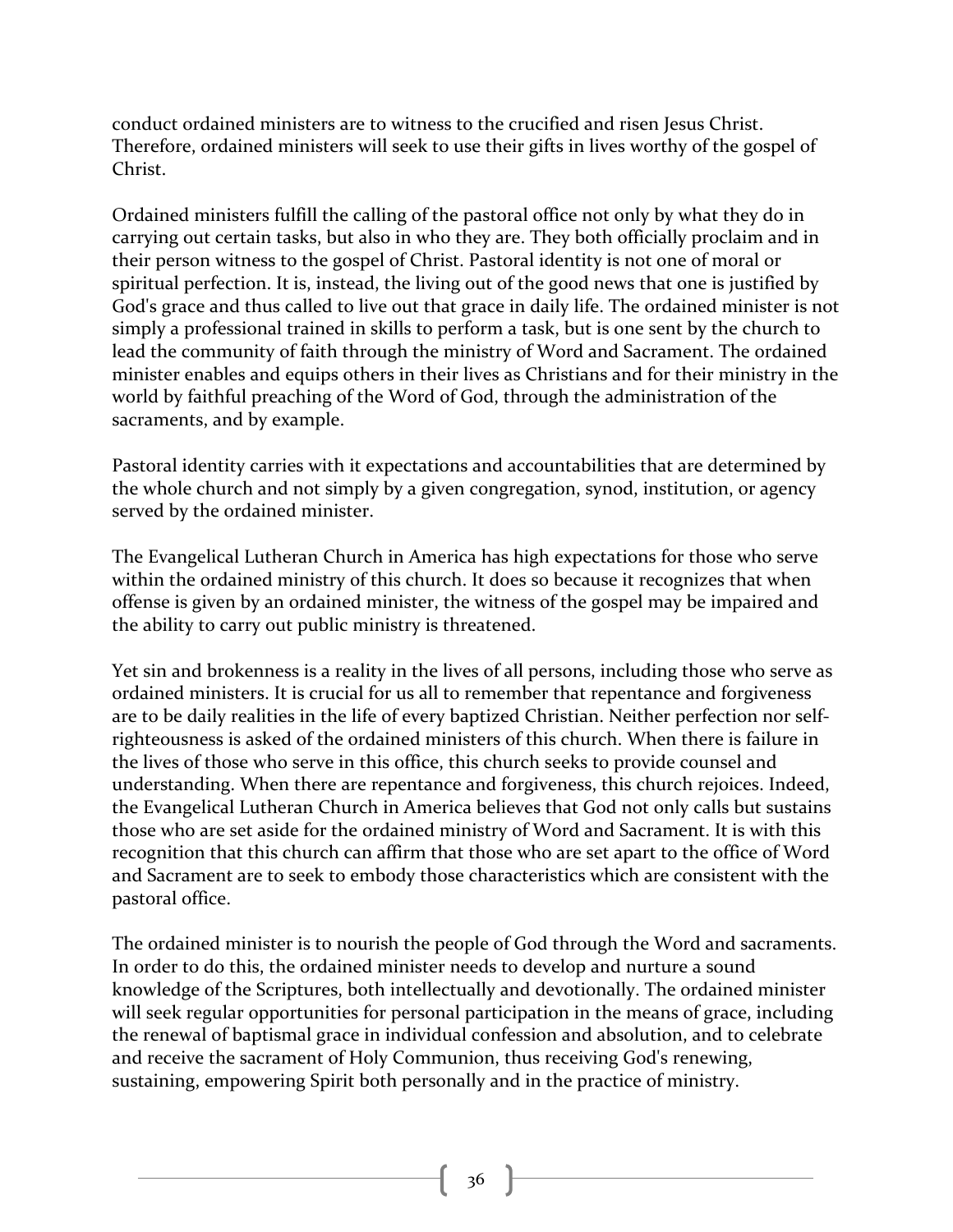The ordained minister engages in daily prayer and encourages others in the practice of regular prayer.

The ordained minister must be a member of a congregation of the Evangelical Lutheran Church in America. As a member of such a community of faith, the ordained minister is an integral part of a community in which mutual support is given and in which care, forgiveness, and healing occur.

The ordained minister supports not only the work of the congregation, but also the synodical and churchwide ministry of the Evangelical Lutheran Church in America. This church expects its ordained ministers to work in a collegial relationship with one another and to share in mutual accountability with those in positions of leadership and oversight in this church. The ordained ministers of this church are to seek out and encourage qualified persons to prepare for the ministry of the gospel and strive to extend the Kingdom of God in the community.

The ordained minister is concerned for the whole person and provides for the care of those troubled with spiritual or emotional problems. This church expects that its ordained ministers will honor and respect privileged communication, particularly within the context of individual confession and absolution, and will not disclose such communication except with the express permission of the person who has confided it or if the person is perceived to intend great harm to self or others.

The ordained minister recognizes the importance of life-long growth in learning. Such growth is intended to renew, extend, and deepen insight into the Scriptures and the doctrinal teaching of the church, and to enable one to respond to the insights and challenges of the world with greater awareness and a more faithful confession. In an increasingly complex and educated society, the development of an informed intellect and professional skills is crucial to competent ordained ministry.

This church expects of its ordained ministers regular and disciplined time for personal study, study in the company of others, participation in programs of continuing education, and periodic times for extended study. Congregations and other entities of this church are expected to provide the ordained minister the time and assistance with the financial resources needed for such study.

The ordained minister needs to be an example of self-care, as well as caring for others. The significant demands of time and effort within the office of ordained ministry can lead one to neglect proper nutrition, exercise, and time for recreation. The congregation, or whatever agency or institution the ordained minister serves, should respect the need for the ordained minister to have adequate time for self-care. Caring for self also includes seeking counseling and/or medical care when there is evidence of physical or mental illness, substance abuse, eating disorders, or relational problems.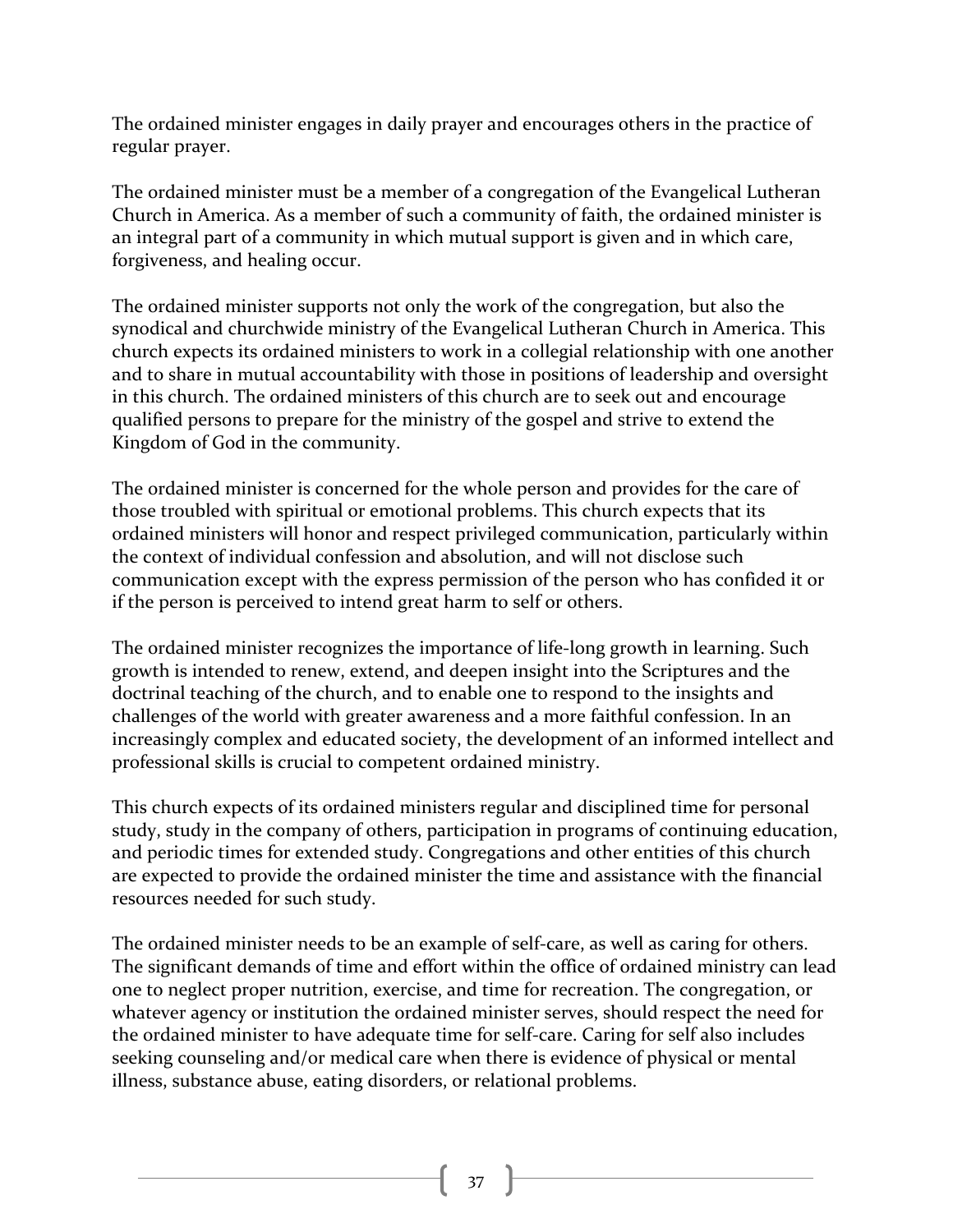The ordained minister is expected to be fiscally responsible and is to be a faithful steward of time, talents, and possessions. The ordained minister is to be an example to the community of generous giving.

The ordained minister is to be an example of holy living, so that the ordained minister's life does not become an impediment to the hearing of the gospel or a scandal to the community of faith. The qualities of such a life include the following:

#### *Responsibility to family*

Ordained ministers, whether married or single, are expected to uphold an understanding of marriage in their public ministry as well as in private life that is biblically informed and consistent with the teachings of this church. Spouse and children, if any, are to be regarded with love, respect, and commitment. Within the family, forgiveness, reconciliation, healing, and mutual care are to be expressed. It is also expected that ordained ministers maintain responsible relationships with their parents and other immediate relatives.

#### *Separation, Divorce and Remarriage*

Ordained ministers are expected to keep their marriage inviolate until death, to cultivate love and respect for their spouse, and to seek marital counseling when it is needed. It is recognized that due to human sin and brokenness, in some cases the marital relationship may have to be dissolved. Should an ordained minister and spouse seek to divorce, the counsel and guidance of the synodical bishop is to be sought. Similarly, should an ordained minister decide to marry following a divorce, the counsel and guidance of the synodical bishop is to be sought.

#### *Sexual conduct*

The expectations of this church regarding the sexual conduct of its ordained ministers are grounded in the understanding that human sexuality is a gift from God and that ordained ministers are to live in such a way as to honor this gift. Ordained ministers are expected to reject sexual promiscuity, the manipulation of others for purposes of sexual gratification, and all attempts of sexual seduction and sexual harassment, including taking physical or emotional advantage of others. Single ordained ministers are expected to live a chaste life. Married ordained ministers are expected to live in fidelity to their spouses, giving expression to sexual intimacy within a marriage relationship that is mutual, chaste, and faithful. Ordained ministers who are homosexual in their selfunderstanding are expected to abstain from homosexual sexual relationships.

Almighty God, by our baptism into the death and resurrection of your Son Jesus Christ, you *turn* us from the old life of sin. Grant that we who are reborn to new life in him may live in righteousness and holiness all our days, through your Son, Jesus Christ our Lord. Prayer for Renewal, *Lutheran Book of Worship*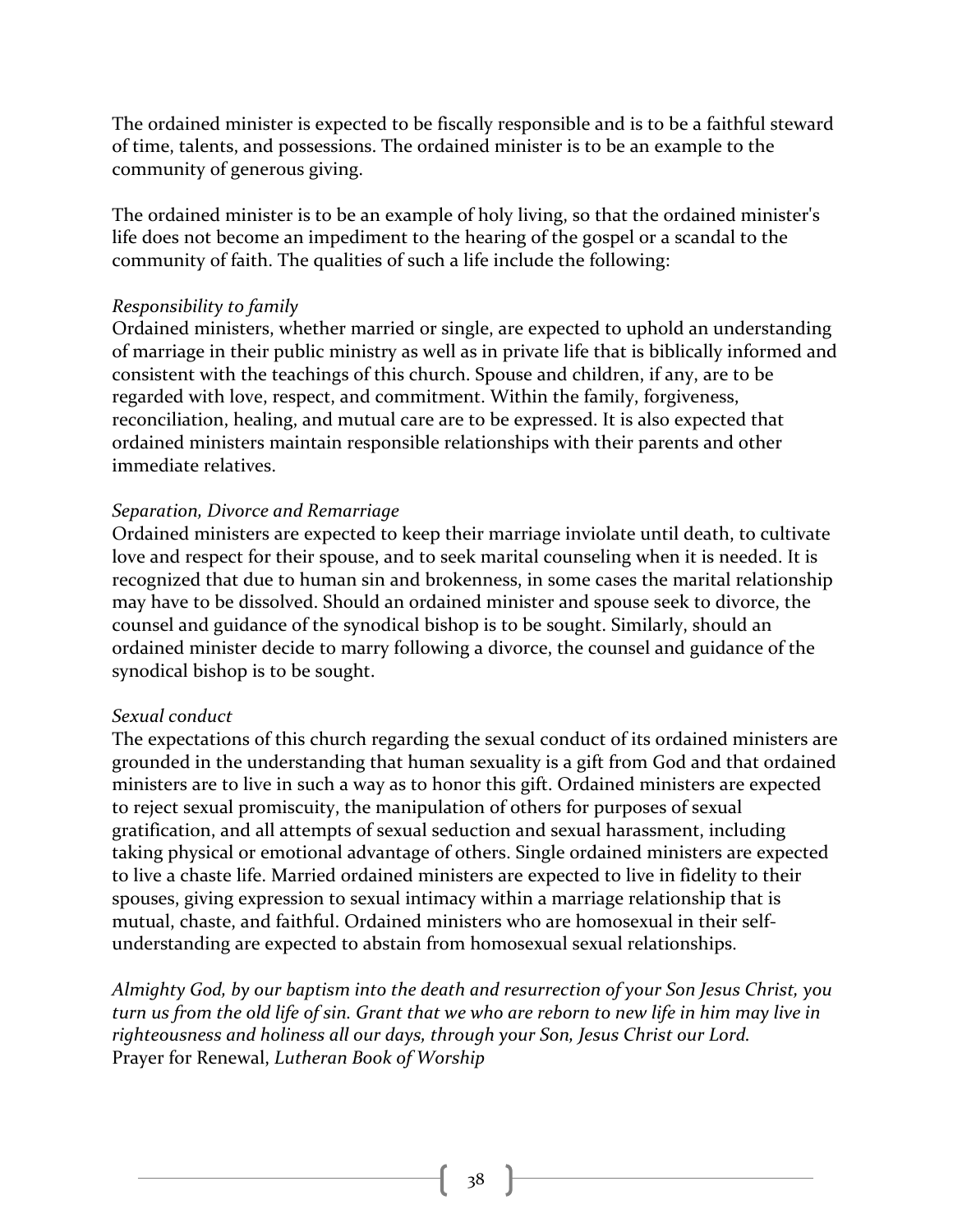#### **IV. FAITHFUL WITNESS**

*Will* you give faithful witness to the world, that God's love may be known in all that you do? *I* will, and *I* ask God to help me.

The charge to witness to the world is given to the church today as it was to the apostles of the early church. The content of that witness is God's revelation in Jesus Christ: God's creative self-disclosure as the Word made flesh; Jesus Christ victorious over death for the salvation of God's people; and the promise of everlasting life. The testimony of these acts of God's grace and forgiveness is expressed in both word and deed by ordained ministers through compassion, hospitality, patience, and forgiveness; through seeking peace and justice for all people; through care for God's creation; and through sharing one's faith through preaching, teaching, and personal witness. This witness is characterized by:

#### *Evangelism*

The apostolic witness to the gospel of Jesus Christ is at the heart of the church's mission. It is the proclamation of the message of salvation in Jesus Christ and reconciliation with God. This gospel is proclaimed through preaching the Word and administration of the Sacraments. Through its ordained ministers, this church affirms the critically important task of communicating this evangelical word to the world.

#### *Compassion*

Christians are called by God to participate in compassionate care for those in need. This church expects its ordained ministers to follow the example of Jesus and to lead the church in compassionate care of the suffering.

#### *Confession*

Ordained ministers are expected to enter into the church's act of confessing the Christian faith in our world. The church is called to such a confession because its present existence lies between the advent of God's Kingdom in the person and ministry of Jesus Christ and the promised certain consummation of the eschatological kingdom. This confession places this church and its ordained ministers in the struggle against sin, death, and the devil.

#### *Hospitality*

Just as Jesus received sinners and ate with them, the church is called to welcome the stranger and to open its life to those who are "outside" and alienated. This church expects its ordained ministers to be models of appropriate hospitality in their personal lives, to preside at the Eucharistic table where God welcomes sinners, and to lead the church in its witness to divine hospitality.

#### *Peacemaking*

The culmination of God's eschatological salvation will be the overcoming of every enmity and the reconciliation of the whole creation. Yet even in the present time, God's peace is a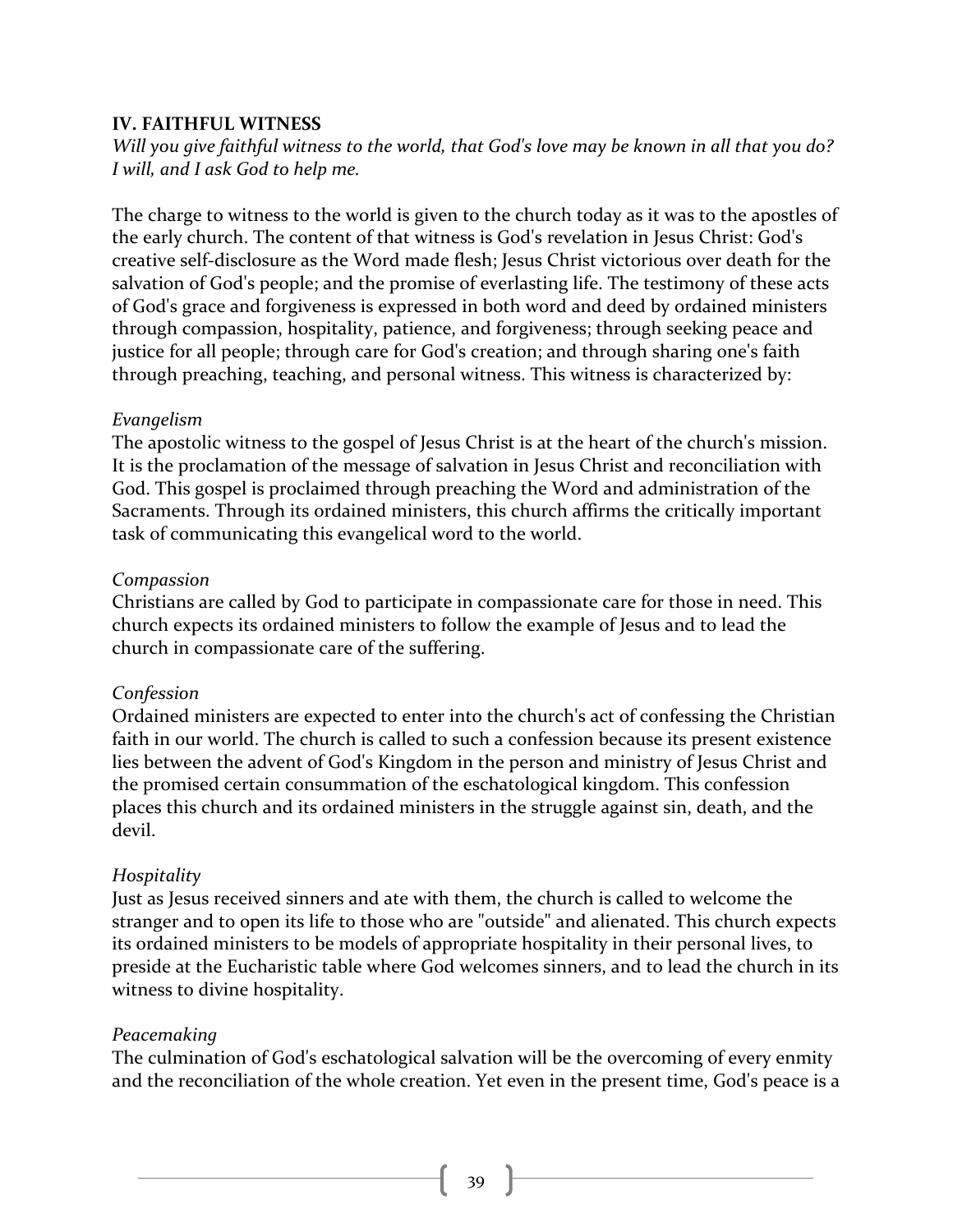reality. This church expects its ordained ministers to be witnesses to and instruments of God's peace and reconciliation for the world.

#### *Justice*

The church is to witness to God's call for justice in every aspect of life, including testimony against injustice and oppression, whether personal or systemic. This church expects its ordained ministers to be committed to justice in the life of the church, in society, and in the world.

#### *Stewardship of the Earth*

The people of God are called to the care and redemption of all that God has made. In our time this includes the need to speak on behalf of this earth, its environment and natural resources, and its inhabitants. This church expects that its ordained ministers will be exemplary stewards of the earth's resources, and that they will lead this church in the stewardship of God's creation.

#### *Trustworthiness*

It is essential in the life of the ordained minister that one be trustworthy. It is a quality that allows the people of God to entrust leadership within the community of faith and to commit to the ordained minister the responsibilities of faithful preaching, responsible teaching, and confidentiality in individual confession and counseling.

*Almighty God, you sent your Son to proclaim your kingdom and to teach with authority. Anoint us with the power of your Spirit, that we, too, may bring good news to the afflicted,* bind up the brokenhearted, and proclaim liberty to the captive; through your Son, Jesus *Christ our Lord.* Prayer for the Third Sunday after Epiphany, *Lutheran Book of Worship* 

The Evangelical Lutheran Church in America affirms that "the Church is a people created by God in Christ, empowered by the Holy Spirit, called and sent to bear witness to God's creative, redeeming, and sanctifying activity in the world" (ELCA Constitution, 4.01). This church expects its ordained ministers to honor and equip the baptized for their ministry in the world. Such a ministry involves giving leadership in the church's witness to the world, exhibiting awareness of the global challenges of a multicultural, diverse society, and enabling the members of this church, through the faithful teaching and preaching of the Word of God and the administration of the sacraments, for their ministry in daily life.

At the same time the ordained ministers of this church can know that they are regarded as servants of Christ and messengers of the good news of God's salvation in Christ. As such they are honored for the ministry they bring to this church. The Evangelical Lutheran Church in America prays for the guidance and empowerment of the Holy Spirit to those who serve this church in the ordained ministry of Word and Sacrament.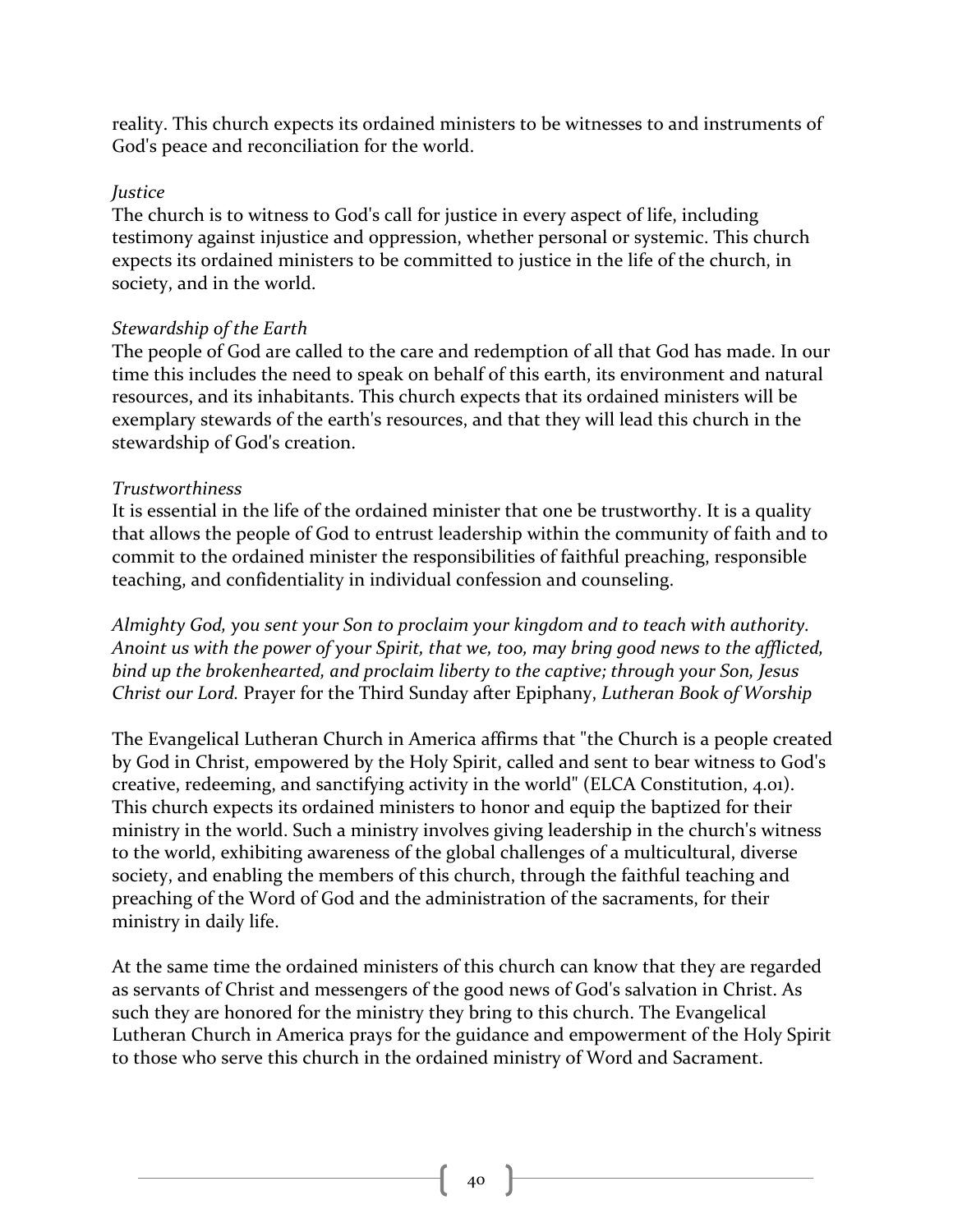Almighty and merciful God, you built your Church on the foundation of the apostles and prophets, and you instituted the office of holy ministry so that the apostolic and prophetic *Word might be heard throughout the ages. Grant that those who are ordained may exercise* their ministry faithfully in the power of your Spirit; through your Son, Jesus Christ our Lord. Amen Service of Ordination, *Occasional Services*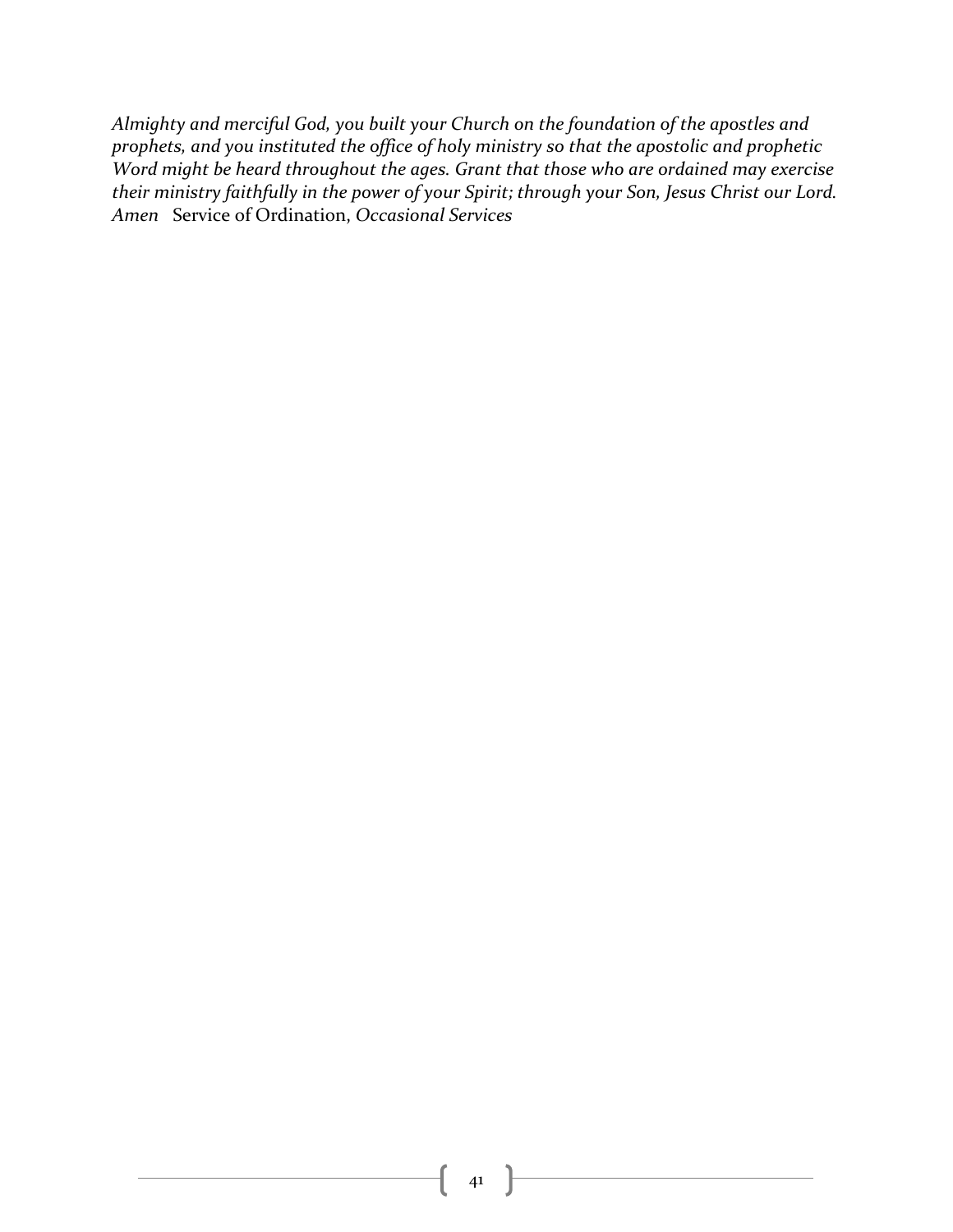# Appendix 4 **REFLECTION WORKSHEET**

This worksheet is based on the constitution's description of the pastor's and congregation council's roles.

Place an "X" in the column next to each item on the following pages, indicating how you evaluate the "importance" and "effectiveness" of each one.

"Importance" shows how important you believe that quality, skill, characteristic, attribute, role, etc. is for a pastor. For example, how important is it to you that the pastor "shall preach the Word." Is it very important, somewhat important, somewhat unimportant, or not important? How important is it to you that the congregation council lead your congregation in stating its mission...doing long-range planning...setting goals and priorities, and...evaluating its activities in light of its mission and goals?

"Effectiveness" shows how effectively you believe your pastor and congregation council carry out the quality, skill, characteristic, attribute, role, etc. in your congregation. For example, how effective is the congregation council in leading your congregation in stating its mission...doing long-range planning...setting goals and priorities, and...evaluating its activities in light of its mission and goals? Is it very effective, moderately effective, less effective, or do you not know, or does it not apply? How effective is your pastor in preaching the Word?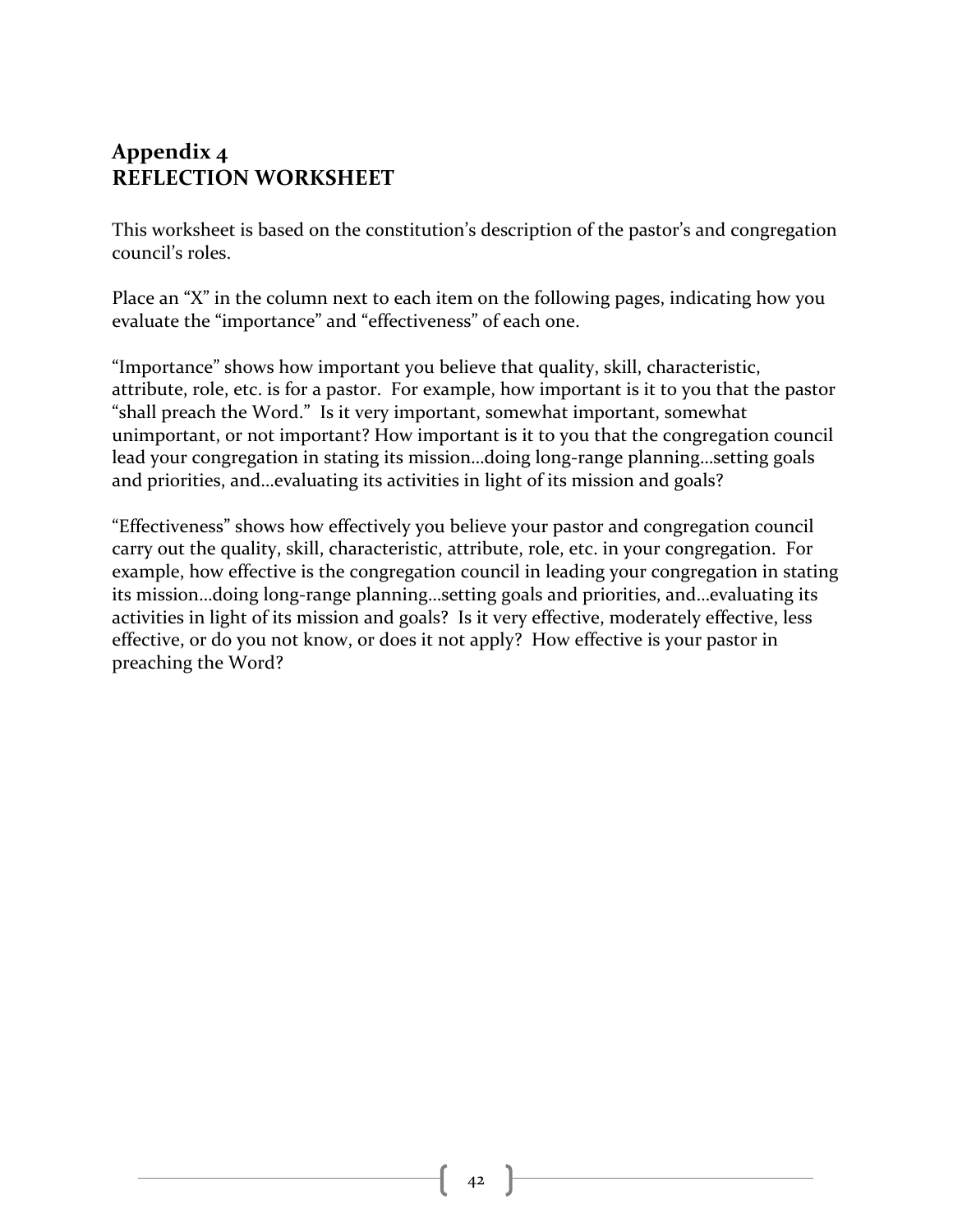| The pastor shall:                       | Very Important | Somewhat important | Somewhat unimportant | Not important | Very effective | Moderately effective | Less effective | or Does not apply<br>Do not know |
|-----------------------------------------|----------------|--------------------|----------------------|---------------|----------------|----------------------|----------------|----------------------------------|
| Preach the Word                         |                |                    |                      |               |                |                      |                |                                  |
| Administer the sacraments               |                |                    |                      |               |                |                      |                |                                  |
| Conduct public worship                  |                |                    |                      |               |                |                      |                |                                  |
| Provide pastoral care                   |                |                    |                      |               |                |                      |                |                                  |
| Speak publically to the world in        |                |                    |                      |               |                |                      |                |                                  |
| solidarity with the poor and            |                |                    |                      |               |                |                      |                |                                  |
| oppressed, calling for justice and      |                |                    |                      |               |                |                      |                |                                  |
| proclaiming God's love for the world    |                |                    |                      |               |                |                      |                |                                  |
| Offer instruction, confirm, marry,      |                |                    |                      |               |                |                      |                |                                  |
| visit the sick and distressed, and bury |                |                    |                      |               |                |                      |                |                                  |
| the dead                                |                |                    |                      |               |                |                      |                |                                  |
| Supervise all schools and               |                |                    |                      |               |                |                      |                |                                  |
| organizations of this congregation      |                |                    |                      |               |                |                      |                |                                  |
| Install regularly elected members of    |                |                    |                      |               |                |                      |                |                                  |
| the Congregation Council                |                |                    |                      |               |                |                      |                |                                  |
| With the council, administer            |                |                    |                      |               |                |                      |                |                                  |
| discipline                              |                |                    |                      |               |                |                      |                |                                  |
| Strive to extend the Kingdom of God     |                |                    |                      |               |                |                      |                |                                  |
| in the community, in the nation, and    |                |                    |                      |               |                |                      |                |                                  |
| abroad                                  |                |                    |                      |               |                |                      |                |                                  |
| Seek out and encourage qualified        |                |                    |                      |               |                |                      |                |                                  |
| persons to prepare for the ministry of  |                |                    |                      |               |                |                      |                |                                  |
| the Gospel                              |                |                    |                      |               |                |                      |                |                                  |
| Impart knowledge of this church and     |                |                    |                      |               |                |                      |                |                                  |
| its wider ministry through              |                |                    |                      |               |                |                      |                |                                  |
| distribution of its periodicals and     |                |                    |                      |               |                |                      |                |                                  |
| other publications                      |                |                    |                      |               |                |                      |                |                                  |
| Endeavor to increase the support        |                |                    |                      |               |                |                      |                |                                  |
| given by the congregation to the        |                |                    |                      |               |                |                      |                |                                  |
| work of the Churchwide organization     |                |                    |                      |               |                |                      |                |                                  |
| the ELCA and of the Upper               |                |                    |                      |               |                |                      |                |                                  |
| Susquehanna Synod of the ELCA           |                |                    |                      |               |                |                      |                |                                  |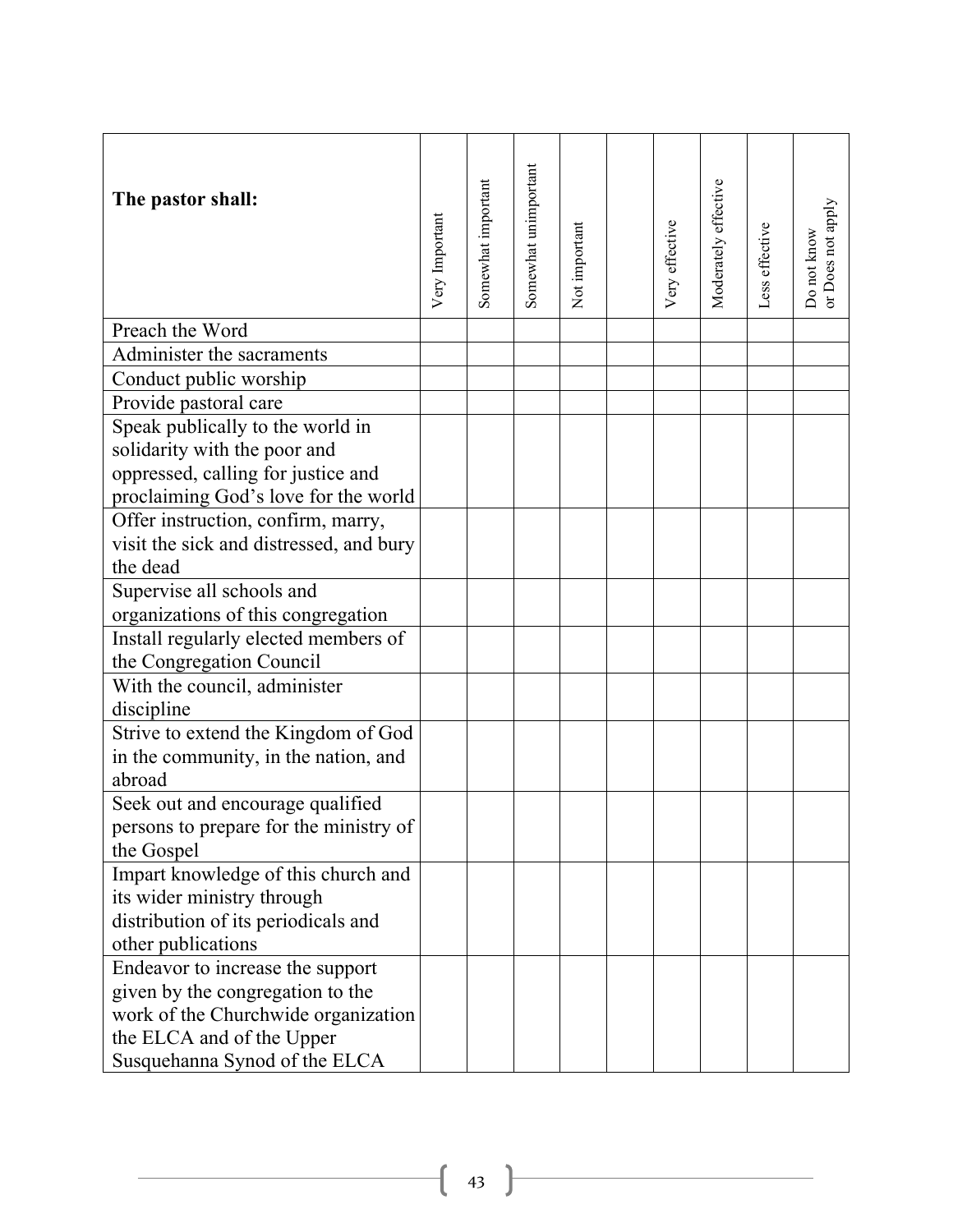| The duties of the Congregation Council<br>shall include the following:                                                | Very Important | Somewhat important | Somewhat unimportant | Not important | Very effective | Moderately effective | Less effective | or Does not apply<br>Do not know |
|-----------------------------------------------------------------------------------------------------------------------|----------------|--------------------|----------------------|---------------|----------------|----------------------|----------------|----------------------------------|
| Lead this congregation in stating its mission,                                                                        |                |                    |                      |               |                |                      |                |                                  |
| do long-range planning, set goals and<br>priorities, and evaluate its activities in light of<br>its mission and goals |                |                    |                      |               |                |                      |                |                                  |
| Seek to involve all members of this                                                                                   |                |                    |                      |               |                |                      |                |                                  |
| congregation in worship, learning, witness,<br>service, and support                                                   |                |                    |                      |               |                |                      |                |                                  |
| Oversee and provide for the administration of                                                                         |                |                    |                      |               |                |                      |                |                                  |
| this congregation to enable it to fulfill its                                                                         |                |                    |                      |               |                |                      |                |                                  |
| functions and perform its mission                                                                                     |                |                    |                      |               |                |                      |                |                                  |
| Maintain supportive relationships with the                                                                            |                |                    |                      |               |                |                      |                |                                  |
| pastor(s) and staff and help them annually to                                                                         |                |                    |                      |               |                |                      |                |                                  |
| evaluate the fulfillment of their calling or                                                                          |                |                    |                      |               |                |                      |                |                                  |
| employment                                                                                                            |                |                    |                      |               |                |                      |                |                                  |
| Be examples individually and corporately of                                                                           |                |                    |                      |               |                |                      |                |                                  |
| the style of life and ministry expected of all                                                                        |                |                    |                      |               |                |                      |                |                                  |
| baptized persons                                                                                                      |                |                    |                      |               |                |                      |                |                                  |
| Promote a congregational climate of peace                                                                             |                |                    |                      |               |                |                      |                |                                  |
| and goodwill, and, as differences and                                                                                 |                |                    |                      |               |                |                      |                |                                  |
| conflicts arise, endeavor to foster mutual                                                                            |                |                    |                      |               |                |                      |                |                                  |
| understanding.                                                                                                        |                |                    |                      |               |                |                      |                |                                  |
| Arrange for pastoral service during the                                                                               |                |                    |                      |               |                |                      |                |                                  |
| sickness or absence of the pastor                                                                                     |                |                    |                      |               |                |                      |                |                                  |
| Emphasize partnership with the Upper<br>Susquehanna Synod and Churchwide                                              |                |                    |                      |               |                |                      |                |                                  |
| organization of the ELCA as well as                                                                                   |                |                    |                      |               |                |                      |                |                                  |
| cooperate with other congregations, both                                                                              |                |                    |                      |               |                |                      |                |                                  |
| Lutheran and non-Lutheran, subject to                                                                                 |                |                    |                      |               |                |                      |                |                                  |
| established policies of the synod and ELCA                                                                            |                |                    |                      |               |                |                      |                |                                  |
| Approve and encourage the use of program                                                                              |                |                    |                      |               |                |                      |                |                                  |
| resource produced or approved by the ELCA                                                                             |                |                    |                      |               |                |                      |                |                                  |
| Seek out and encourage qualified persons to                                                                           |                |                    |                      |               |                |                      |                |                                  |
| prepare for the ministry of the Gospel                                                                                |                |                    |                      |               |                |                      |                |                                  |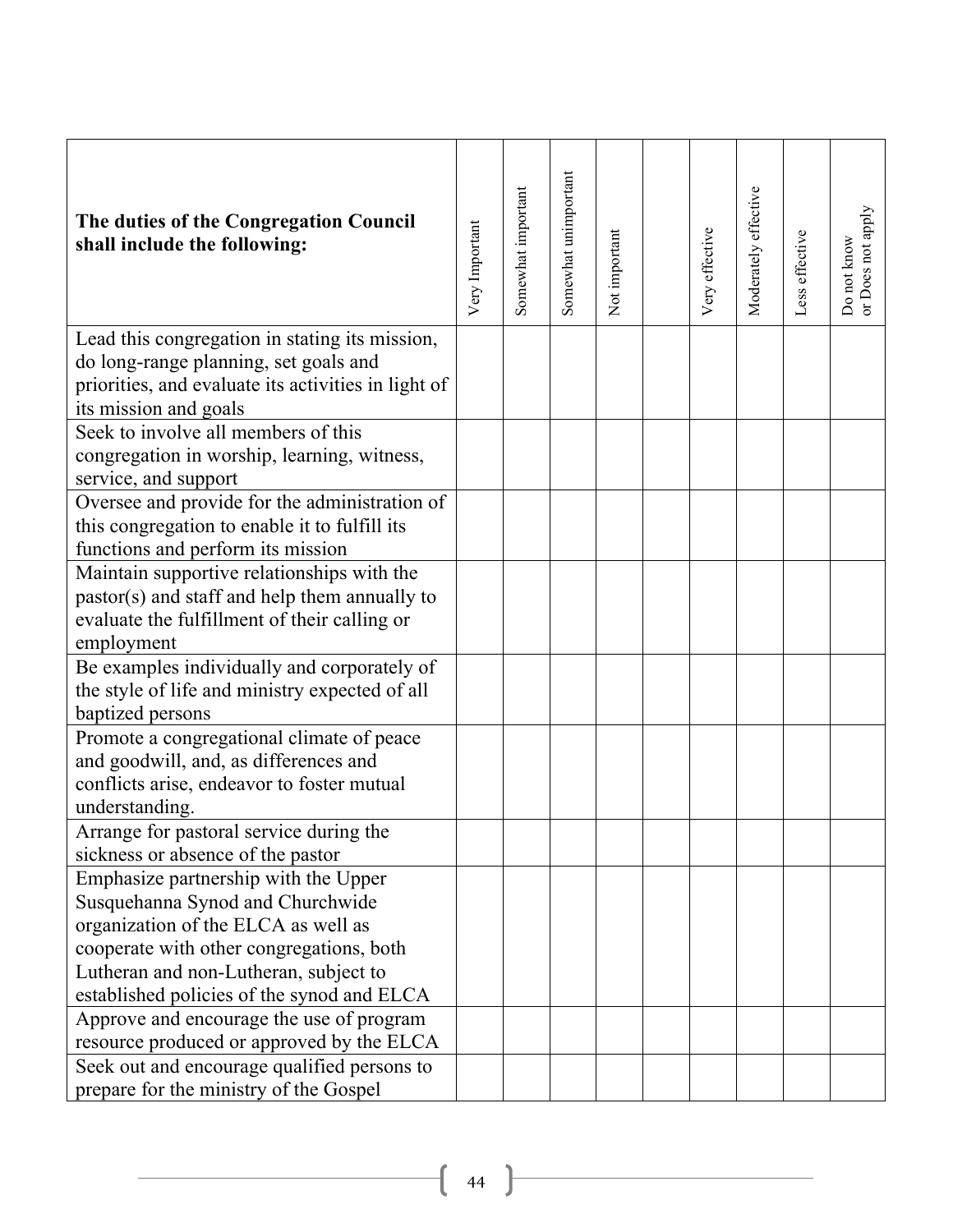# **Appendix 5 REFLECTIONS AND DIRECTIONS WORKSHEET**

The thirty-six items below cluster around the five ministry functions of the congregation: worship, learning, witness, service, and support.

Rate your pastor's or other rostered leader's strengths and competencies using the following designations:

1 very effective;

2 moderately effective; 

3 less effective; 

4 do not know or does not apply.

#### **ITEMS FOR REFLECTION RATING**

(Circle one)

#### **Worship**

- 1. Evidence of personal spiritual and devotional life  $1 2 3 4$
- 2. Preaching and/or speaking before groups  $1 2 3 4$
- 3. Developing and encouraging music within the church  $1 2 3 4$
- 4. Ability as a worship leader 1 2 3 4

#### **Learning**

- 5. Teaching the Bible  $1 2 3 4$
- 6. Interpreting current issues in our society and the world  $1 2 3 4$
- 7. Teaching children and youth  $1234$
- 8. Teaching adults  $1 2 3 4$
- 9. Helping others plan for a balance between work and leisure  $1234$
- 10. Teaching Lutheran history, theology, and an understanding of worship  $1234$

#### **Witness**

- 11. Witness through personal or family life-style 1 2 3 4
- 12. Training persons in evangelism and community outreach  $1 2 3 4$
- 13. Personal use of tine  $1 2 3 4$
- 14. Combining personal goals for ministry with congregational goals  $1234$
- 15. Enabling persons to witness in their everyday life  $1234$
- 16. Participation in synodical and ELCA themes and concerns  $1 2 3 4$
- 17. Involvement in ecumenical and community activities 1 2 3 4

#### **Service**

- 18. Relating Christian faith to society, politics, and world politics  $1 2 3 4$
- 19. Talking with people about moral and personal problems 1 2 3 4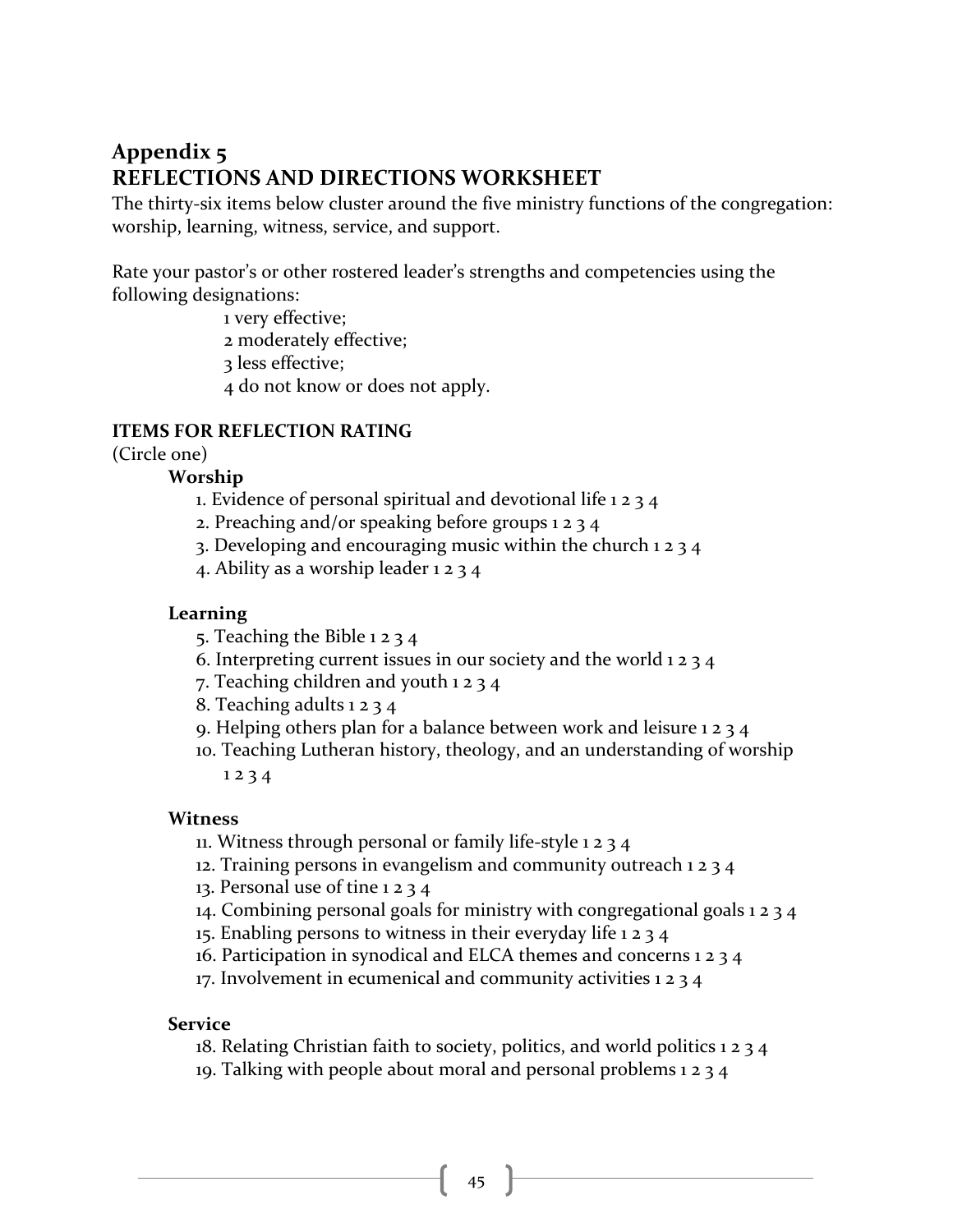- 20. Assisting people with major decisions such as career, marriage, education, and divorce,  $1234$
- 21. Ministry with children  $1 2 3 4$
- 22. Ministry with youth  $1 2 3 4$
- 23. Ministry with adults  $1234$
- 24. Ministry with older adults  $1234$
- $25$ . Helping persons deal with current social issues 1 2 3 4
- 26. Providing enrichment for both single and married persons  $1 2 3 4$

#### **Support**

- 27. Planning for congregational life and mission  $1 2 3 4$
- 28. Skilled in working with groups and volunteers  $1 2 3 4$
- 29. Coping with conflicts within the congregation  $1 2 3 4$
- 30. Skilled in church administration and development of programs  $1 2 3 4$
- 31. Leadership in stewardship  $1 2 3 4$
- 32. Ability to introduce and implement change  $1 2 3 4$
- 33. Maintaining, training, and affirming leadership in the congregation  $1 2 3 4$
- $34$ . Motivating, training, and affirming leadership in the congregation  $2\frac{3}{4}$
- 35. Planning for the future in his/her own life and ministry  $1 2 3 4$
- 36. Building a sense of mutual or shared ministry with all members  $1 2 3 4$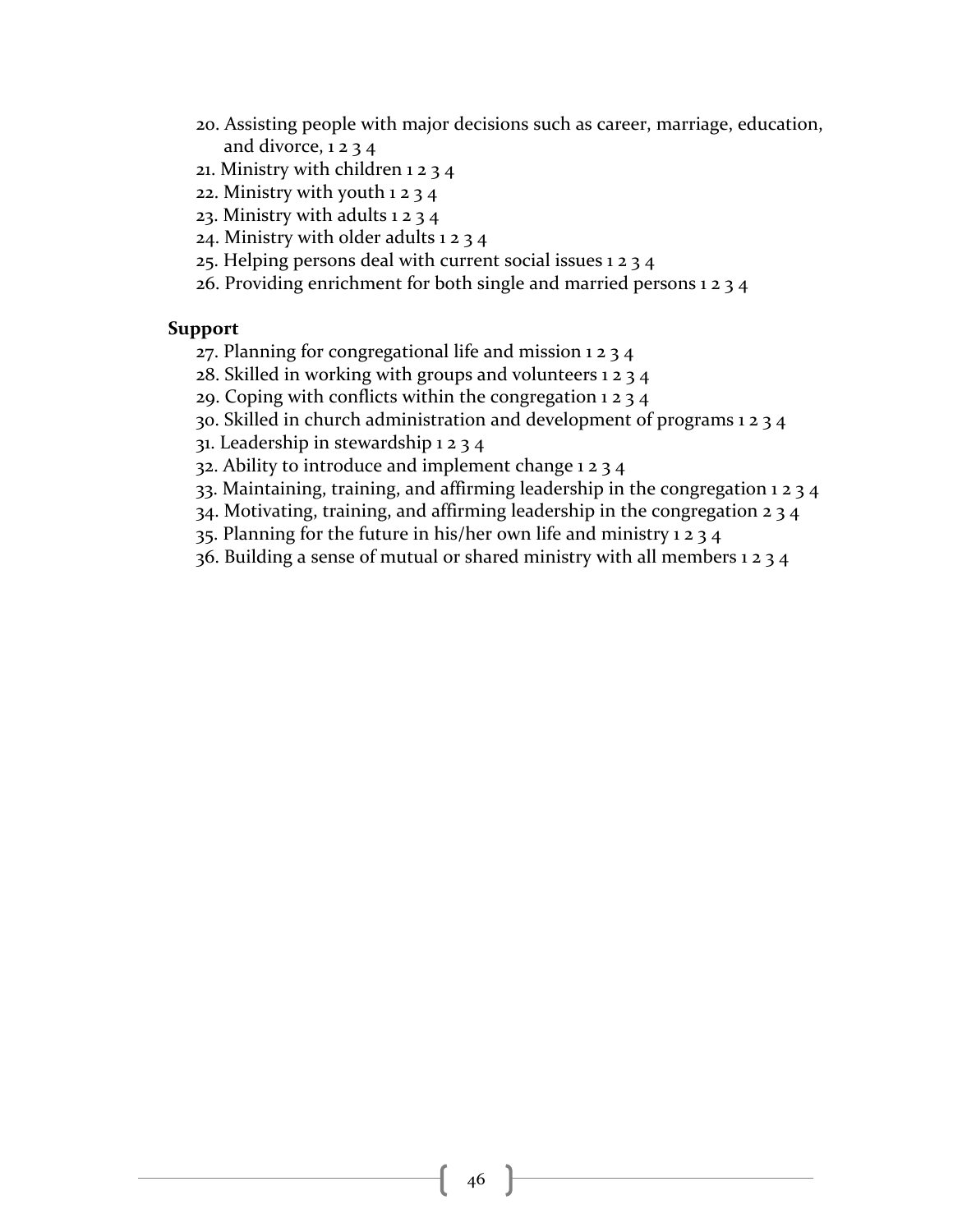# **Appendix 6 COMPONENTS OF CONTINUING EDUCATION CURRICULUM FOR** PASTORS AND LAY PROFESSIONALS IN THE EVANGELICAL LUTHERAN CHURCH IN AMERICA

The five components listed below can serve as a convenient way to evaluate and plan one's personal continuing education. The components can also serve as a guideline for congregations as they work with professional leaders in developing a holistic program of continuing growth and education.

Continuing education can be accomplished through workshops, classes, retreats, guided groups, or supervised individual study. Whatever the format, continuing education needs to further the individual's goals for ministry and advance the mission of the church.

The five components provide a structure for continuing education. Although these components are distinguished from one another here for the sake of clarity, in practice they are closely linked together. Involvement in one of these components will normally have an impact on one's understanding of the others.

These components function as a guide in planning continuing education. They are also to assist the ELCA's continuing education centers, synods, colleges, and seminaries in offering a full range of continuing education programs and events.

#### **1. Biblical Studies and Systematic Theology**

Growth in knowledge and articulation of the Christian faith and the Lutheran heritage.

*Example*: Old Testament, New Testament, Lutheran Confessions, ethics, theology and worship.

#### **2. Personal and Spiritual Growth**

Growth in personal and spiritual maturity.

*Example*: Interpersonal relationships, sexuality, marriage, communication, prayer, spiritual discipline, and devotional literature.

#### **3. Skills for Ministry**

Growth in leadership and function in ministry.

*Example*: Administration, time management, conflict utilization, planning, preaching, teaching counseling, visiting, leading worship, clinical pastoral education, and care giving.

#### **4. Issues in Church and Society**

Growth in reflection and action for ministry in today's world and in relating to other religious traditions.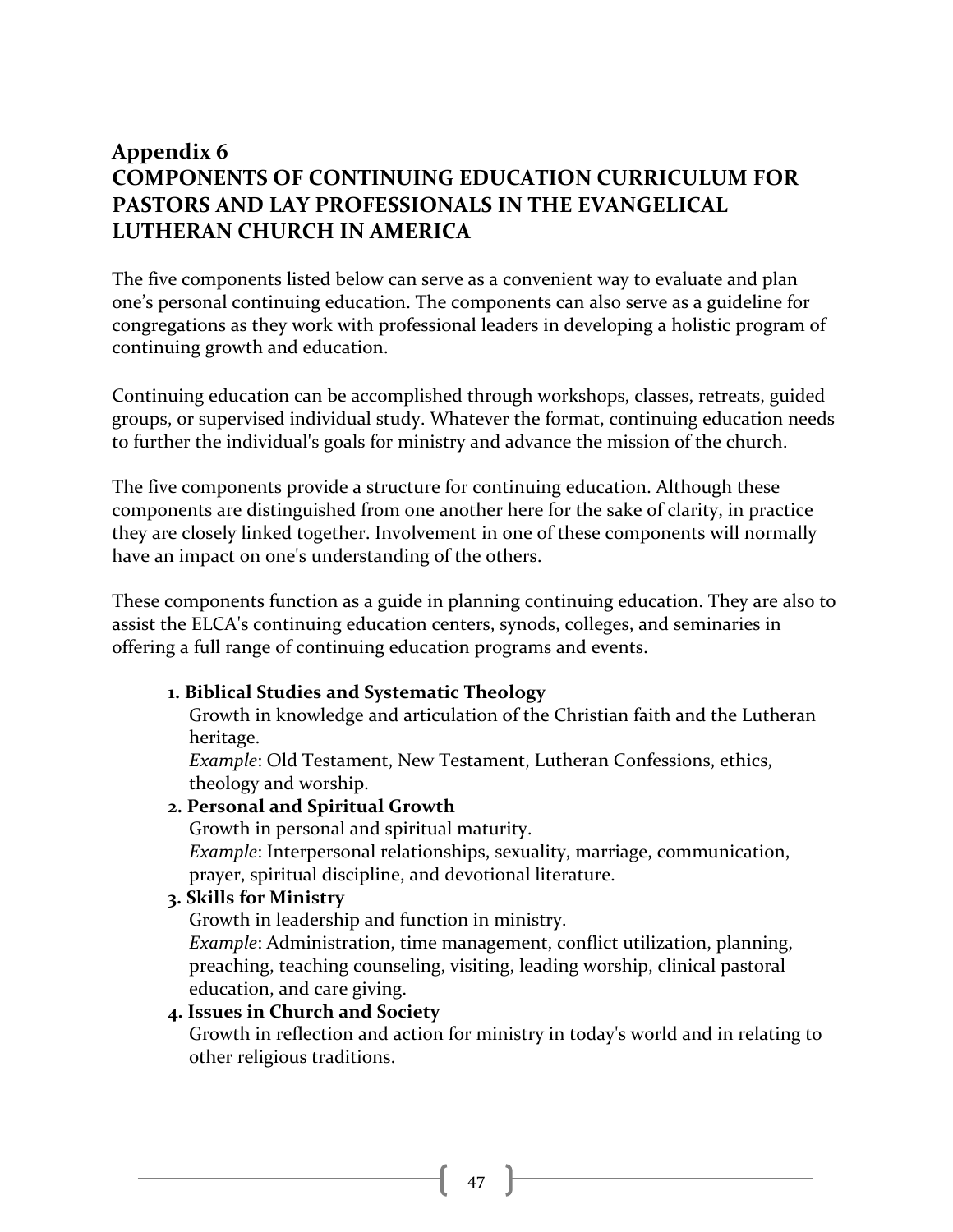*Examples*: Small membership congregations, urban and rural ministry, abortion, AIDS, human rights, racism, world hunger, overpopulation, peace nuclear armament, and ecumenical relationships.

#### **5. Development and Assessment of Ministry**

Growth in planning for dealing with changes within life and career. *Examples*; Call and appointment review, ministry assessment, mobility, transition, ministry goals, and retirement.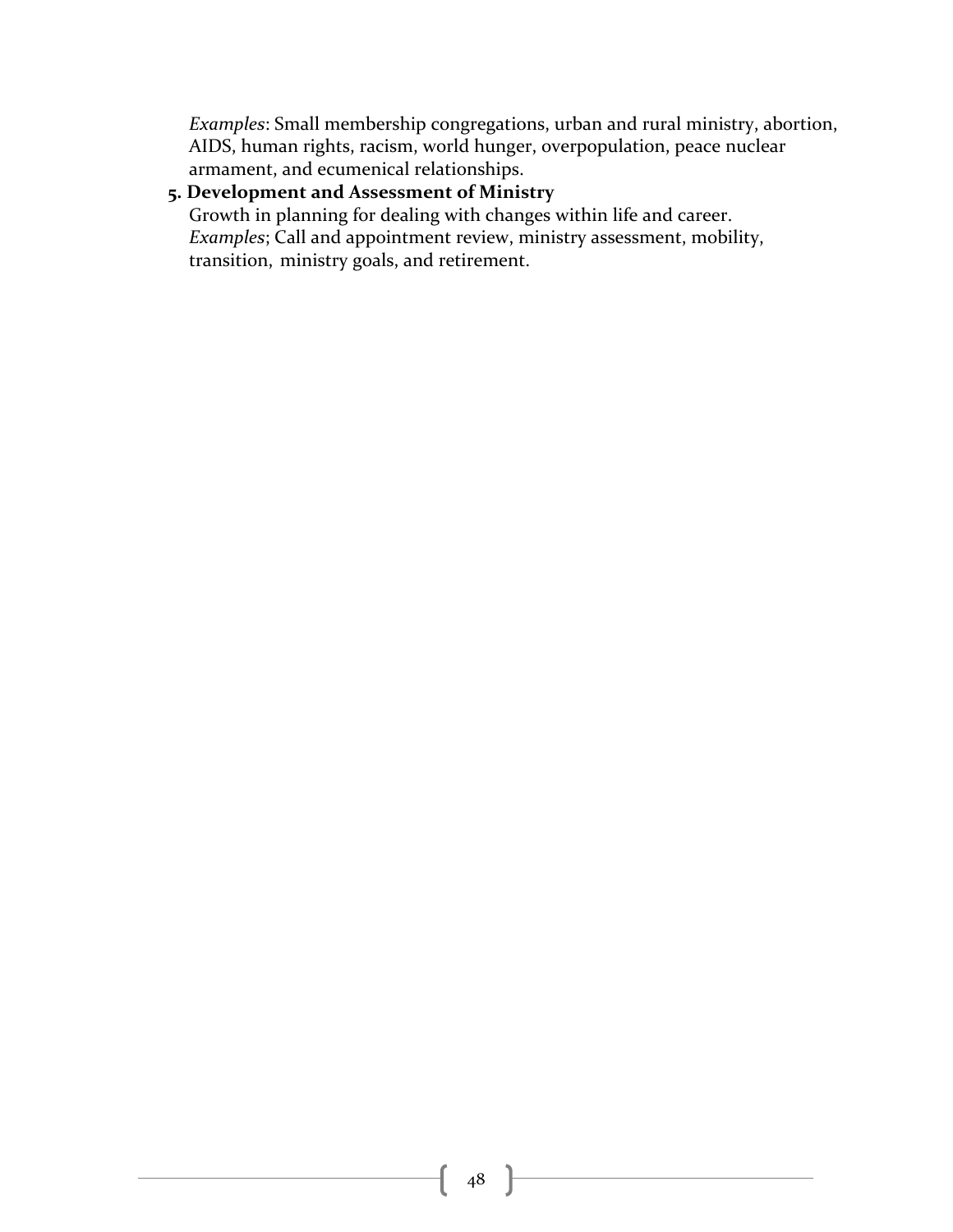# Appendix 7 **APPRAISING LEADERSHIP WORKSHEET FOR STEP 1**

#### **Circle one response for each question:**

- 1. Who makes major policy decisions for the congregation?
	- $a.$  Professional leader(s) alone (e.g. pastor, other staff members)
	- b. A few key members of the congregation council and professional leader(s)
	- c. The council as a whole
	- d. The council and professional leaders
- 2. At what levels are other decisions such as program development and expenditures made?
	- a. Mostly by professional leader(s)
	- b. Some delegation to the congregation council
	- c. Broad policy by professional leader(s), decisions by council
	- d. Shared decision making well-integrated throughout congregation, professional leader(s), council, and committees
- 3. How is the budget developed?
	- a. Professional leader(s)
	- b. A few lay leaders
	- c. Finance Committee and professional leader(s)
	- d. Council, professional leader(s), congregation all share
- 4. Is there an informal organization (e.g., a clique or subgroup) resisting a formal one?
	- a. Always
	- b. Often
	- c. Sometimes
	- d. Rarely
- 5. How adequate is interpersonal communication in the parish?
	- a. Inadequate
	- b. Acceptable
	- c. Good
	- d. Excellent
- 6. How adequate is communication of parish programs and goals with the congregation?
	- a. Inadequate
	- b. Acceptable
	- c. Good
	- d. Excellent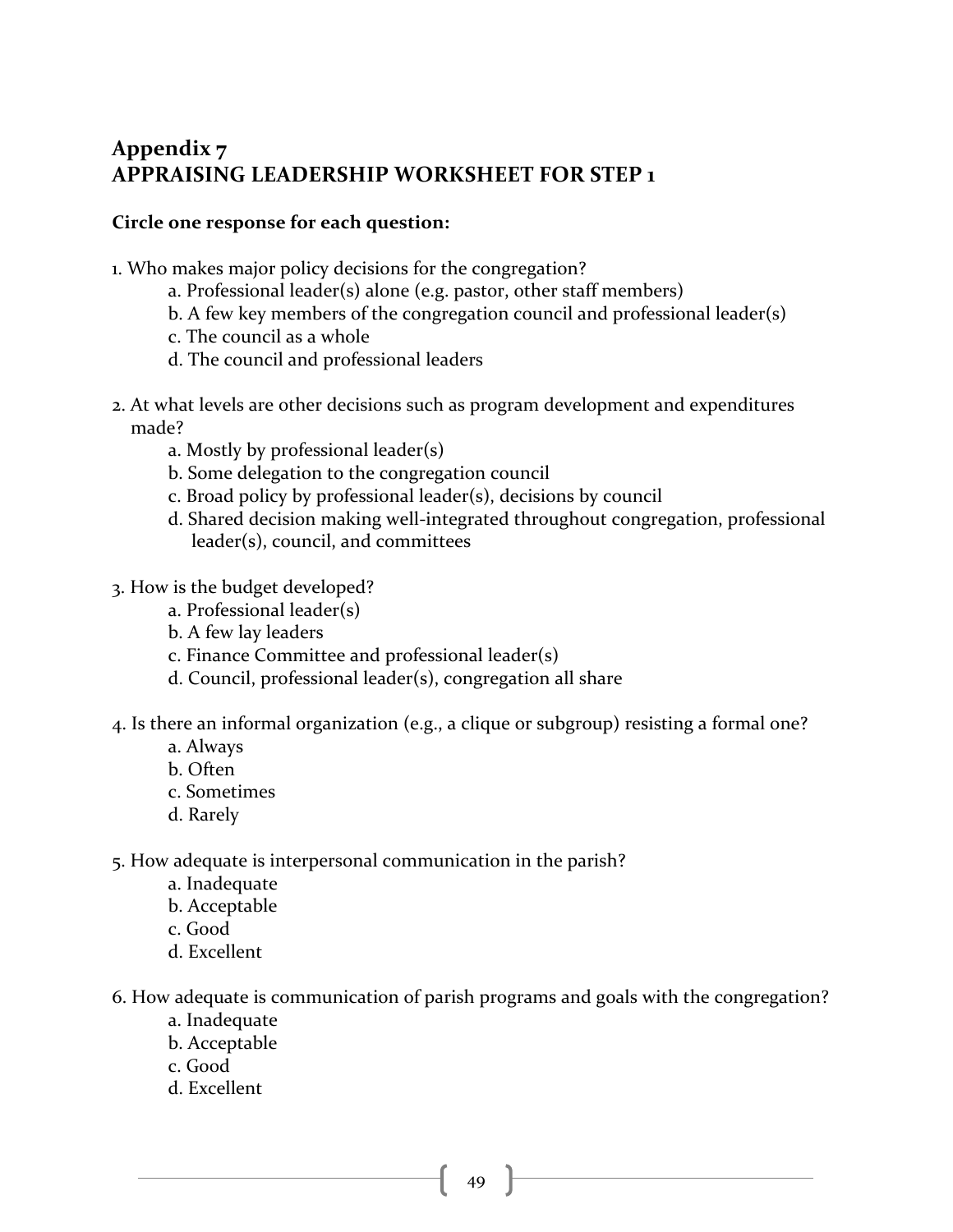- 7. How are goals developed?
	- a. By professional  $leader(s)$
	- b. A few lay leaders
	- c. Council and professional leader(s)
	- d. Planning group and professional leader(s)
- 8. How much support from the congregation is there for goals once they are adopted?
	- a. Little
	- b. Some
	- c. Moderate
	- d. Strong
- 9. Once made, how are parish goals advanced?
	- a. Mandate
	- b. Mandate with comment invited
	- c. Mandate after discussion
	- d. Discussion and consensus
- 10. What leadership style does the professional leader generally use?
	- a. Tells
	- b. Sells
	- c. Consults
	- d. Collaborates
- 11. How much leadership initiative does the professional leader generally take?
	- a. None
	- b. Little
	- c. Some
	- d. Appropriate amount
- 12. How much leadership initiative do lay members assume?
	- a. None
	- b. Little
	- c. Some
	- d. Appropriate amount
- 13. Considering the five functions of the congregation, how well is professional leadership carried out in each area? (Worship, Learning, Witness, Service, Support) Respond to each area separately using the criteria immediately below:
	- a. Not well
	- b. Adequately
	- c. Well
	- d. Extremely well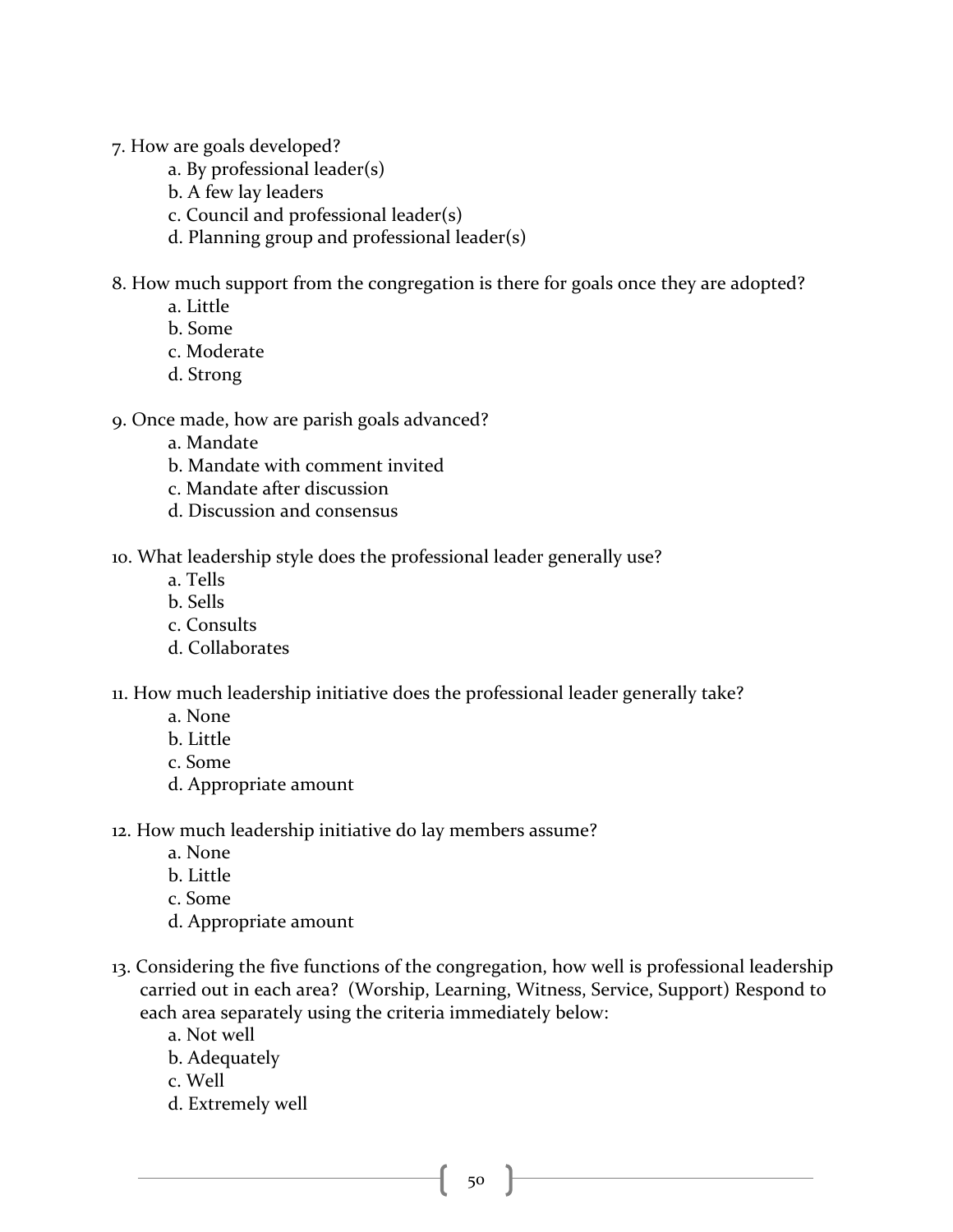- 14. Considering the five functions of the congregation, how well is lay leadership carried out in each area? (Worship, Learning, Witness, Service, Support) Respond to each area separately using the criteria immediately below:
	- a. Not well
	- b. Adequately
	- c. Well
	- d. Extremely well
- 15. Are the various committee and group leaders involved in decisions related to the tasks of their group?
	- a. Not at all
	- b. Adequately
	- c. Well
	- d. Extremely well
- 16. Do the various committee and group leaders involve the professional leader in decisions related to the group's tasks?
	- a. Not at all
	- b. Occasionally consulted
	- c. Generally consulted
	- d. Decisions are shared
- 17. Where is responsibility felt for achieving/advancing parish goals?
	- a. Mostly by the professional leader
	- b. Professional leader and a few lay leaders
	- c. Professional leader and council
	- d. Generally shared throughout congregation

18. How sensitive are the professional leader and leadership groups such as the council to one another?

- a. Little
- b. Somewhat
- c. Quite
- d. Very
- 19. How is dissent dealt with?
	- a. Dismissed
	- b. Responded to defensively
	- c. Attempts made to convert to agreement
	- d. Received, welcomed, and responded to openly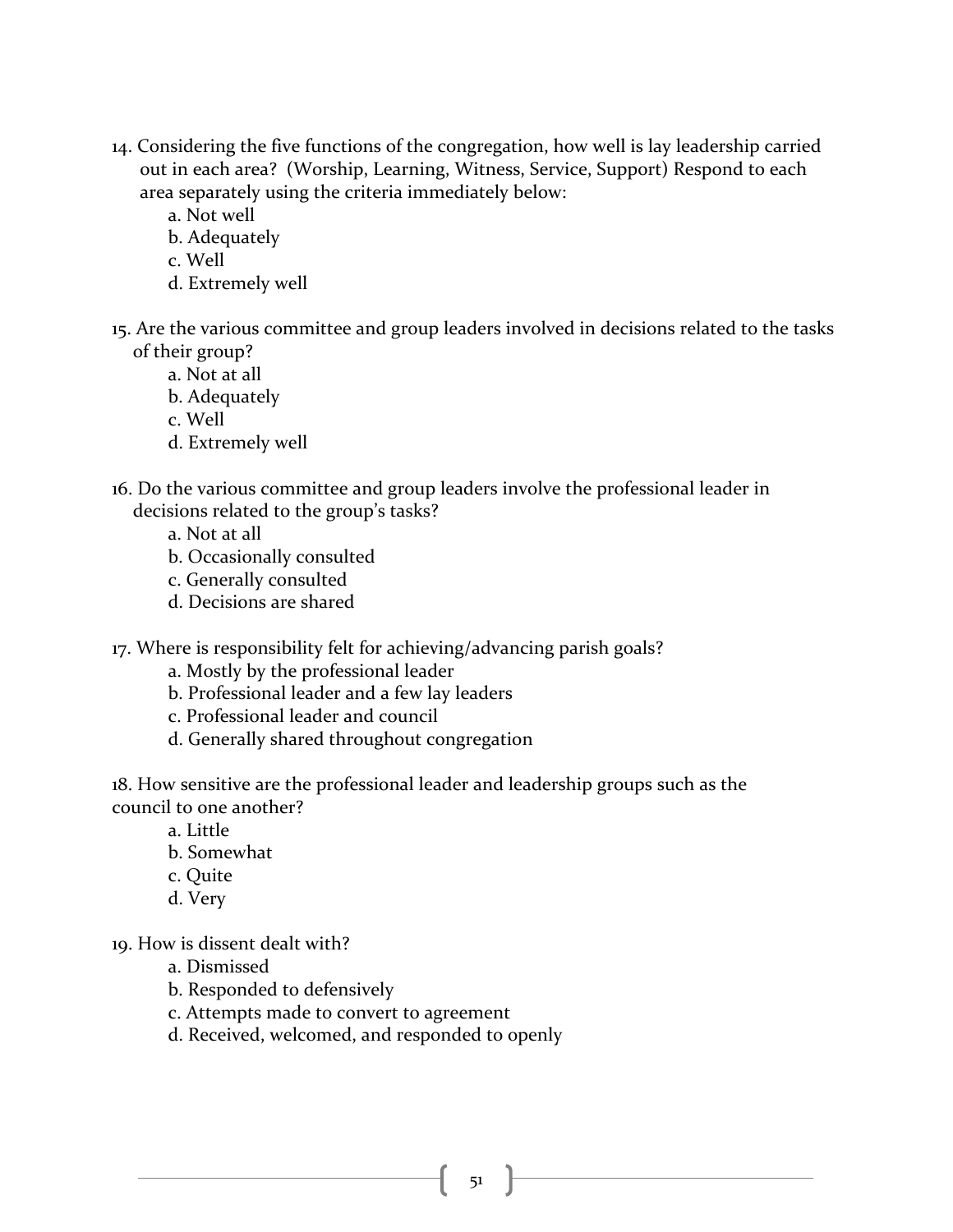- 20. How rigid are lay members in their expectations of the kinds of things (roles) the professional leader should do?
	- a. Very rigid
	- b. Fairly rigid
	- c. Somewhat flexible
	- d. Flexible
- 21. Is there a clear understanding and distinction between the roles of the professional leader and those of the laity?
	- a. Not clear
	- b. Somewhat clear
	- c. Clear
	- d. Very clear
- 22. Is the ministry of laity in the community and through their work and home life recognized and affirmed?
	- a. Never
	- b. Rarely
	- c. Considerably
	- d. Strongly
- 23. Are resources and programs provided to support and strengthen ministry of laity in community and through their work and home life?
	- a. Never
	- b. Rarely
	- c. Frequently
	- d. Constantly
- 24. Are lay leadership and service so oriented to the needs of the congregation that time and energy is not available for ministries outside the church?
	- a. Definitely
	- b. Considerably
	- c. Somewhat
	- d. A good balance exists
- 25. How much confidence does the professional leader show in the laity?
	- a. None
	- b. Some
	- c. Substantial
	- d. Complete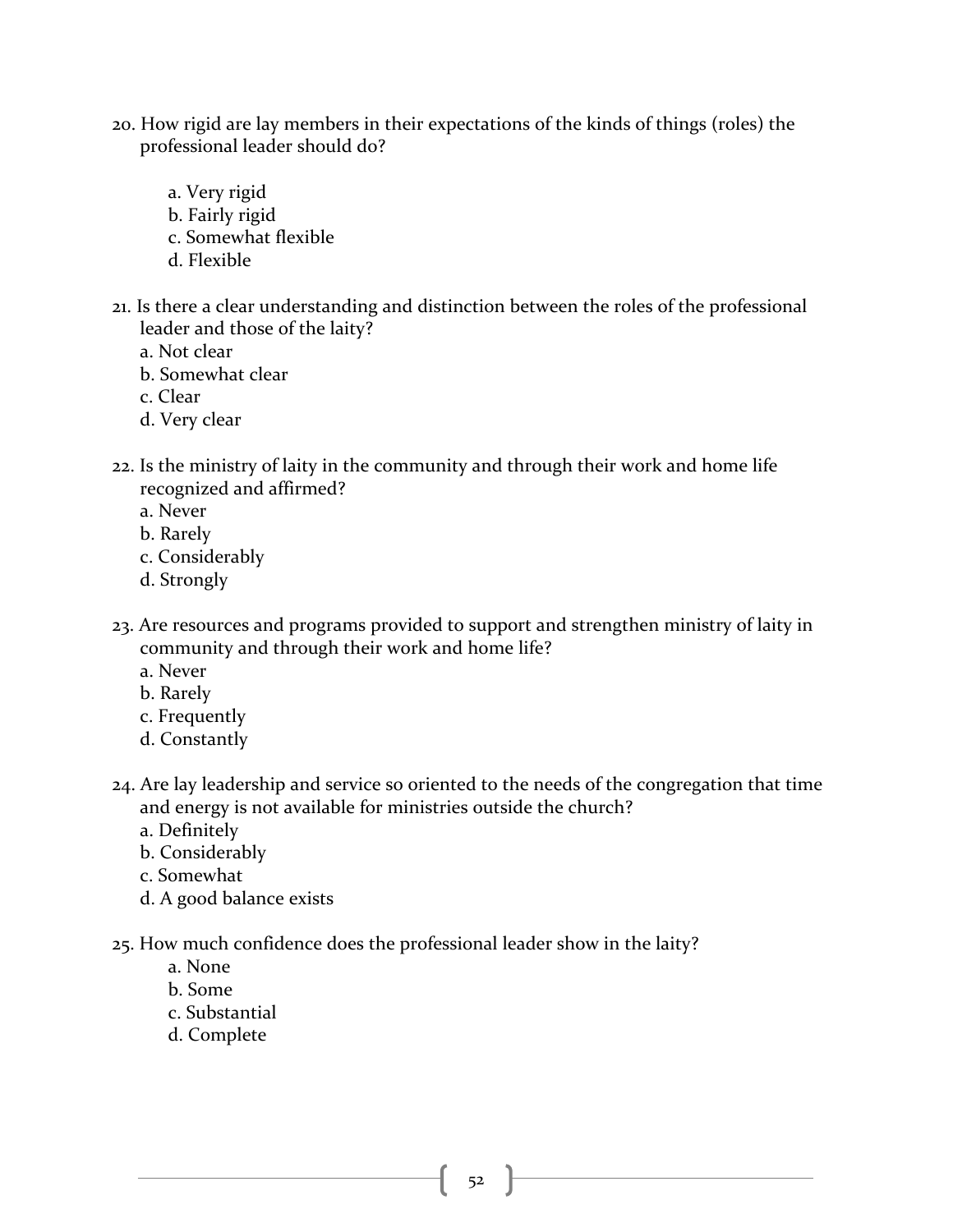26. How much confidence is shown by the congregation in the professional leader?

- a. None
- b. Some
- c. Substantial
- d. Complete

27. How free do members feel to talk with the professional leader?

- a. Not at all
- b. Not very
- c. Rather free
- d. Completely free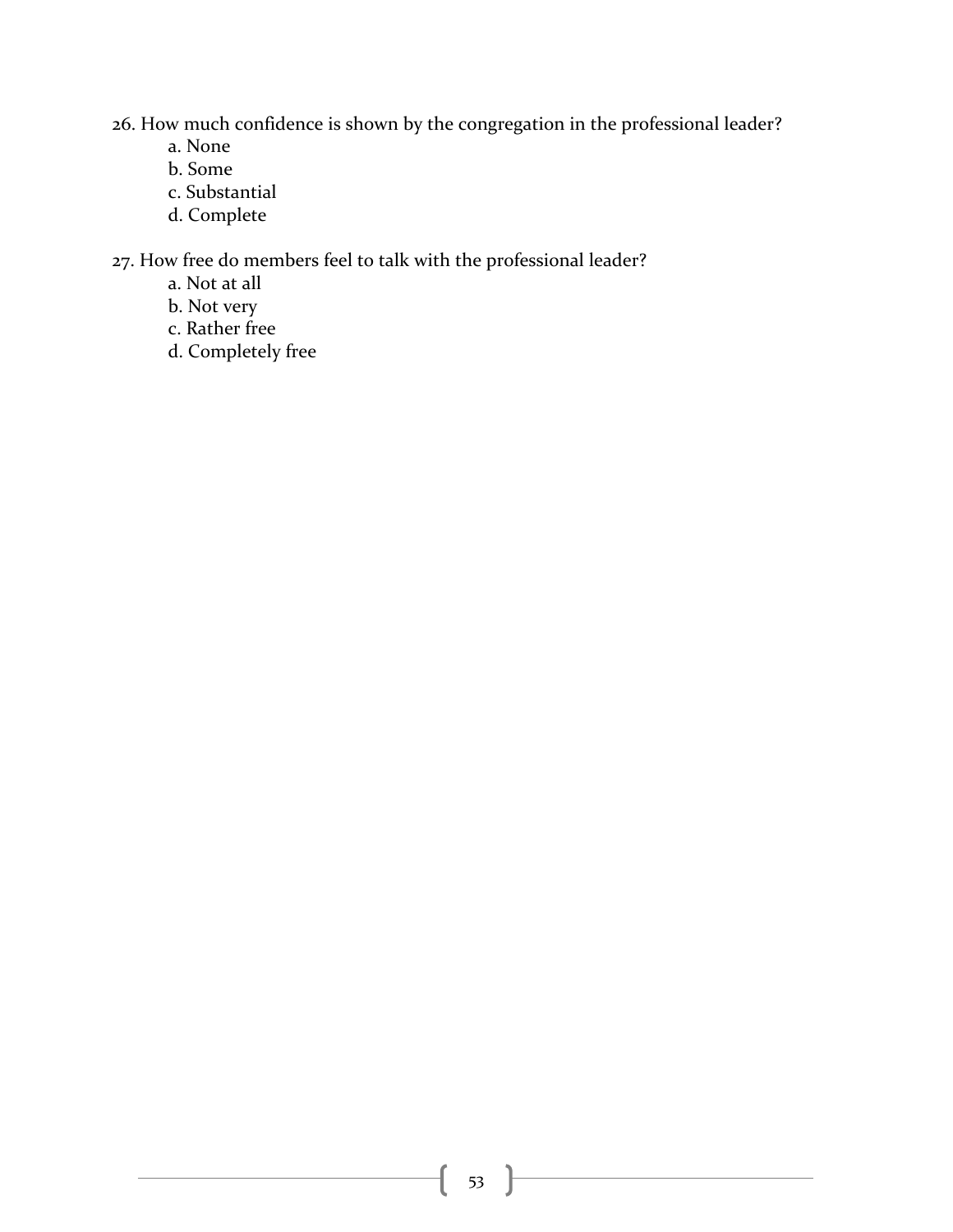# **Appendix 8 Profile Chart for Step 2**

| A(1) | B(2)           | C(3)                    |                         | D(4)                    |
|------|----------------|-------------------------|-------------------------|-------------------------|
|      | ${\bf 1.}$     | ${\bf 1.}$              | ${\bf 1.}$              | $\mathbf{1}$ .          |
|      | $\mathbf{2}$ . | 2.                      | $\mathbf{2}$ .          | 2.                      |
|      | 3.             | $\overline{\mathbf{3}}$ | $\overline{\mathbf{3}}$ | $\overline{\mathbf{3}}$ |
|      | 4.             | 4.                      | 4.                      | 4.                      |
|      | 5.             | 5.                      | 5.                      |                         |
|      | 6.             | 6.                      | 6.                      | $\frac{5}{6}$ .         |
|      | 7.             | 7.                      | 7.                      |                         |
|      | 8.             | 8.                      | 8.                      | $\frac{7}{8}$ .         |
|      | 9.             | 9.                      | 9.                      | 9.                      |
|      | 10.            | 10.                     | 10.                     | 10.                     |
|      | $11. \,$       | $11. \,$                | $\mathbf{11.}$          | $\mathbf{11.}$          |
|      | 12.            | 12.                     | 12.                     | 12.                     |
|      | 13a.           | 13a.                    | 13a.                    | 13a.                    |
|      | 13b.           | 13b.                    | 13b.                    | 13b.                    |
|      | 13C.           | 13C.                    | 13C.                    | 13C.                    |
|      | 13d.           | 13d.                    | 13d.                    | 13d.                    |
|      | 13e.           | 13e.                    | 13e.                    | 13e.                    |
|      | 14a.           | 14a.                    | 14a.                    | 14a.                    |
|      | 14b.           | 14b.                    | 14b.                    | 14b.                    |
|      | 14C.           | 14C.                    | 14C.                    | 14C.                    |
|      | 14d.           | 14d.                    | 14d.                    | 14d.                    |
|      | 14e.           | 14e.                    | 14e.                    | 14e.                    |
|      | 15.            | 15.                     | 15.                     | 15.                     |
|      | 16.            | 16.                     | 16.                     | 16.                     |
|      | 17.            | 17.                     | 17.                     | 17.                     |
|      | 18.            | 18.                     | 18.                     | 18.                     |
|      | 19.            | 19.                     | 19.                     | 19.                     |
|      | 20.            | 20.                     | 20.                     | 20.                     |
|      | 21.            | 21.                     | 21.                     | 21.                     |
|      | 22.            | 22                      | 22.                     | 22.                     |
|      | 23.            | 23.                     | 23.                     | 23.                     |
|      | 24.            | 24.                     | 24.                     | 24.                     |
|      | 25.            | 25.                     | 25.                     | 25.                     |
|      | 26.            | 26.                     | 26.                     | 26.                     |
|      | 27.            | 27.                     | 27.                     | 27.                     |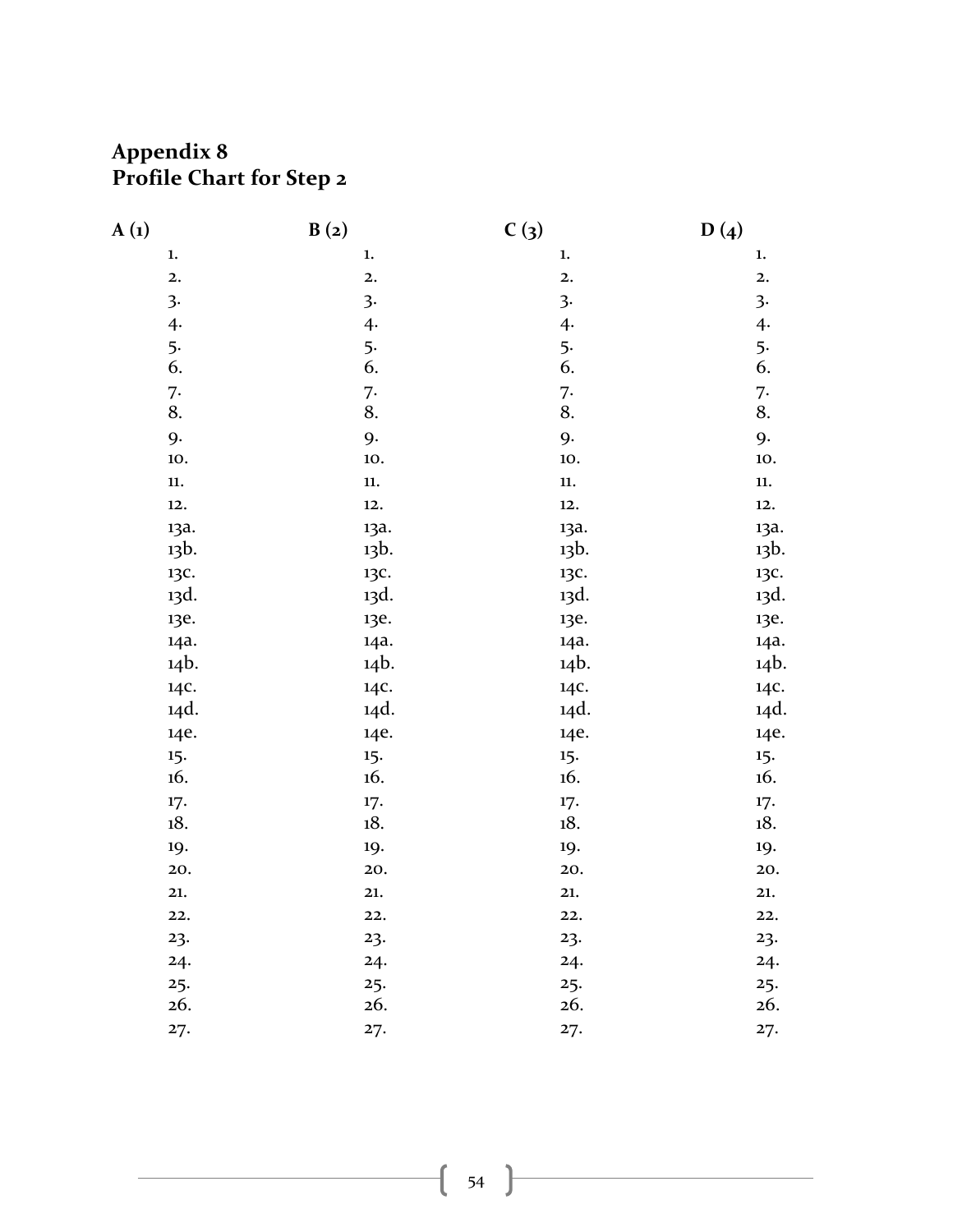# **APPENDIX** 9 **GLOSSARY OF TERMS**

# **1. Call**

Because of God's love for the world, we notice the world around us and the needs of our neighbors. The world's needs call out our gifts in service to our neighbor. This is the vocation of all the baptized as we live out our callings in the world. For some, the world's needs call them to ordained ministry or other professional service under call in the Church. This call comes from God for the sake of the world and is confirmed by the Church.

Called leaders in the Church are not hired by congregations. Their calling by God may require them to engage in ministries that a particular congregation may resist. Pastors are called to be servants of Christ and the mission he has entrusted to the Church. They are not hired to do a specific congregation's bidding but rather Christ's bidding. When a congregation calls a pastor, they believe this is a person who has been called by God and the Church and who will well serve God and his people in, with, and through their congregation. (See Vision and Expectations, Section I in Appendix  $\frac{1}{3}$  of this document.)

# **2. Focus Group**

A focus group is a small group of people whose response to something new is studied to determine the response that can be expected from a larger population. Consumer products are often tested by a focus group to assess how the public may react prior to it being introduced. A mutual ministry committee may be used as a focus group in order to respond to a new idea prior to its being introduced to the congregation. 

# **3. Hire**

A hired person is paid to do another's bidding. Someone may be hired by a congregation to mow the grass. This person is hired to do what the congregation needs to be done. If they fail to mow the grass as hired, they may be fired.

# **4. Model Constitution for Congregations**

The Model Constitution for Congregations of the Evangelical Lutheran Church in America originally was adopted by the Constituting Convention of this church in Columbus, Ohio, on April 30, 1987. The current edition of the Model Constitution for Congregations of the Evangelical Lutheran Church in America is available online (http://www.elca.org/Who-We-Are/Our-Three-Expressions/Churchwide-Organization/Office-of-the-Secretary/Congregation-Administration/Model-Constitution-for-Congregations.aspx) and contains changes adopted by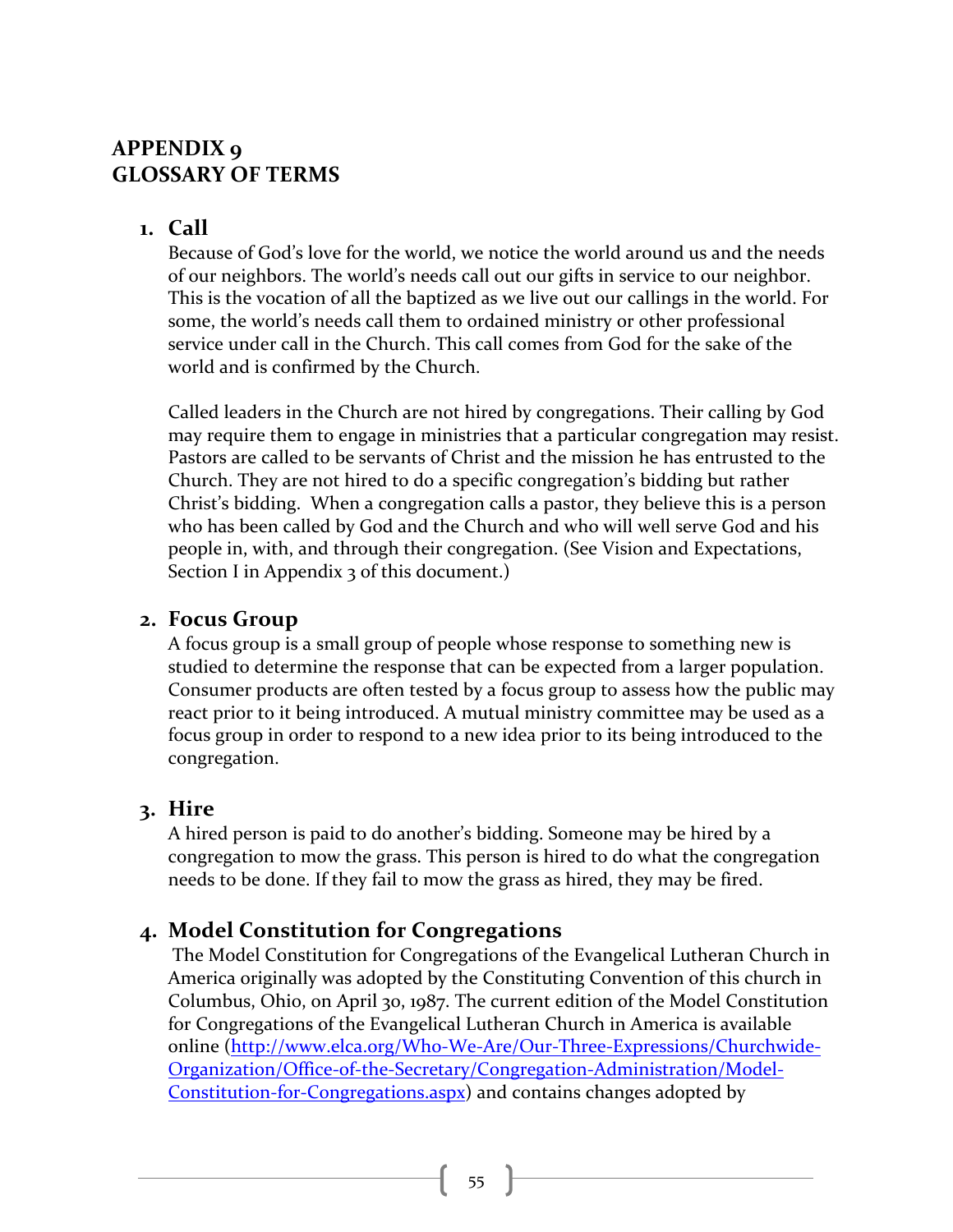subsequent Churchwide Assemblies. All congregations of the ELCA are to use this document in creating and/or revising their own constitutions. The Synod's Constitution Committee must review a congregation's constitution prior to it being adopted by the congregation. Asterisked items  $(*)$  in the Model Constitution are required of all congregations in the ELCA and may not be modified. Nonasterisked items may be excluded or modified by local congregations.

# **5. Personnel Committee**

A personnel committee often has the responsibility for submitting recommendations on personnel polices to the congregation council. Such policies may address issues such as sick leave and vacations. It may be given the authority to hire and fire non-rostered staff members and to provide advice in the areas of training, employee benefits, employee relations, legal issues relating to employees, recruitment, interviewing, selection procedures, and the like. The official call of rostered leaders addresses many personnel related matters, such as sick leave and vacation. It takes precedence over other personnel policies. This committee may be given the responsibility of reviewing the staffing pattern and of making recommendations regarding salaries and benefits.

### **6. Reconciliation Team**

The Reconciliation Team of the Upper Susquehanna Synod is a resource team available to congregations who face situations of conflict which have not been reconciled. The team does not impose solutions, but rather accompanies aggrieved parties in seeking reconciliation. The team may provide advice, referral to other resources, or direct intervention. It consists of 10-12 members, including a chairperson, all of whom are appointed by the bishop with the consent of the Synod Council. Team members receive training in the process of church consultation, such as systems theory, conflict resolution, managing change, and grief.

### **7. Rostered Leaders**

Leaders who have been called to serve in the ELCA serve on one of four "rosters" (lists) to carry out the ministry and mission of the church, sharing God's boundless love with the world. Ordained leaders are called "pastors," and there are also three additional types of lay rostered leaders: Associates in Ministry, Diaconal Ministers, Deaconesses. For additional information, check the ELCA website at: http://www.elca.org/Growing-In-Faith/Vocation/Rostered-Leadership.aspx

### **8. Transition Committee/Team**

A transition committee assists a newly called pastor in becoming oriented to the new community and congregation. In the Call Committee Manual provided by this synod, Call Committee members are alerted to the fact that a newly called pastor may ask some or all of the call committee members to serve on the Transition